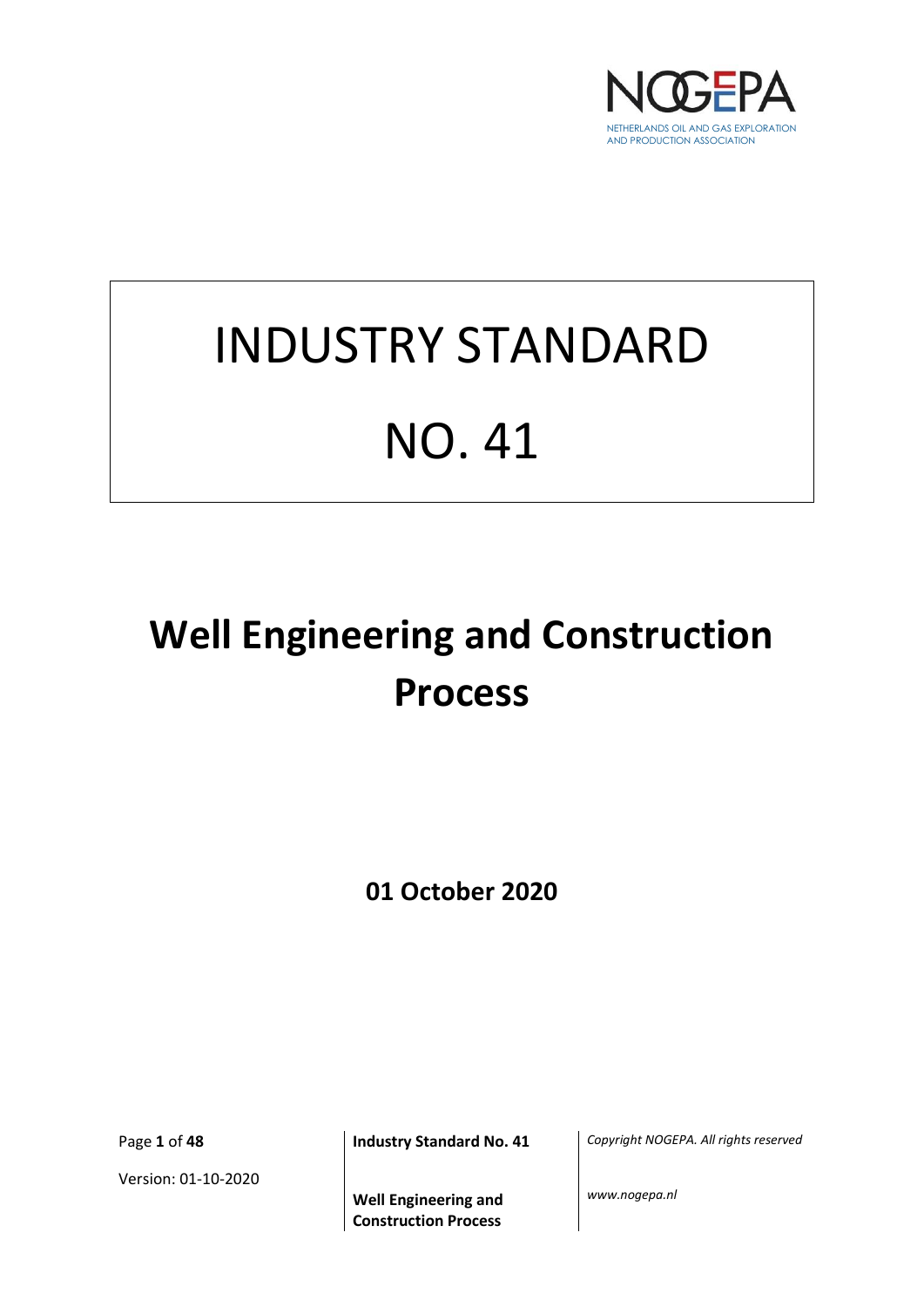

## Inhoud

| 1. |       |                                                                    |  |  |  |  |
|----|-------|--------------------------------------------------------------------|--|--|--|--|
| 2. |       |                                                                    |  |  |  |  |
|    | 2.1   |                                                                    |  |  |  |  |
|    | 2.2   |                                                                    |  |  |  |  |
| 3. |       |                                                                    |  |  |  |  |
|    | 3.1   |                                                                    |  |  |  |  |
|    | 3.1.1 |                                                                    |  |  |  |  |
|    | 3.1.2 |                                                                    |  |  |  |  |
|    | 3.1.3 |                                                                    |  |  |  |  |
|    | 3.1.5 |                                                                    |  |  |  |  |
|    | 3.1.6 |                                                                    |  |  |  |  |
|    | 3.1.7 |                                                                    |  |  |  |  |
|    | 3.2.1 |                                                                    |  |  |  |  |
|    | 3.3   |                                                                    |  |  |  |  |
|    |       |                                                                    |  |  |  |  |
|    | 3.3.3 |                                                                    |  |  |  |  |
|    | 3.3.4 | Non-shearable Items through BOP Stack with shearing capability  16 |  |  |  |  |
|    | 3.4   |                                                                    |  |  |  |  |
|    | 3.4.1 |                                                                    |  |  |  |  |
|    | 3.4.2 |                                                                    |  |  |  |  |
|    | 3.4.3 |                                                                    |  |  |  |  |
|    | 3.4.4 |                                                                    |  |  |  |  |
|    | 3.4.5 |                                                                    |  |  |  |  |
|    | 3.4.6 |                                                                    |  |  |  |  |
|    | 3.4.7 |                                                                    |  |  |  |  |
|    |       |                                                                    |  |  |  |  |

Page 2 of 48

**Industry Standard No. 41** 

Copyright NOGEPA. All rights reserved

Version: 01-10-2020

**Well Engineering and Construction Process**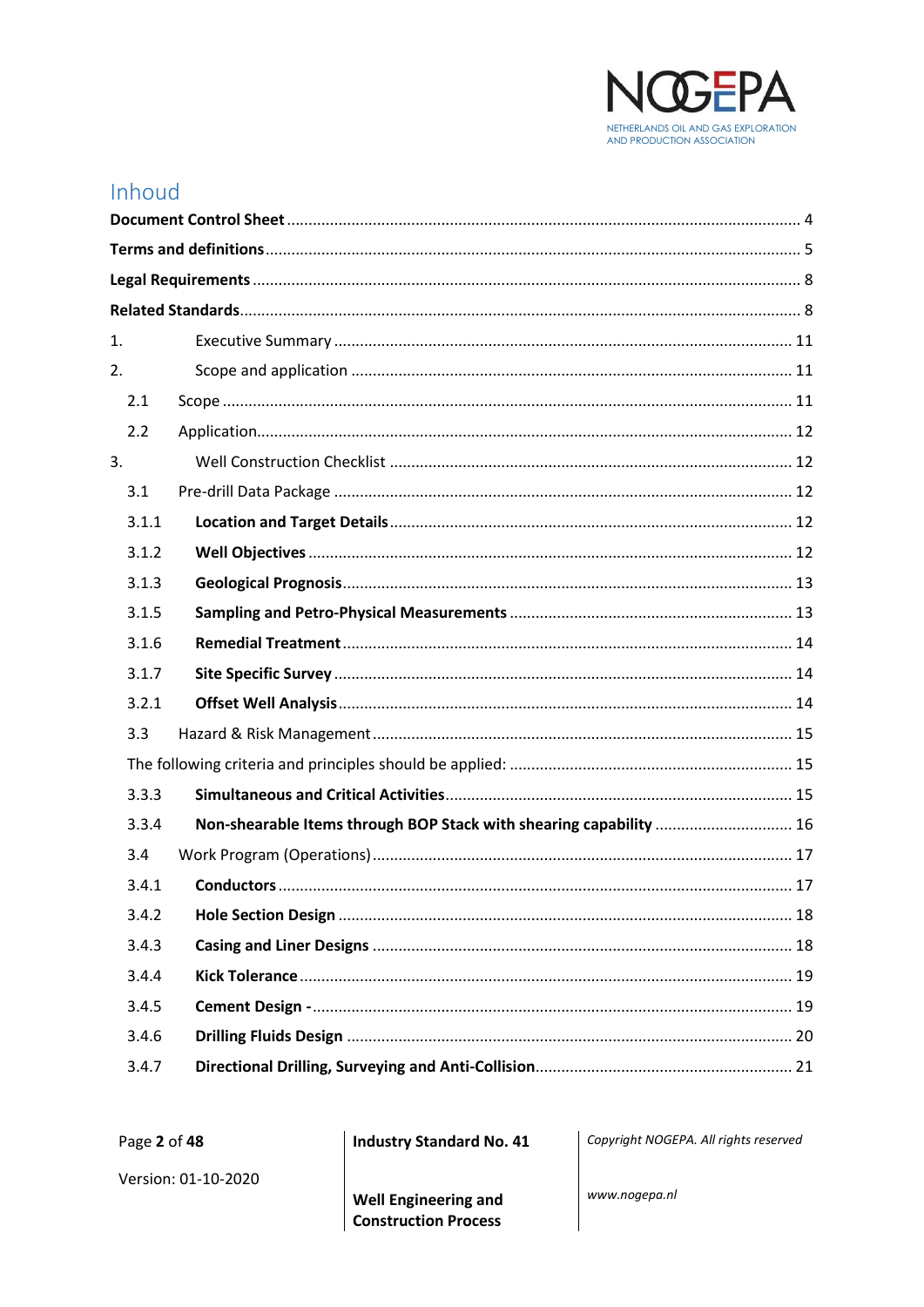

| 3.4.8           |  |
|-----------------|--|
| 3.4.9           |  |
| 3.4.11          |  |
|                 |  |
| 3.4.13          |  |
| 3.4.14          |  |
| 3.5             |  |
| 3.5.1           |  |
| 3.5.2           |  |
| 3.5.3           |  |
| 3.5.4           |  |
| 3.5.5           |  |
| 3.6             |  |
| 3.6.2           |  |
| 3.6.3           |  |
| 3.6.4           |  |
| 3.6.5           |  |
| 3.7             |  |
| 3.7.1           |  |
| 3.8             |  |
| 3.8.1           |  |
| 3.9.1           |  |
| 3.9.2           |  |
| 3.10            |  |
| 3.10.2          |  |
| Annex I         |  |
| <b>Annex II</b> |  |

**Industry Standard No. 41** 

Copyright NOGEPA. All rights reserved

Version: 01-10-2020

**Well Engineering and Construction Process**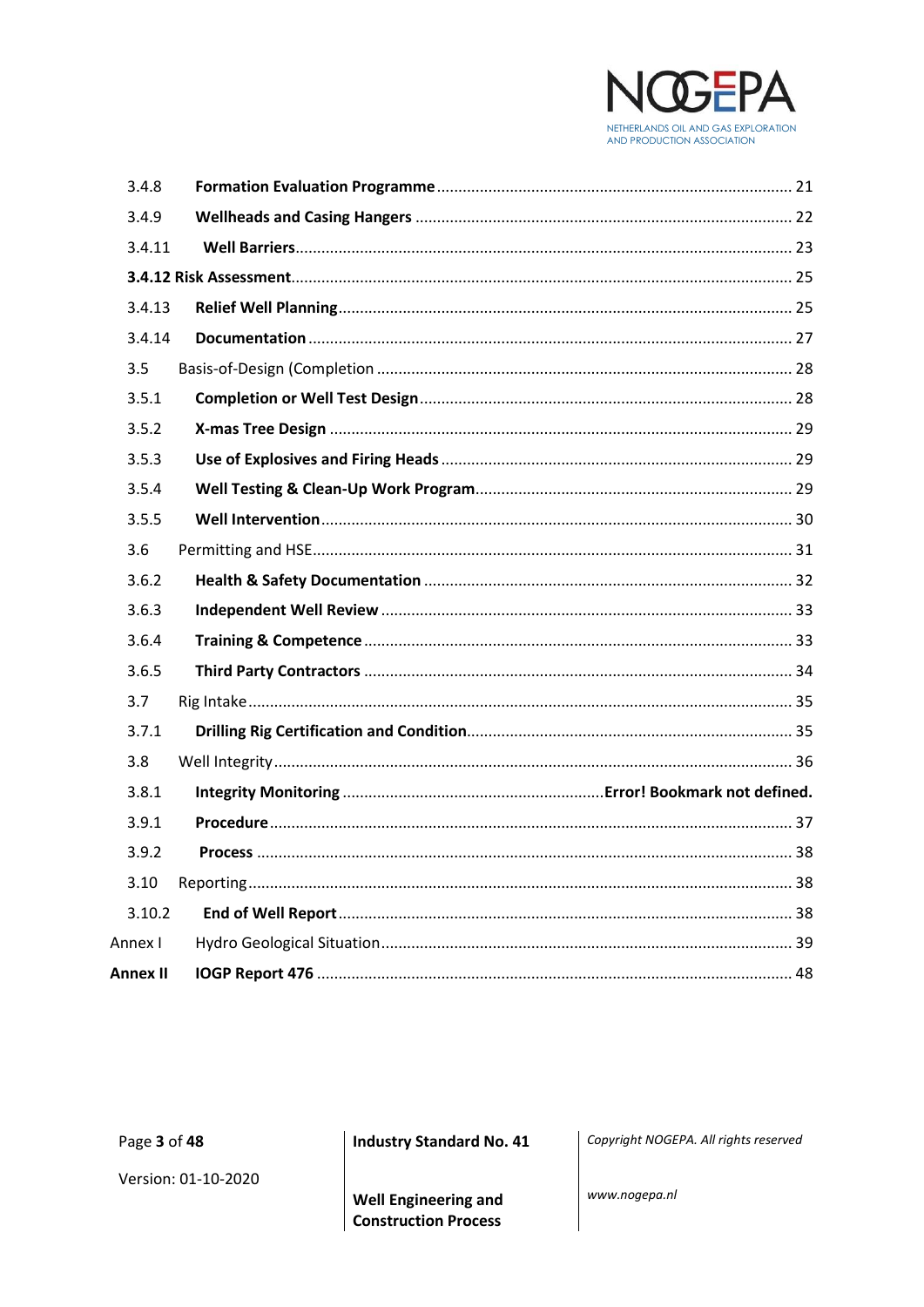

## <span id="page-3-0"></span>**Document Control Sheet**

| <b>Control Sheet</b>   |                                           |  |
|------------------------|-------------------------------------------|--|
| Responsible Committee  | <b>OPCOM</b>                              |  |
| Title Document (UK)    | Well Engineering and Construction Process |  |
| Type Document (UK)     | <b>Industry Standard</b>                  |  |
| <b>Control Number:</b> | 41                                        |  |
| <b>Control Status:</b> | Controlled / Uncontrolled when printed    |  |
| <b>Issue Status</b>    | [draft]                                   |  |

| Document update timeframe | l C3           |                  |
|---------------------------|----------------|------------------|
| $\mathsf{C1}$ - 12 Months | C2 - 24 Months | l C3 – 36 Months |

| <b>Endorsed by</b>            |       |  |
|-------------------------------|-------|--|
| Health Safety and Environment | Name  |  |
| Committee                     | Date: |  |
|                               | Name  |  |
| Legal Committee               | Date: |  |
|                               | Name  |  |
| <b>Operations Committee</b>   | Date: |  |
| <b>Approved by</b>            |       |  |
| <b>Executive Committee</b>    | Name  |  |
|                               | Date: |  |

|                           | <b>Revision History</b> |                                                       |                     |                |          |  |
|---------------------------|-------------------------|-------------------------------------------------------|---------------------|----------------|----------|--|
| <b>Re</b><br>$\mathsf{v}$ | Date                    | Description                                           | Author              | Reviewed       | Approved |  |
| 0                         | 15-03-2016              | $1st$ issue                                           | LvdP, MvdM, Cv<br>O | G.J. Windhorst | F.Wier   |  |
|                           |                         | Revision $-3$ yearly update<br>as per document review | MvdM                |                |          |  |
|                           |                         |                                                       |                     |                |          |  |

This document will be controlled in accordance with the NOGEPA Industry Standard No. 80 on Standards and Document Control.

Version: 01-10-2020

Page **4** of **48 Industry Standard No. 41** *Copyright NOGEPA. All rights reserved*

**Well Engineering and Construction Process**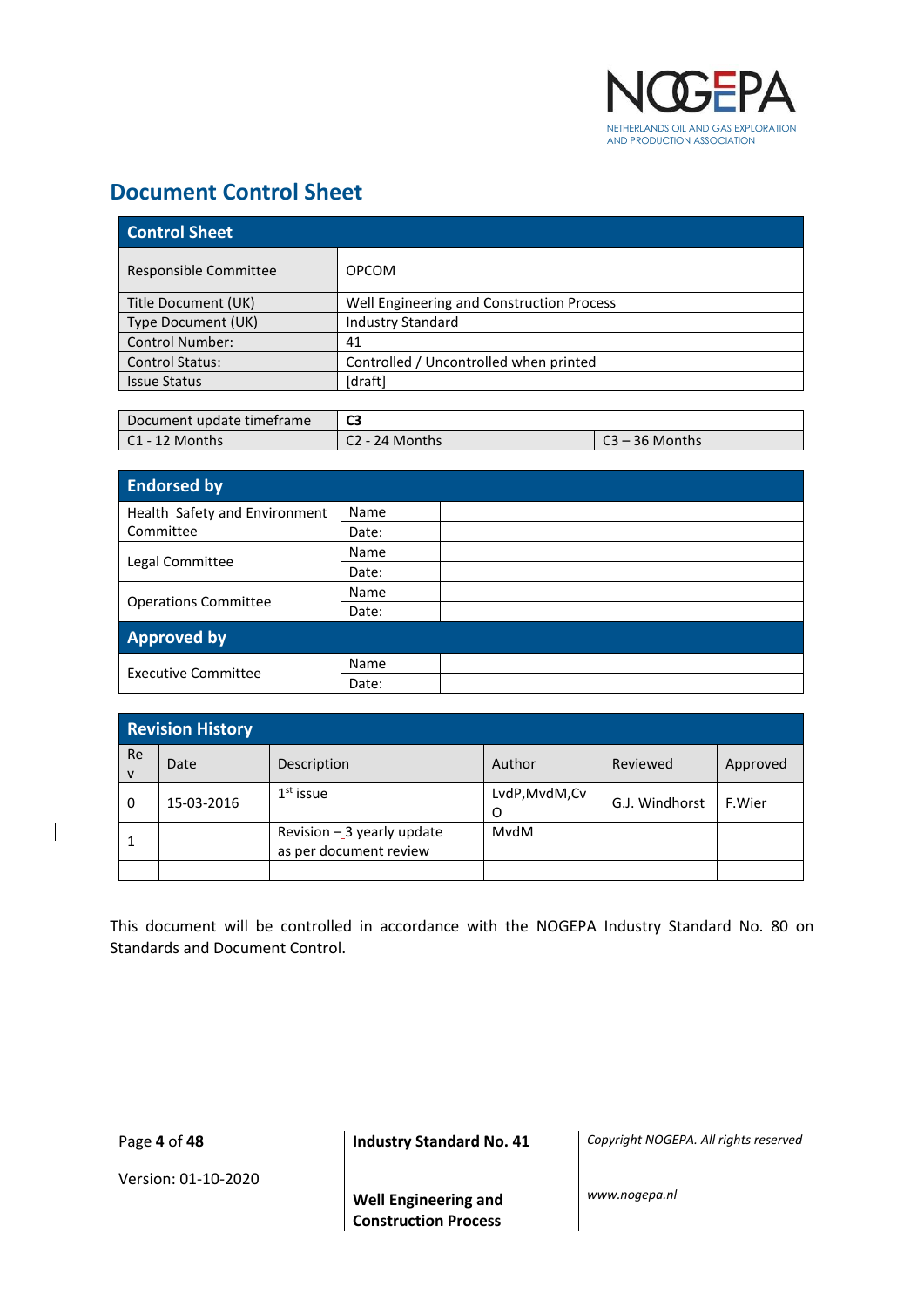

## <span id="page-4-0"></span>**Terms and definitions**

| A-annulus                         | means the annulus between the drill pipe, production or testing tubing and<br>the last set casing                                                                                                                                            |
|-----------------------------------|----------------------------------------------------------------------------------------------------------------------------------------------------------------------------------------------------------------------------------------------|
| <b>B-annulus</b>                  | means the annulus between the production casing and the previous casing<br>string.                                                                                                                                                           |
| Common barrier<br>element         | means the barrier element that is shared between primary and secondary<br>well barrier.                                                                                                                                                      |
| Crossflow well<br>barrier         | means a well barrier that prevents flow between two formation zones.                                                                                                                                                                         |
| Fresh water aquifers<br>(onshore) | means fluvial Sands belonging to Upper North Sea Group, containing fresh<br>water.                                                                                                                                                           |
| <b>HPHT Well</b>                  | means a well with shut-in pressure >10.000 psi and static BHT >150 degree<br>C.                                                                                                                                                              |
| Inflow test                       | Verification of a barrier in the direction of flow, by applying a negative<br>pressure differential above this barrier. In the context of this standard a<br>Horner plot may be used to correct for temperature effects.                     |
| <b>Isolation Measures</b>         | means the taking of all steps to prevent contamination of groundwater<br>with chemicals of the drilling fluid, while assuring that after having<br>penetrated the various water layers; each will subsequently be<br>permanently sealed off. |
| Kick tolerance                    | means the maximum influx volume that can be circulated out of well<br>without breaking the weakest zone in well.                                                                                                                             |
| Reservoir                         | means the zone with flow potential                                                                                                                                                                                                           |
| Shallow gas                       | Hydrocarbons bearing zone situated at a depth shallower than the shoe<br>depth of the surface casing                                                                                                                                         |
| Surface casing                    | means the casing which allows first installation of the BOP stack, cemented<br>to surface to case off and isolate shallow layers.                                                                                                            |
| Well barrier                      | means the envelop of one or several WBEs preventing fluids from flowing<br>from the formation into the wellbore, into another formation or to the<br>external environment.                                                                   |
| <b>Well Barrier Element</b>       | means a physical element, which in itself does not prevent flow, but in<br>combination with other WBEs forms a well barrier.                                                                                                                 |
| Well integrity                    | means the application of technical, operational and organizational<br>solutions to prevent uncontrolled release of formation fluids and well<br>fluids throughout the life cycle of a well.                                                  |

Page **5** of **48 Industry Standard No. 41** *Copyright NOGEPA. All rights reserved*

Version: 01-10-2020

**Well Engineering and Construction Process**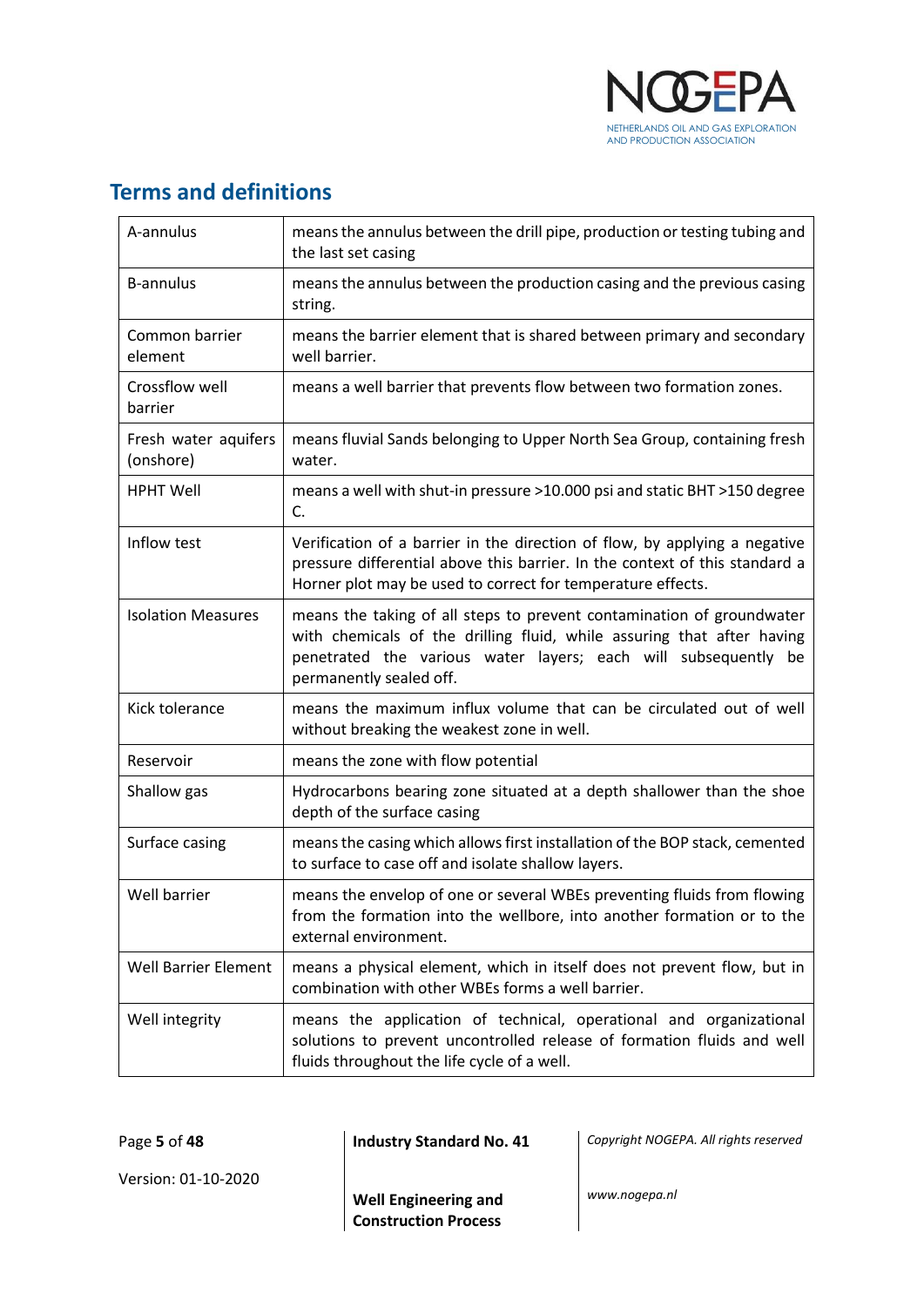

| Well intervention | Operation in the well, where the Christmas tree is not removed. | E.g. |
|-------------------|-----------------------------------------------------------------|------|
|                   | Coil tubing and Snubbing operations.                            |      |

## **Abbreviations**

| AI           | <b>Asset Integrity</b>                                    |
|--------------|-----------------------------------------------------------|
| <b>ALARP</b> | As Low As Reasonably Practical                            |
| API          | American Petroleum Institute                              |
| <b>BARMM</b> | Besluit Algemene Regels Milieu Mijnbouw                   |
| BHA          | <b>Bottom Hole Assembly</b>                               |
| <b>BHP</b>   | <b>Bottom Hole Pressure</b>                               |
| <b>BOP</b>   | <b>Blow Out Preventer</b>                                 |
| <b>CEFAS</b> | Centre for Environment, Fisheries and Aquaculture Science |
| <b>CLP</b>   | Classification, Labelling and Packaging                   |
| <b>ECD</b>   | <b>Equivalent Circulating Density</b>                     |
| EIA          | <b>Environmental Impact Assessment</b>                    |
| FG           | <b>Fracture Gradient</b>                                  |
| <b>FIT</b>   | <b>Formation Integrity Test</b>                           |
| <b>HSEQ</b>  | Health, Safety, Environment, Quality                      |
| <b>IADC</b>  | International Association of Drilling Contractors         |
| ID           | <b>Internal Diameter</b>                                  |
| <b>JSA</b>   | Job Safety Analysis                                       |
| <b>LCM</b>   | <b>Lost Circulation Material</b>                          |
| LOT          | Leak Off Test                                             |
| <b>LWD</b>   | Logging While Drilling                                    |
| <b>MAASP</b> | Maximum Allowable Annulus Surface Pressure                |
| <b>MC</b>    | <b>Material Change</b>                                    |
| <b>MD</b>    | Measured Depth Along Hole                                 |
| <b>MER</b>   | <b>Environmental Impact Assessment</b>                    |
| <b>MODU</b>  | Mobile Offshore Drilling Unit                             |

Page **6** of **48 Industry Standard No. 41** *Copyright NOGEPA. All rights reserved*

Version: 01-10-2020

**Well Engineering and Construction Process**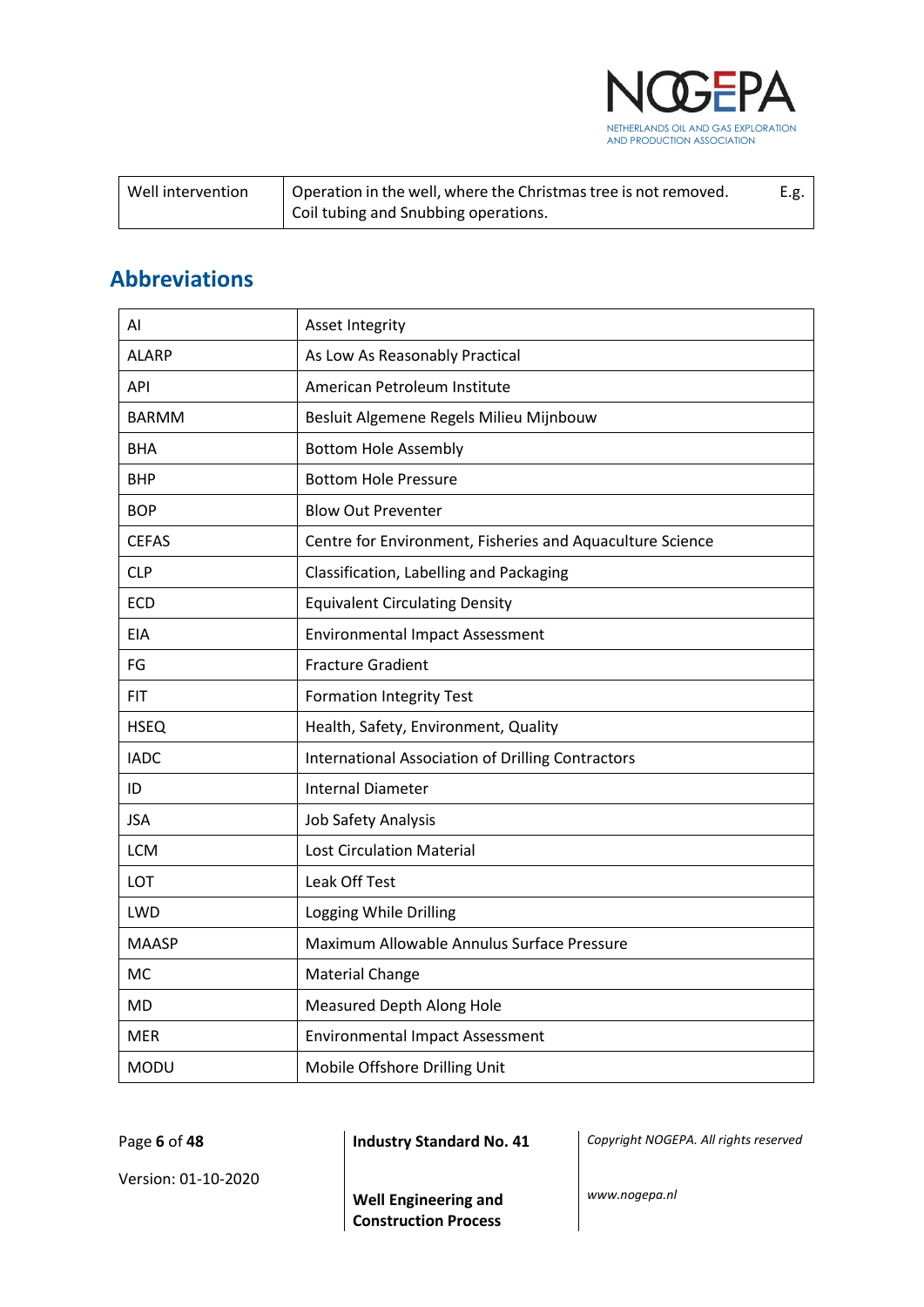

| <b>MPD</b>    | <b>Managed Pressure Drilling</b>                                                    |
|---------------|-------------------------------------------------------------------------------------|
| <b>MSL</b>    | Mean Sea Level                                                                      |
| <b>MSDS</b>   | <b>Material Safety Data Sheet</b>                                                   |
| <b>MWD</b>    | <b>Measurement While Drilling</b>                                                   |
| <b>NAP</b>    | Normaal Amsterdams Peil                                                             |
| <b>NRB</b>    | Nederlandse Richtlijnen Bodembescherming                                            |
| OD            | <b>Outside Diameter</b>                                                             |
| P&A           | Plug and Abandon                                                                    |
| PP            | Pore Pressure                                                                       |
| PT            | <b>Pressure Test</b>                                                                |
| <b>REACH</b>  | Regulation on Registration, Evaluation, Authorisation & Restriction of<br>Chemicals |
| <b>RIH</b>    | Run In Hole                                                                         |
| SC-SSSV       | Surface Controlled Subsurface Safety Valve                                          |
| <b>SECE</b>   | Safety & Environmental Critical Element                                             |
| <b>SIMOPS</b> | <b>Simultaneous Operations</b>                                                      |
| SodM          | Staatstoezicht op de Mijnen (State Supervision of Mines)                            |
| <b>TCP</b>    | <b>Tubing Conveyed Perforating</b>                                                  |
| <b>TD</b>     | <b>Total Depth</b>                                                                  |
| <b>TOC</b>    | Top Of Cement                                                                       |
| <b>TVD</b>    | <b>True Vertical Depth</b>                                                          |
| <b>WBE</b>    | <b>Well Barrier Element</b>                                                         |
| <b>WBS</b>    | <b>Well Barrier Schematic</b>                                                       |
| <b>WHP</b>    | <b>Well Head Pressure</b>                                                           |
| WI            | Well Integrity                                                                      |
| <b>WIM</b>    | Well Integrity Management                                                           |
| <b>WP</b>     | <b>Working Pressure</b>                                                             |
| XT            | <b>Christmas Tree</b>                                                               |

Page **7** of **48 Industry Standard No. 41** *Copyright NOGEPA. All rights reserved*

Version: 01-10-2020

**Well Engineering and Construction Process**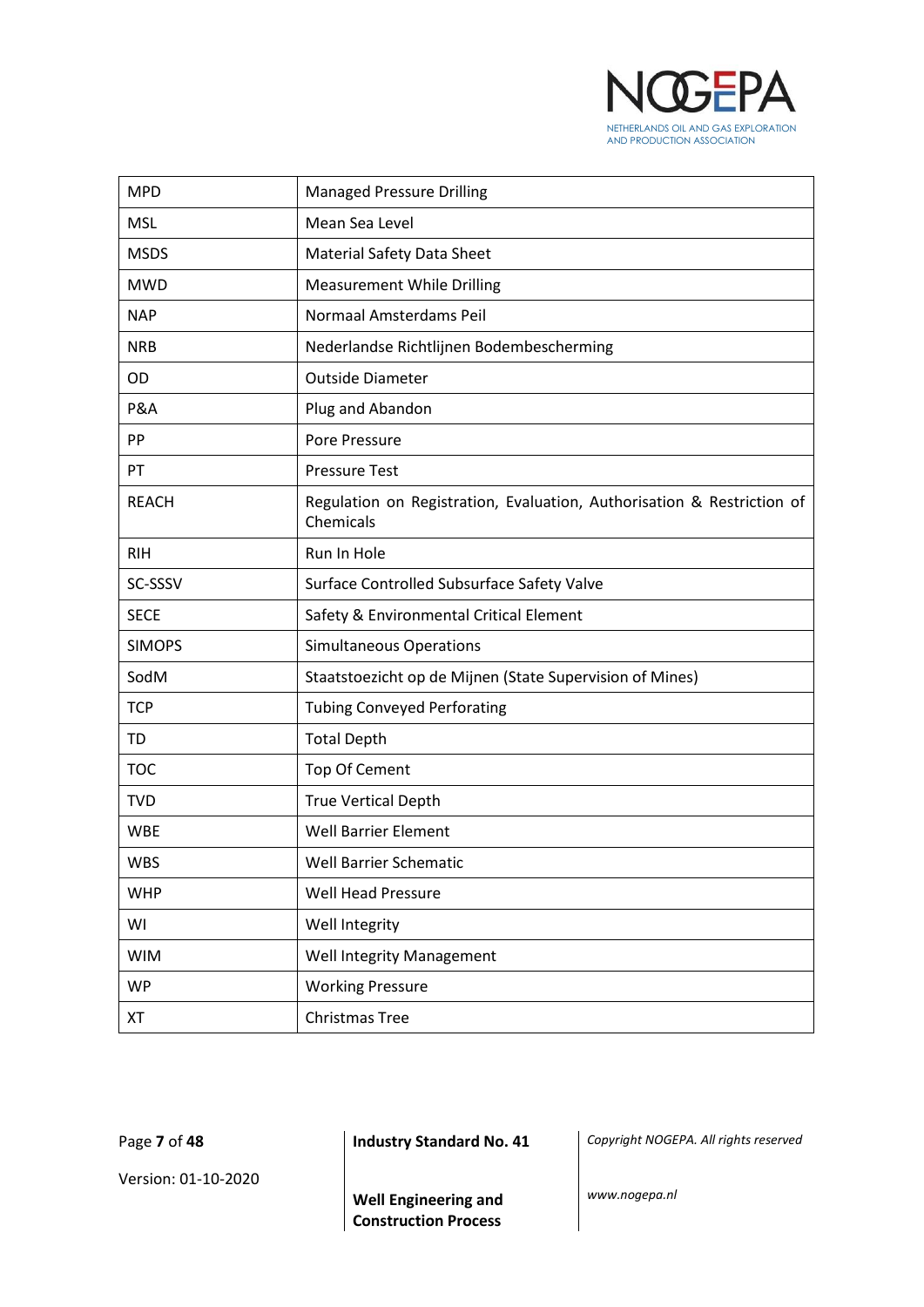

## <span id="page-7-0"></span>**Legal Requirements**

| <b>Offshore Safety</b><br>Directive | EU Directive 2013/30/EU                                                                                                                                                                                                                           |  |  |
|-------------------------------------|---------------------------------------------------------------------------------------------------------------------------------------------------------------------------------------------------------------------------------------------------|--|--|
| <b>Mining Decree</b>                | The current decree section 5.3 incorporates articles relating to<br>"Boorgaten".                                                                                                                                                                  |  |  |
|                                     | Of critical importance are 3 goal setting articles (67, 68 and 69) providing<br>instructions to prevent damage and the obligation to control subsurface<br>fluids.                                                                                |  |  |
| Article 67                          | When<br>using,<br>$\mathbf{1}$ .<br>constructing,<br>maintaining,<br>repairing<br>and<br>decommissioning a borehole, measures shall be taken to prevent<br>damage.                                                                                |  |  |
|                                     | 2. The construction, maintenance, repair and decommissioning of a<br>borehole shall take place under the responsibility and in the presence of<br>the operator. The use of the borehole shall take place under<br>responsibility of the operator. |  |  |
| Article 68                          | The activities as meant in Article 67.1 shall only be performed if the<br>substances in question from subsoil formations can be maintained under<br>control.                                                                                      |  |  |
| Article 69                          | 1. A borehole shall be fitted with suitable tubing.                                                                                                                                                                                               |  |  |
|                                     | 2. Each series of tubing as referred to in Article 69.1 shall be cemented<br>over a sufficient distance and then tested for reliability.                                                                                                          |  |  |
|                                     | 3. The first series of tubing shall be properly sealed immediately after it<br>has been properly cemented.                                                                                                                                        |  |  |
| <b>Mining Regulation</b>            | 8.2.1.1.1 8.2.1.1.2 8.2.1.2                                                                                                                                                                                                                       |  |  |
|                                     | 8.2.2.1<br>8.2.3.2<br>8.3.3.2                                                                                                                                                                                                                     |  |  |
|                                     | 8.3.4.1<br>8.4.3<br>8.4.1.                                                                                                                                                                                                                        |  |  |

## <span id="page-7-1"></span>**Related Standards**

| API RP49       | Drilling & Well Servicing operations involving $H_2S$   |
|----------------|---------------------------------------------------------|
| <b>API 5C2</b> | Performance properties of casing, tubing and drill pipe |
| API 5CT        | Casing and tubing connections                           |
| API 6A         | Wellhead and X-mas tree equipment                       |
| <b>API 14C</b> | Surface safety systems for offshore platforms           |
| <b>API 16A</b> | Drill through equipment                                 |

Page **8** of **48 Industry Standard No. 41** *Copyright NOGEPA. All rights reserved*

Version: 01-10-2020

**Well Engineering and Construction Process**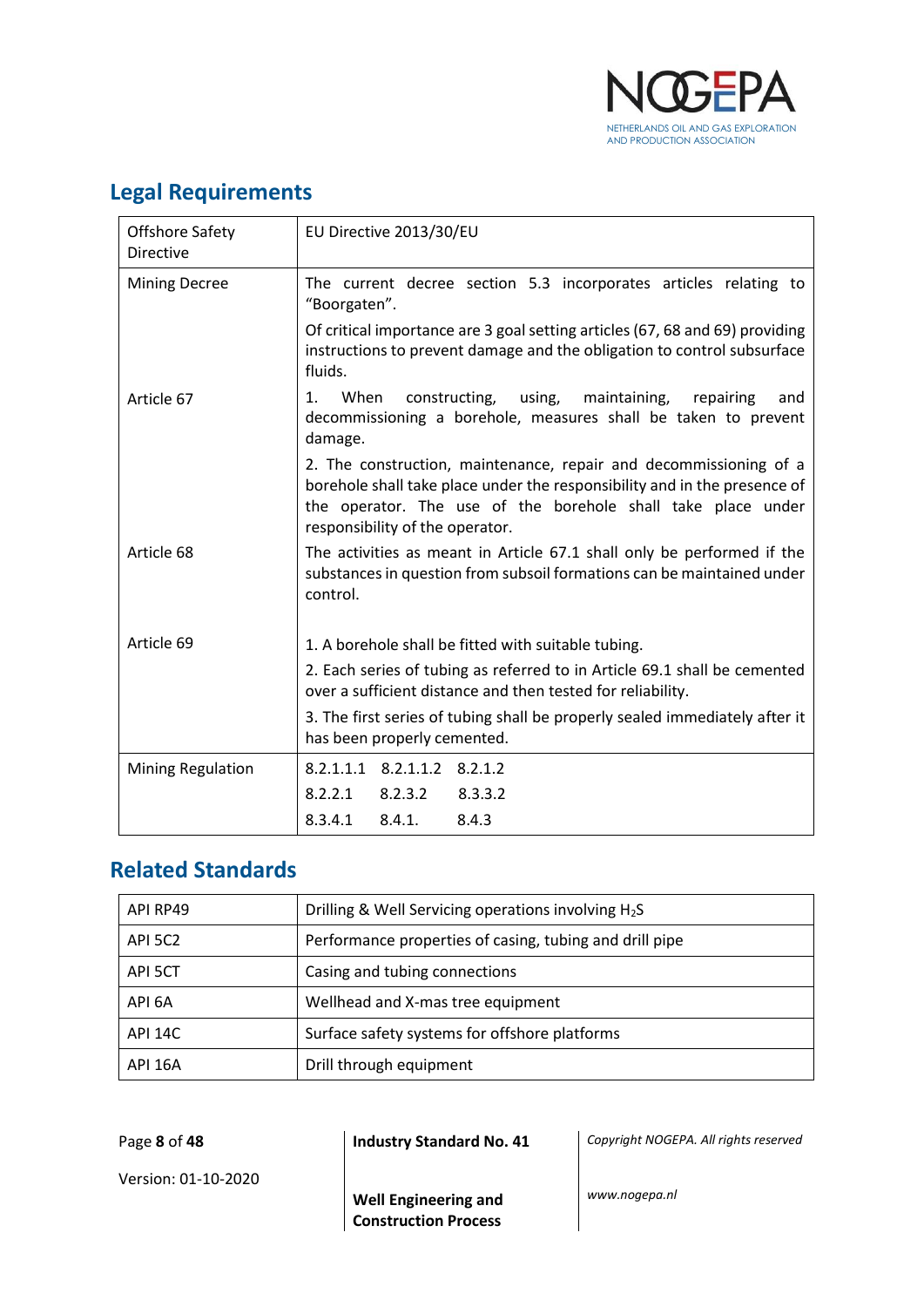

| API S53  | BOP equipment systems |
|----------|-----------------------|
| API RP64 | Diverter systems      |

| ISO 10407 - 1993   | Drill stem design & operating limits  |
|--------------------|---------------------------------------|
| $ISO$ 10423 - 2009 | Wellhead & X-mas tree equipment       |
| ISO 10426          | Cement & materials for well cementing |
| ISO 11960 - 2014   | Casing, tubing & pup joints           |
| ISO 13628          | Design & operation of subsea wells    |
| ISO 16530          | Well Integrity                        |

| <b>NOGEPA Industry</b><br>Standard 14 | Training                                                  |
|---------------------------------------|-----------------------------------------------------------|
| <b>NOGEPA Industry</b><br>Standard 4  | Competency                                                |
| NOGEPA Standard 42                    | <b>Well Examination</b>                                   |
| NOGEPA Standard 43                    | Surface BOP                                               |
| NOGEPA Standard 44                    | Standards & Acceptance Checklist                          |
| NOGEPA Standard 45                    | Well Decommissioning/Het buiten gebruikstellen van putten |
| NOGEPA Standard 46                    | Well Integrity Management                                 |
| NOGEPA Standard 48                    | Independent verification                                  |
| NOGEPA Standard 50                    | <b>Kick Tolerance</b>                                     |
| NOGEPA Standard 51                    | <b>Operational Barriers for Well Integrity</b>            |
| NOGEPA Standard 80                    | Standards and document control                            |

Version: 01-10-2020

Page **9** of **48 Industry Standard No. 41** *Copyright NOGEPA. All rights reserved*

**Well Engineering and Construction Process**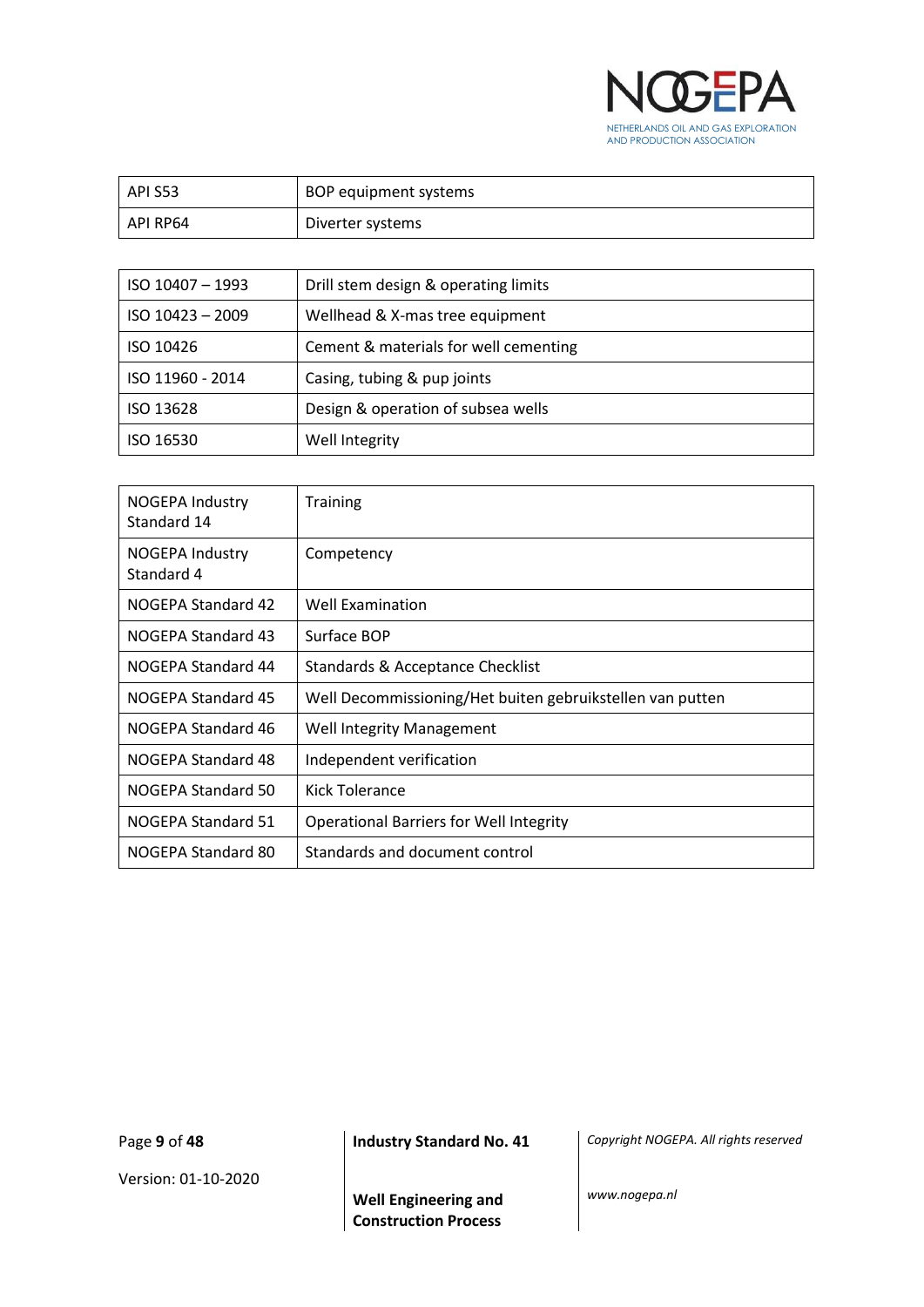

## **Important Nomenclature used in this Standard**

| In the context of this Standard and when so used to describe a method or practice:                                                                                                                     |                                                                                                                                                                                                                                                                                                                                                                                                                                                                                                                                                                                        |  |
|--------------------------------------------------------------------------------------------------------------------------------------------------------------------------------------------------------|----------------------------------------------------------------------------------------------------------------------------------------------------------------------------------------------------------------------------------------------------------------------------------------------------------------------------------------------------------------------------------------------------------------------------------------------------------------------------------------------------------------------------------------------------------------------------------------|--|
| 'shall'                                                                                                                                                                                                | means that such method or practice reflects a mandatory provision of<br>law (in Dutch: dwingend recht). Such method or practice is mandatory<br>for those who are the addressees of such provision (mostly the<br>operators). A Standard can describe or quote, but not amend, mandatory<br>provisions. When an operator in exceptional cases for technical,<br>operational or HSE reasons cannot comply, exceptions shall be<br>documented and reported, and risks mitigated. Please note that this<br>does not release the operator from the obligation to comply with the<br>law. * |  |
| 'should'                                                                                                                                                                                               | means that such method or practice reflects a Good Operating Practice.<br>An operator is generally expected to apply such method or practice, but<br>a specific situation may require a specific alternative. In other words: the<br>operator complies or explains, and documents the explanation. *                                                                                                                                                                                                                                                                                   |  |
| 'could'                                                                                                                                                                                                | means that such method or practice is of an advisory nature or<br>mentioned by way of example. An operator is not obliged to comply and<br>is not obliged to explain if he does not comply.                                                                                                                                                                                                                                                                                                                                                                                            |  |
| * Please refer to paragraph 2.3 of Standard 80 (Standards and Document Control), for further<br>explanation on an exception of a 'shall' provision, or on a comply-or-explain of a 'should' provision. |                                                                                                                                                                                                                                                                                                                                                                                                                                                                                                                                                                                        |  |

 $\mathbf{r}$ 

Version: 01-10-2020

Page **10** of **48 Industry Standard No. 41** *Copyright NOGEPA. All rights reserved*

**Well Engineering and Construction Process**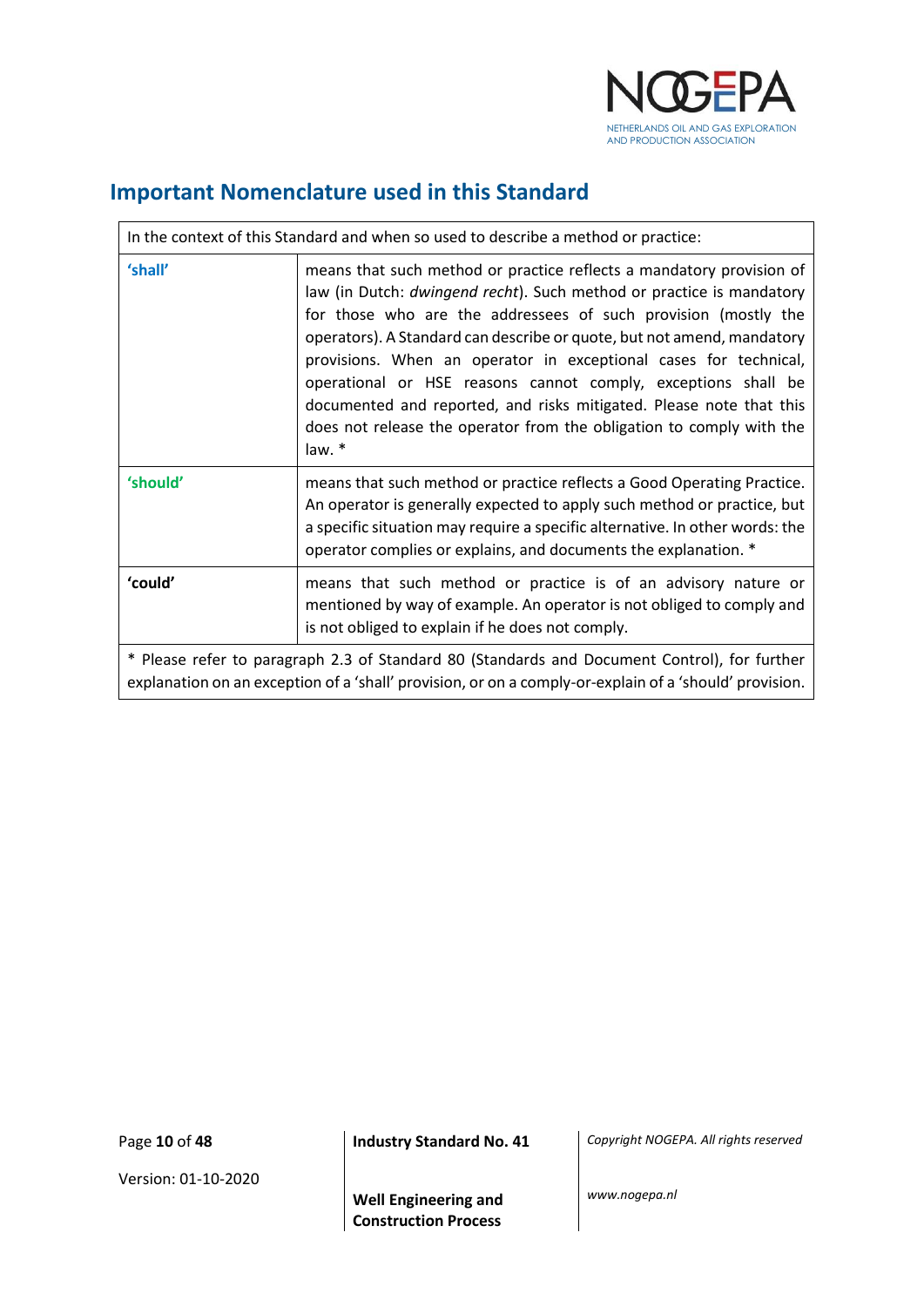

## <span id="page-10-0"></span>**1. Executive Summary**

The primary purpose of Standard 41 is to give direction to assure that wells shall be designed and constructed such that unplanned escape of fluid from a well is prevented. Key is to assure that all well operations, both onshore in the Netherlands and offshore on the Dutch Continental Shelf, will use equipment and operating practices that are suitable for the program to be executed, taking into consideration the specific formation conditions to be encountered. This requirement applies throughout the full life of a well, until it is finally plugged and decommissioned.

This NOGEPA Industry Standard 41 addresses the various requirements for the operator. The Standard provides mandatory requirements and recommended practices to ensure full integrity for each well.

This is the first issue. In order to keep it current, i.e. reflect changes in regulations, industry practices and experience, international standards, technologies, and documentation requirements, this Standard 41 will be reviewed once every 3 years, or sooner if deemed necessary.

## <span id="page-10-1"></span>**2. Scope and application**

#### <span id="page-10-2"></span>2.1 **Scope**

The purpose of this standard, hereinafter referred to as "Standard", is to provide guidance to Exploration & Production (E&P), companies todo a professional job and stay in compliance when: designing wells, drilling, completing wells and conducting more routine well operations.

The scope of this Standard is restricted to:

- The Netherlands and the Dutch Continental Shelf; and
- Well Operations as defined in the Offshore Safety Directive, in essence those well operations that inherently carry significant risks.

*Note 1: The Dutch mining decree Section 5.3 and mining regulations Chapter 8 have been used as a basis for this Standard and where applicable the appropriate article is referred to.*

*Note 2: Special circumstances e.g. MPD wells will require additional consideration and are not included in this Standard.*

Version: 01-10-2020

Page **11** of **48 Industry Standard No. 41** *Copyright NOGEPA. All rights reserved*

**Well Engineering and Construction Process**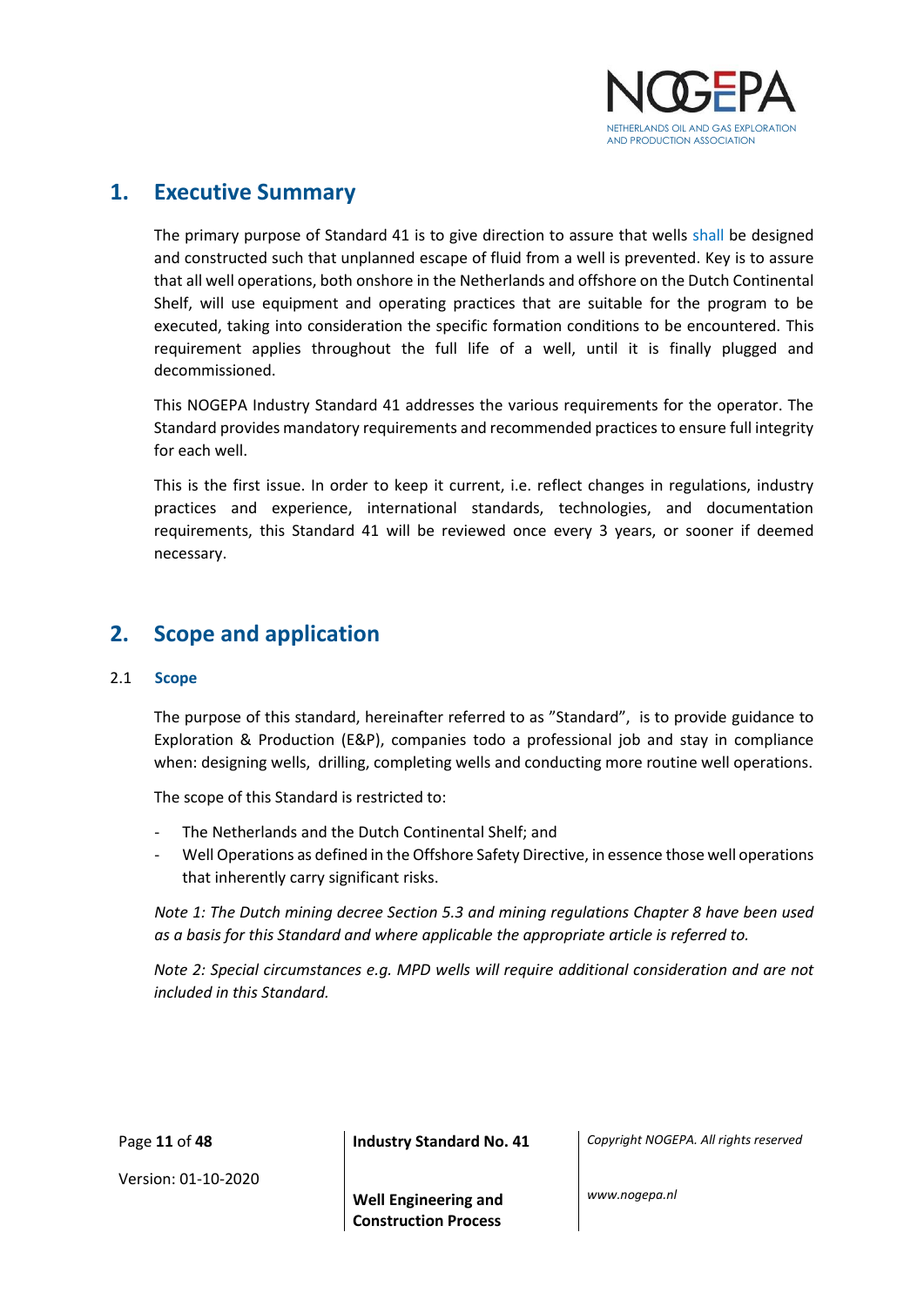

#### <span id="page-11-0"></span>2.2 **Application**

Standard 41 will be applicable both onshore and offshore. It applies to both drilling a new well and work over operations.

## <span id="page-11-1"></span>**3. Well Construction Checklist**

The basis for a well design is an understanding of the subsurface environment in which the well is to be drilled. Interpretations of local geological structure, geo-pressure and formation strengths are derived from nearby and seismic data. Uncertainties will exist in the interpretation of the data and ultimately in the description of the geological environment.

#### <span id="page-11-2"></span>3.1 **Pre-drill Data Package**

A solid pre-drill package will form the basis for a thorough engineering process. The objectives should be extensively discussed and agreed upon between departments in order to avoid numerous changes at later stages.

#### <span id="page-11-3"></span>3.1.1 **Location and Target Details**

For **offshore** wells the Operator shall provide: block designation, well name/number, location (geographical coordinates - ETRS89), reference height relative to mean sea level and sea bed.

For **onshore** the Operator shall provide: municipality, well name, location (geographical coordinates - Rijksdriehoekmeting) and reference height relative to ground floor and N.A.P

The Operator shall also provide: target location, depth relative to MSL (offshore) and NAP (onshore), description of the well objectives and any specific data acquisition requirements.

#### <span id="page-11-4"></span>3.1.2 **Well Objectives**

The well objectives shall be described, including targets, data gathering requirements, and intended status (abandonment / completion / testing etc.) and shall include detailed requirements regarding isolation of shallow water zones at onshore locations.

Version: 01-10-2020

Page **12** of **48 Industry Standard No. 41** *Copyright NOGEPA. All rights reserved*

**Well Engineering and Construction Process**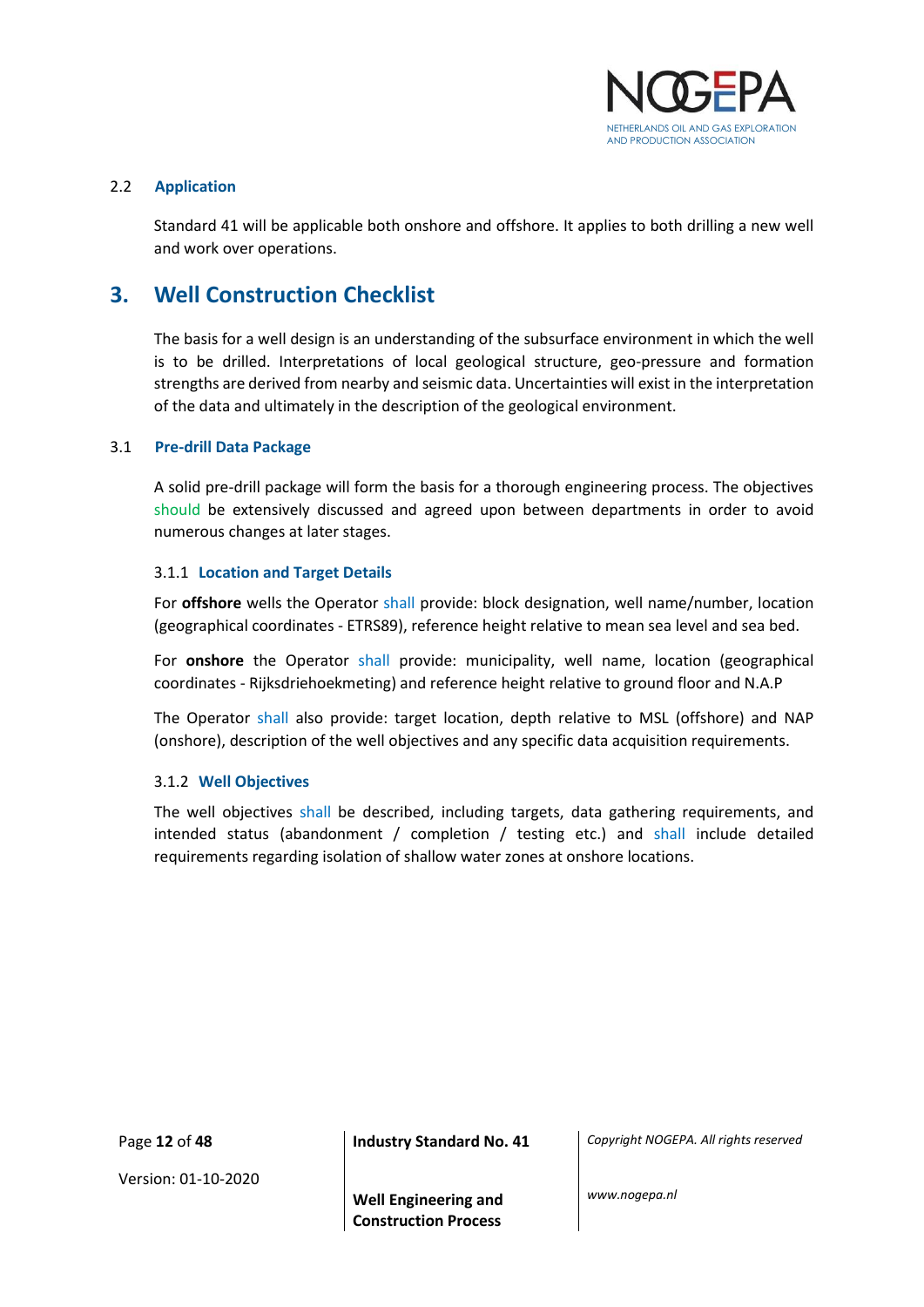

#### <span id="page-12-0"></span>3.1.3 **Geological Prognosis**

#### Pressure & Temperature Profile

Details of Geological formations and lithology penetrated by the well shall be provided, including location of potential hydrocarbon accumulation(s) and the depth prognosis of permeable zones and shallow aquifers. **See annex I: Hydro Geological Situation.**

Also the situation regarding geo-hydro dynamics requires addressing.

Prognosis of Geological hazards including but not limited to:

- Presence of hydrocarbons.
- Salt sections (squeezing).
- Loss zones.
- Unstable formations.
- Elevated formation pressures/reduced fracture gradients (depleted/fractured formations).
- $H<sub>2</sub>S$ , CO<sub>2</sub>.

Details about the above hazard points, in combination with expected reservoir pressure and temperature, shall be provided, including details about pore and fracture pressure along the well bore with indications where pressures are expected to differ from hydrostatic, where plastic rock is expected that may deform as a result of change in pressure and where drilling losses or gains could be expected.

A seismic cross section shall be projected along the well path indicating if any faults, floaters, or closures that are expected to be penetrated. A seismic cross section perpendicular to the well path needs to be included too.

Additional cross sections and or seismic images should be required to adequately describe more complex structure(s) (e.g. possible floaters).

#### 3.1.4 **Hydro Geological Situation**

According to the Dutch Legal System, protection of groundwater is required both during the drilling phase and the full well life cycle. See Annex I of this Standard 41.

#### <span id="page-12-1"></span>3.1.5 **Sampling and Petro-Physical Measurements**

The geological evaluation program shall describe what data acquisition will be performed whilst drilling i.e.:

- Geological sampling program.
- Coring program.
- Petrophysical measurements.
- Pressure- and/or fluid sampling.

Page **13** of **48 Industry Standard No. 41** *Copyright NOGEPA. All rights reserved*

Version: 01-10-2020

**Well Engineering and Construction Process**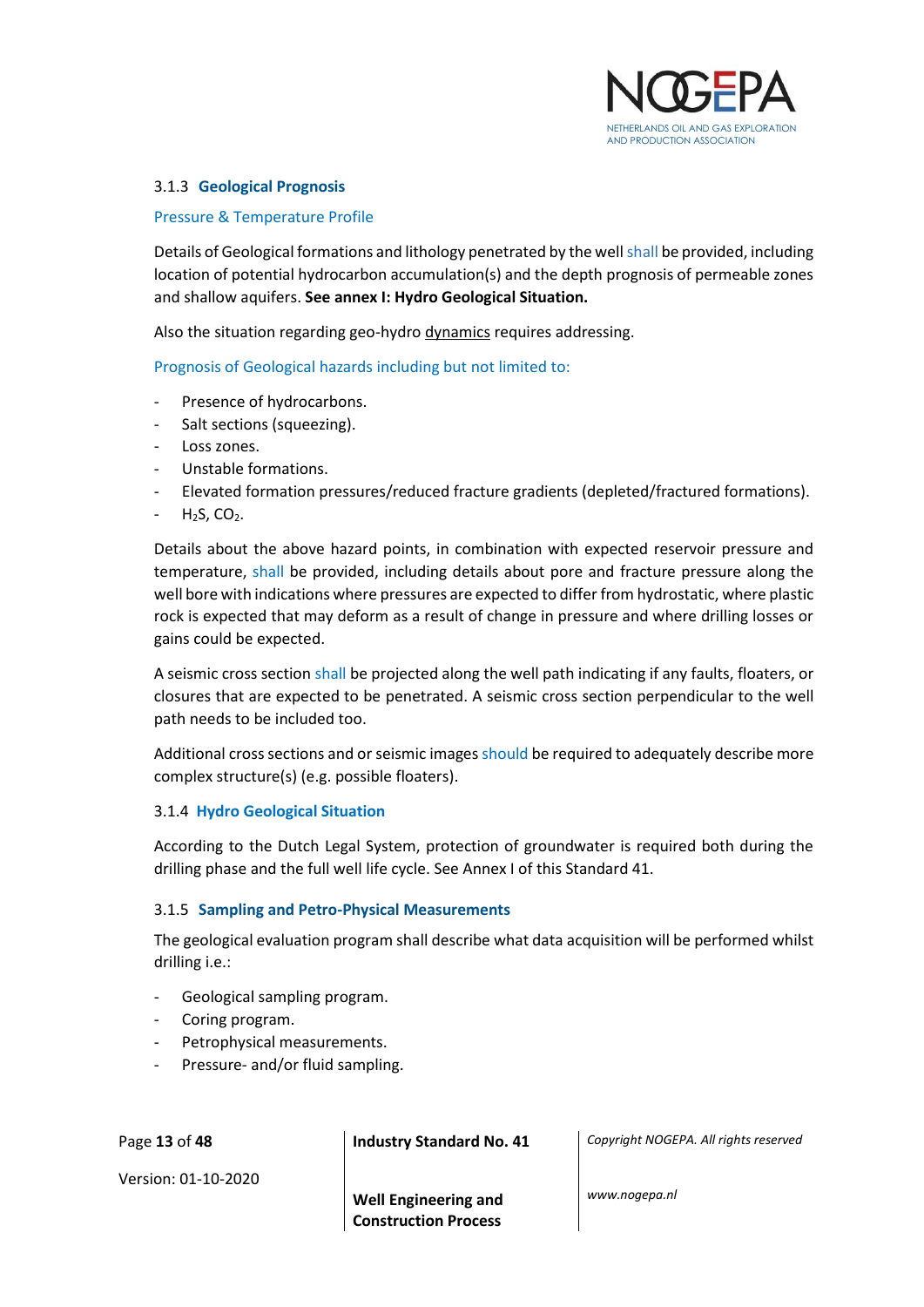

- Bio-strat analysis.

#### <span id="page-13-0"></span>3.1.6 **Remedial Treatment**

The geological evaluation program shall describe any requirements for hydraulic fracturing and or acid stimulations that are anticipated during the lifetime of the well.

#### <span id="page-13-1"></span>3.2 **Site Specific Survey**

#### Offshore:

The seabed shall be surveyed to create a bathymetry map and a debris clearance survey shall be performed. The nature of the seafloor and the underlying sediments shall be investigated by core penetrations, to ensure that the seafloor is stable and strong enough to withstand placement of a drilling rig. This does not apply where the composition of the seabed is known (e.g. for development wells drilled from a platform). Soil investigations for one or more potential relief well locations should be included in the scope of the survey.

An assessment should be made of the planned drilling location in relation to other installations, pipelines, telephone cables, shipping lanes & restricted military areas.

An assessment shall be made to determine the presence for shallow gas. This risk shall be covered in the HSE document and risk assessment.

#### Onshore:

A survey shall be carried out to investigate the soil for stability and possible pollution, if applicable. A potential heat and noise radiation assessment should be made for a given rig position.

#### **3.3 Offset Wells**

Extensive good quality data, including the numerous lessons learnt when drilling nearby wells, will be fundamental to assure a sound well engineering and construction program.

#### <span id="page-13-2"></span>3.3.1 **Offset Well Analysis**

Detailed analysis of relevant offset wells shall be prepared, indicating lithology penetrated, casing points, well bore deviation, mud weights and formation strength data. Operator shall identify geological hazards and other problems encountered. Also, the EBN drilling hazards database should be consulted [\(https://www.ebn.nl/en/analytics/\)](https://www.ebn.nl/en/analytics/).

Version: 01-10-2020

Page **14** of **48 Industry Standard No. 41** *Copyright NOGEPA. All rights reserved*

**Well Engineering and Construction Process**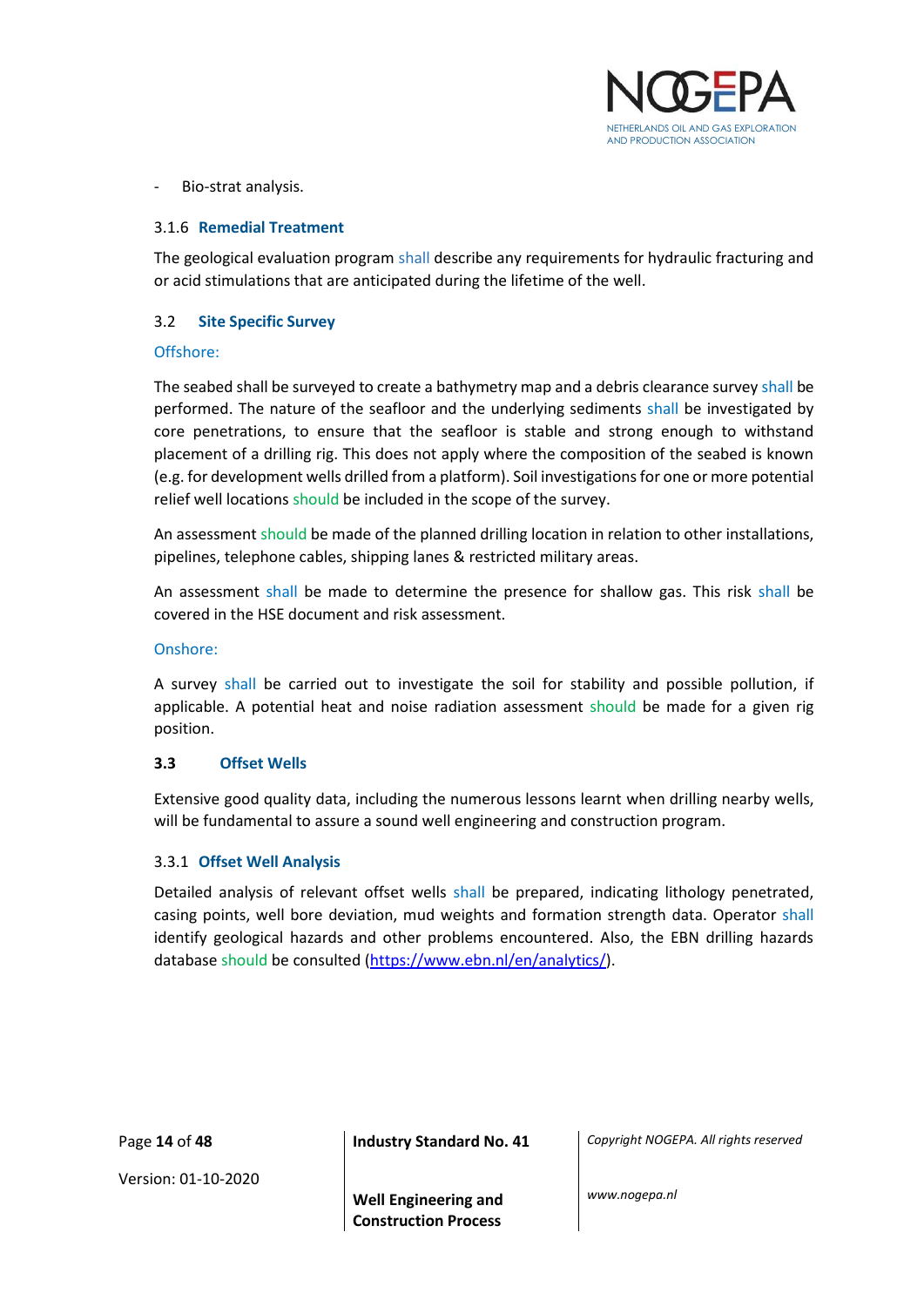

#### <span id="page-14-0"></span>3.4 **Hazard & Risk Management**

The management of risks involves all aspects of the engineering and construction process. A multitude of failure modes should be taken into account. Each of these should be looked into. At all times, a barrier management shall be in place. Special attention shall be given to periods where there is an increased level of risk. These periods shall be risk assessed, resulting in additional mitigation.

#### 3.4.1 **Well barriers**

The well barriers shall be defined prior to commencement of an operation by identifying the required Well Barrier Elements (WBE) to be in place, their specific acceptance criteria and monitoring method. A barrier may only be recognised as a barrier in case it functions completely independent of other barriers.

#### <span id="page-14-1"></span>3.4.2 **Well Barrier Selection & Construction Principles Elements**

The following criteria should be applied to a well barrier. Well barrier should:

- 1. Withstand the maximum differential pressure and temperature it may become exposed to. (taking into account depletion or injection regimes in adjacent wells)
- 2. Be able to be pressure tested, function tested or verified by other means.
- 3. Operate reliably in the environment to which it may be exposed to over time.
- 4. Be independent of each other and avoid having shared WBEs to the extent possible.

#### The following principles should be applied during well construction:

- 1. Ensure that no single failure of a well barrier or WBE can lead to an uncontrolled flow of wellbore fluid or gases to the external environment.
- 2. Re-establish a lost well barrier as soon as possible or set in place another alternative well barrier.
- 3. Determine the physical position/location of well barriers and their integrity status at all times.

#### <span id="page-14-2"></span>3.4.3 **Simultaneous and Critical Activities**

Simultaneous and critical operations that may cause loss or severe degradation to a well barrier shall be thoroughly planned, analysed and carried out with the objective of limiting additional risks imposed by multiple activities.

Acceptance of simultaneous and critical operations shall be in accordance with defined acceptance criteria and shall be quality assured through risk assessments.

Version: 01-10-2020

Page **15** of **48 Industry Standard No. 41** *Copyright NOGEPA. All rights reserved*

**Well Engineering and Construction Process**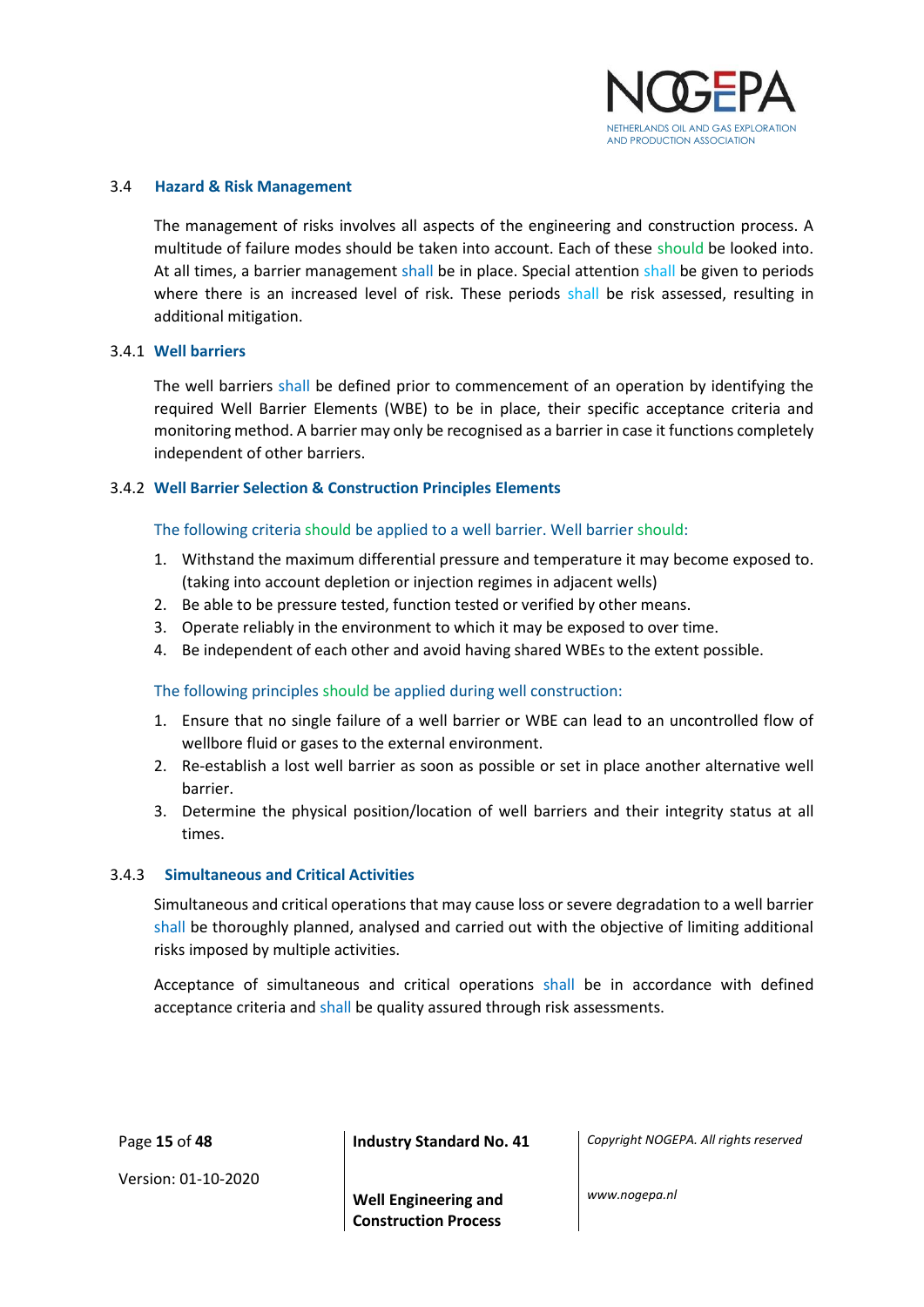

These could be lifting of heavy objects above wells, construction activities, drilling close to existing wells, inhibition of alarms or temporary shut-down of power/control systems for operating WBE's.

This is normally worked-out in a separate document, e.g. a site specific safety case.

#### <span id="page-15-0"></span>3.4.4 **Non-shearable Items through BOP Stack with shearing capability**

Because of operational and technology limitations, there are cases when non-shearable components are run through the BOPs. Non-shearable components may include:

- Drill collars and stabilizers;
- Drill pipe tool joints;
- Large OD and/or heavy-walled casing;
- Casing string components such as float collars, stage collars, liner hangers, and associated running tools;
- Casing hangers and associated running tools;
- Retrievable casing bridge plugs and packers;
- BOP test plugs or wear bushings;
- Completion components such as packers, mandrels, hangers, SCSSVs, and sand control screens.

When a non-shearable component is to be run or pulled through the BOPs, additional operational precautions shall be in place to mitigate the potential risks

These precautions could include the following:

- a. Perform an office-based risk assessment and also at the rig site with the crew.
- b. Additional supervision on rig floor (tool pusher, company representative, etc.).
- c. Review well status to determine if the well is stable and within acceptable parameters for continued operations (e.g. Flow check).
- d. X-overs to pipes that may be sheared are to be available on the rigfloor when running the non-shearable ones.

Version: 01-10-2020

Page **16** of **48 Industry Standard No. 41** *Copyright NOGEPA. All rights reserved*

**Well Engineering and Construction Process**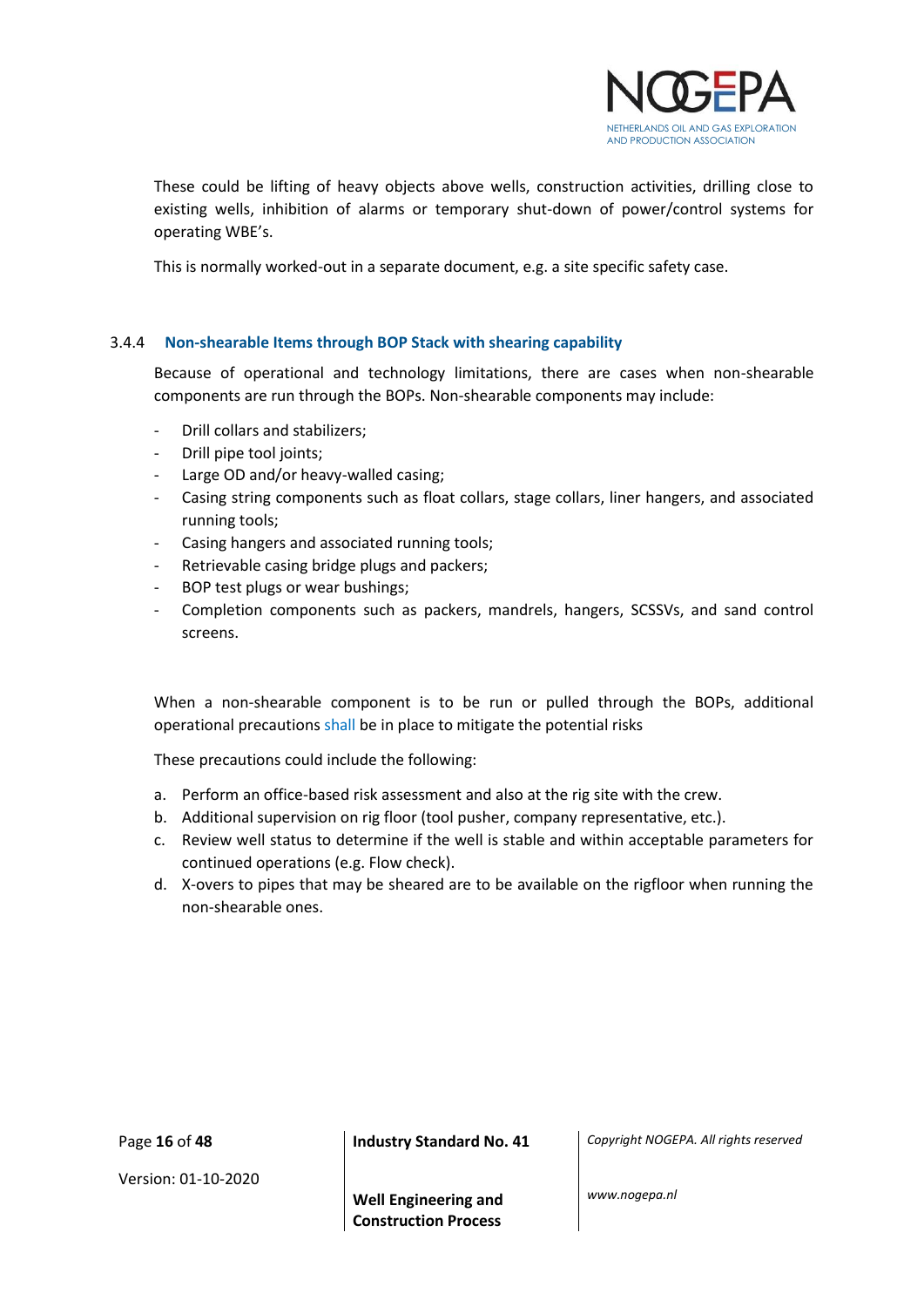

#### <span id="page-16-0"></span>3.5 **Work Program (Operations)**

The work program shall be a coherent story regarding the reasoning and choices made regarding well design in the process of linking the results of seismic and reservoir predictions to the well life cycle as follows:

- Seismic and reservoir predictions (closures, pore pressures, reservoir behaviour over time) and definition of risks
- Well design and mud weight
- Load cases, casing design and test pressures

Since the barriers in a well change continually during the well construction process, all items of the barrier system should contribute to assure the safe well construction process. Not only the steel elements such as BOP, wellhead and the various casing strings play a major role here, but also the mud system, kick tolerance, cement design and collision avoidance.

#### <span id="page-16-1"></span>3.5.1 **Conductors**

The conductor shall be designed to give adequate structural support to the wellhead and wellhead loads during well construction and the full life-time of the well. An assessment shall evaluate the applied loading/structural strength/fatigue life in combination with environmental data for the full expected lifecycle of a well, addressing the following:

- 1. Extreme weather conditions; wave height and currents
- 2. Vortex induced vibrations
- 3. Fatigue
- 4. Corrosion.

In case of multiple wells on a platform collision analysis (spider plot analysis) should be performed. Common practice is to nudge away in a predetermined direction.

For short term exploration wells or multiple development wells in a known environment, a conductor load suitability review should suffice.

Work program shall describe the risk for boulders and other seabed features, such as cables, pipelines and debris and the recommended installation method of the conductor pipe. Hammering/piling can cause serious damage to mammals if in close proximity, therefore the "soft start" procedure and/or mammal watcher procedure should be applied in line with permit requirements.

Version: 01-10-2020

Page **17** of **48 Industry Standard No. 41** *Copyright NOGEPA. All rights reserved*

**Well Engineering and Construction Process**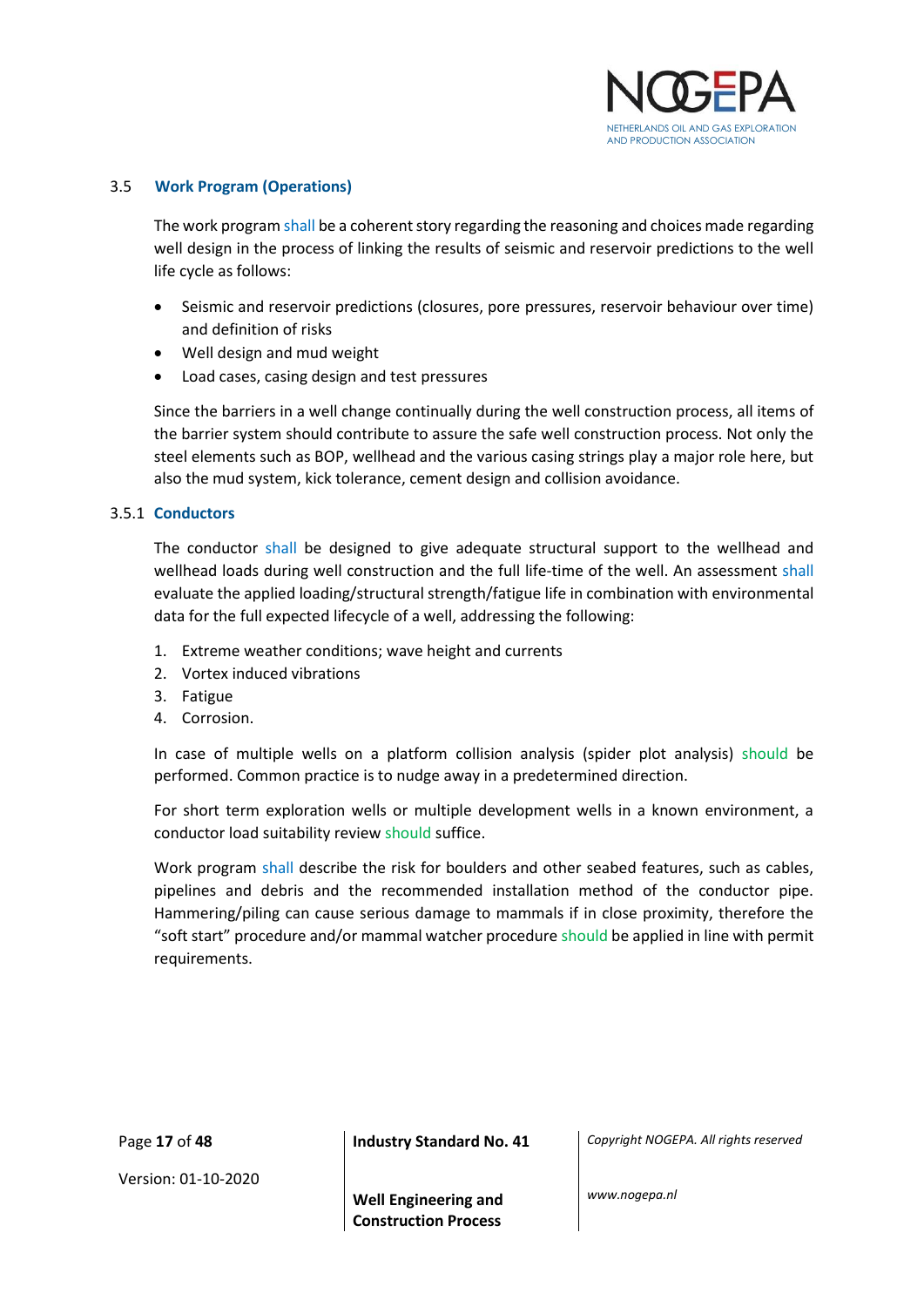

#### <span id="page-17-0"></span>3.5.2 **Hole Section Design**

Work program shall describe the hole section design(s) and shall provide details about the expected drilling depths and diameters. It could also indicate any contingency hole sizes.

The objective of the hole section, including isolation of permeable zones, should be documented. Precise determination of the well-path shall be assured for the following reasons:

- 1. Avoid penetrating another well.
- 2. Facilitate intersection of the wellbore with a relief well.
- 3. Facilitate geological modelling.
- 4. Facilitate anti-collision assessments for new wells.

The minimum required formation strength to allow drilling to section depth with sufficient kick tolerance shall be provided. Any possible significant impact to the environment shall be considered and mitigated.

All onshore drilling locations shall have soil protection measures.

The drilling program for a given onshore well shall contain a description of all potential aquifers in relation to the local shallow geo-hydrological situation.

The onshore program should identify fresh water, brackish water and saltwater aquifers, describe isolation of these aquifers after drilling and mention methods to verify the isolation. Mixing of water quality shall be avoided. See Annex I

The hole section design shall take into account:

- The content of reservoirs (oil, gas, salt water, brackish water, fresh water) in the well and the way that any productive zone is separated from others.
- Considerations and conclusions for abandoning these productive zones.

#### <span id="page-17-1"></span>3.5.3 **Casing and Liner Designs**

The drilling program shall indicate the selected casing/liner setting depths and should explain applied load cases.

The minimum required test pressure for each casing and liner shall be described in relation to maximum anticipated surface pressures based on reservoir or stimulation pressures.

Tubulars shall be pressure tested to the anticipated surface pressure plus a safety margin.

Specification of diameter, weight and grade shall be included in the work program. Tubular selection is to be based on anticipated loads, corrosion (due to  $H_2S \& CO_2$ ), anticipated reservoir pressure and temperature and casing wear.

Page **18** of **48 Industry Standard No. 41** *Copyright NOGEPA. All rights reserved*

Version: 01-10-2020

**Well Engineering and Construction Process**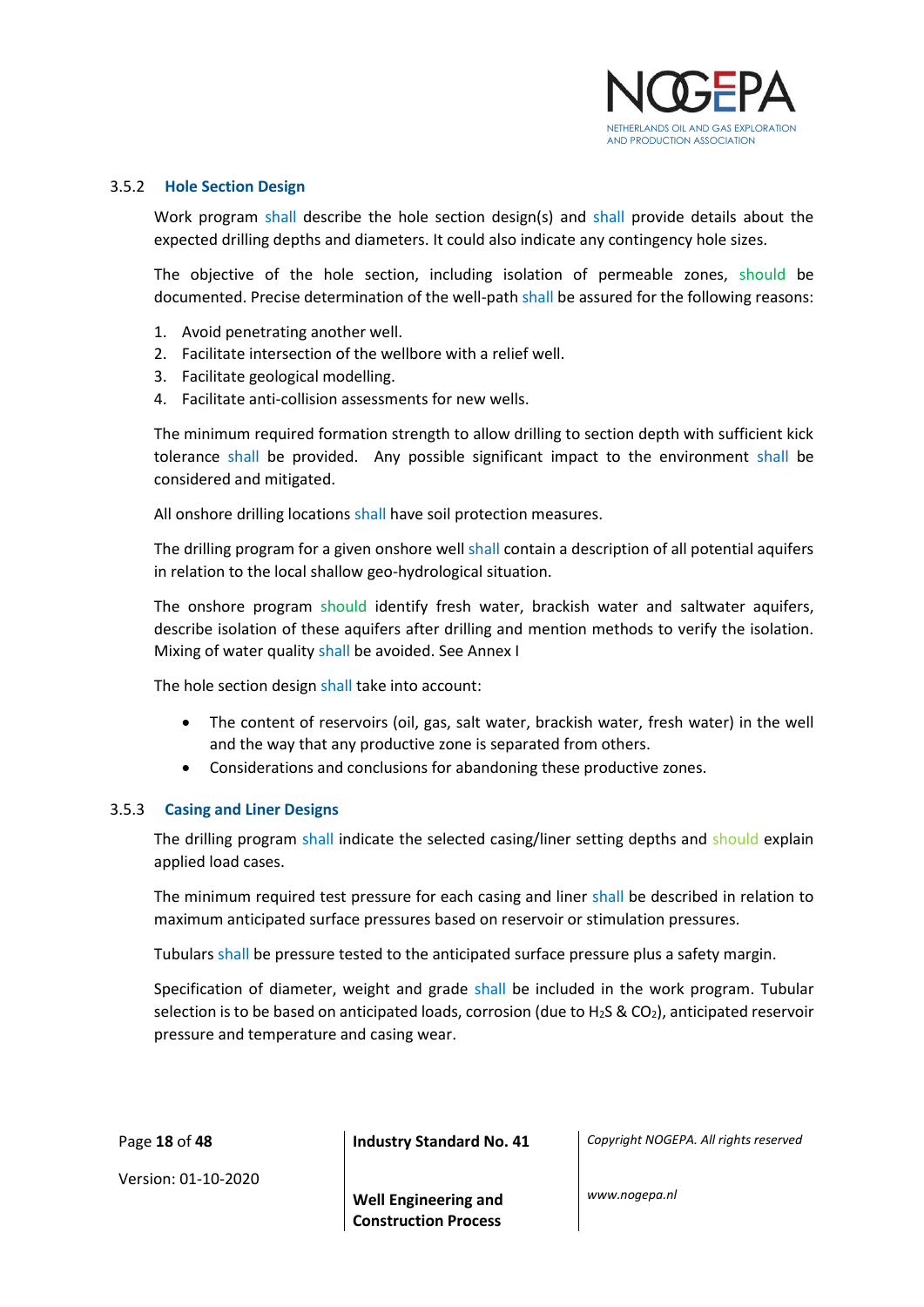

Details of casing and liner connectors shall be specified. The work program will define whether gas tight connections are required.

Design Limit Plots (Von Mises, tri-axial) shall be included in the work program, which shall indicate that the selected casing or liner and connectors can withstand the applicable maximum load cases for burst, collapse, tensile & tri-axial for a given design factor.

Indication of maximum acceptable casing wear should be included in the work program. When drilling an extended deviated hole section through a casing, a wear monitoring program should be in place. This could include a base line calliper survey right after the cement operation.

#### <span id="page-18-0"></span>3.5.4 **Kick Tolerance**

Kick tolerance is defined as the volume of influx that can be circulated out of the well without exceeding the breakdown pressure of the open-hole formation at its weakest point, most likely below the casing shoe.

Each company should reference their minimum acceptable kick tolerance volumes and demonstrate the minimum formation strength that is required to achieve these minimum kick volumes, based on predicted pore pressure, prognosed drilling depth, temperature and BHA configuration. The kick tolerance calculations shall be performed in line with NOGEPA std 50.

#### <span id="page-18-1"></span>3.5.5 **Cement Design -**

A cement program is required for each planned casing string in the well. The following information should be included in the cement program:

- Will the casing cement be part of a WBE
- Planned top of cement
- Cement slurry (cement class) and spacer design
- Anti-gas migration properties
- Centralization program
- Recommended displacement rate, considering predicted ECD in relation to PP & FG, assuring good placement, while avoiding lost circulation during cementing operations
- Planned excess volume(s)
- Compressive strength build-up at anticipated wellbore temperatures

The cement slurry and spacer densities shall maintain overbalance during the full placement operation.

Note: During the time when the cement is setting hydrostatic head may reduce. To prevent (or minimize) gas migration when placing cement across gas bearing formations it is important to consider the Critical Gel Strength Period (CGSP), as per API RP65.

| Page 19 of 48 | <b>Industry Standard No. 41</b> | Copyright NOGEPA. All rights reserved |
|---------------|---------------------------------|---------------------------------------|
|               |                                 |                                       |

Version: 01-10-2020

**Well Engineering and Construction Process**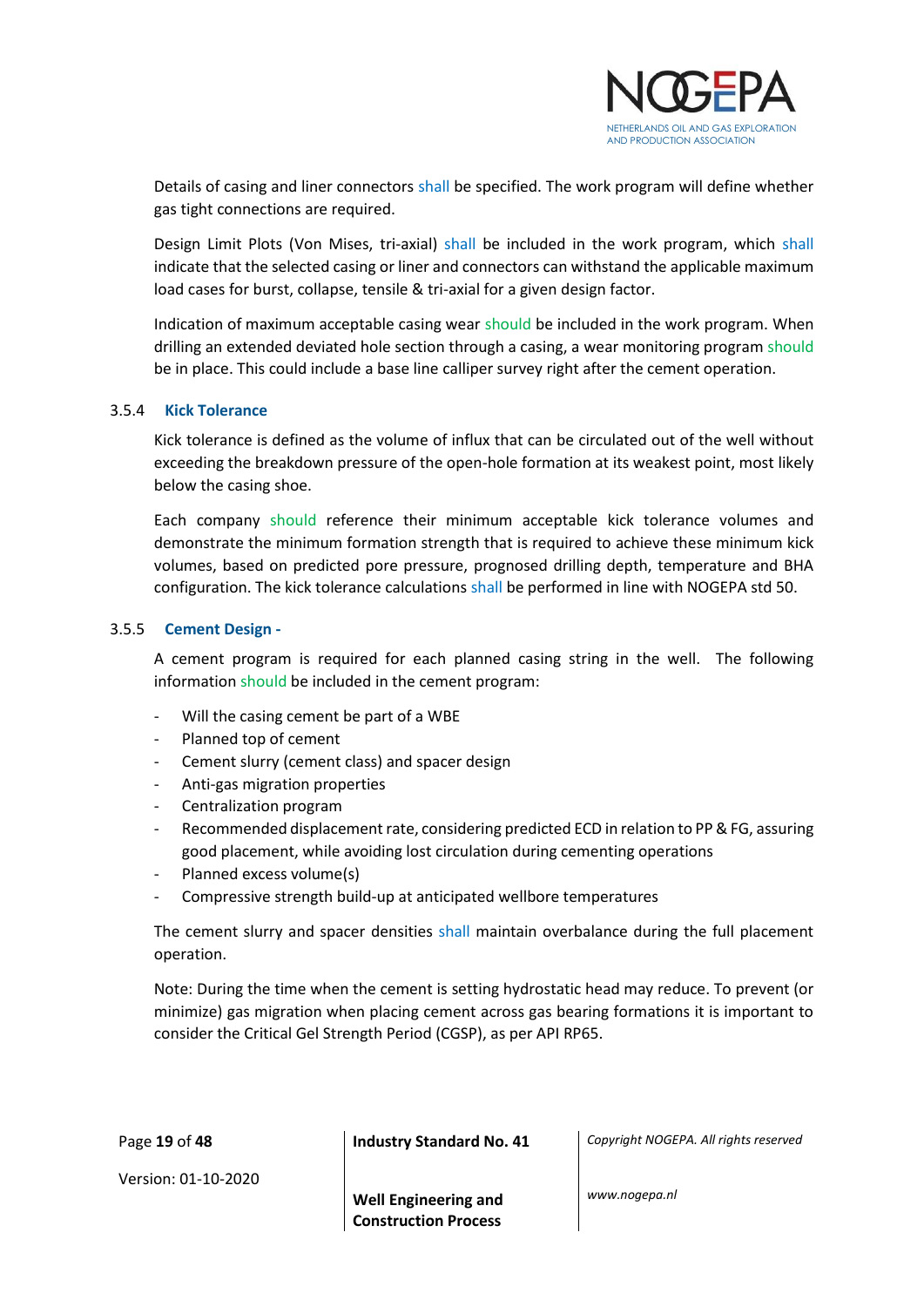

Special cement designs (i.e. nitrified or underbalanced cement designs) shall be engineered well in advance and shall be subject to a detailed risk assessment before being approved.

Any requirements for isolation of shallow fresh water zones for onshore locations shall be considered in the design for surface casing strings. See annex I.

A cement evaluation plan (volume and pressure or cement bond log) as well as a recommended corrective action plan, in case of failing float equipment should be included in the cementing program.

Two float valves should be a minimum for a single casing or liner string. This may be a combination of float shoe and float collar). The use of auto-fill float equipment (specifically in the reservoir section) is not recommended and should be subject to a risk assessment. NOGEPA considers pressure testing on plug bump with soft cement to be best practice.

Pressure testing against hard cement should be considered on a case by case basis, taking into account the plug rating, consequences of micro-annulus, fluid weight, lithology, depth and formation pressure.

Tubulars shall be pressure tested to the maximum anticipated surface pressure. In the case where this is not possible/desirable, this shall be supported by a justification.

#### <span id="page-19-0"></span>3.5.6 **Drilling Fluids Design**

The work program shall include a detailed drilling and completion fluids design with a justification of the selected fluid types.

For all hole-sections on standard wells, an overbalance on the formation pore pressure shall be defined and maintained to provide a primary well control barrier. Underbalanced drilling and MPD operations shall be subject to a proper risk assessment and HAZID. In the case overbalance is lost, operations have to be discontinued and the barrier function repaired before being allowed to continue operations.

The fluids program shall include the following information:

- The recommended fluid properties and acceptable property ranges.
- Fluid loss and control.
- Lost circulation procedures (decision tree) and required LCM stock.
- Solids control requirements.
- Hole cleaning guidelines.
- Corrosion control and  $H_2S$  scavenger requirements.

When selecting drilling fluids, the environmental impact shall be assessed and a waste (cuttings and fluids) management plan shall be established in accordance with chapter 9 of the Mining regulations. All oil contaminated cuttings and fluids shall be treated and disposed onshore.

| Page 20 of 48       | Industry Standard No. 41 | Copyright NOGEPA. All rights reserved |
|---------------------|--------------------------|---------------------------------------|
| Version: 01-10-2020 |                          |                                       |

**Well Engineering and Construction Process**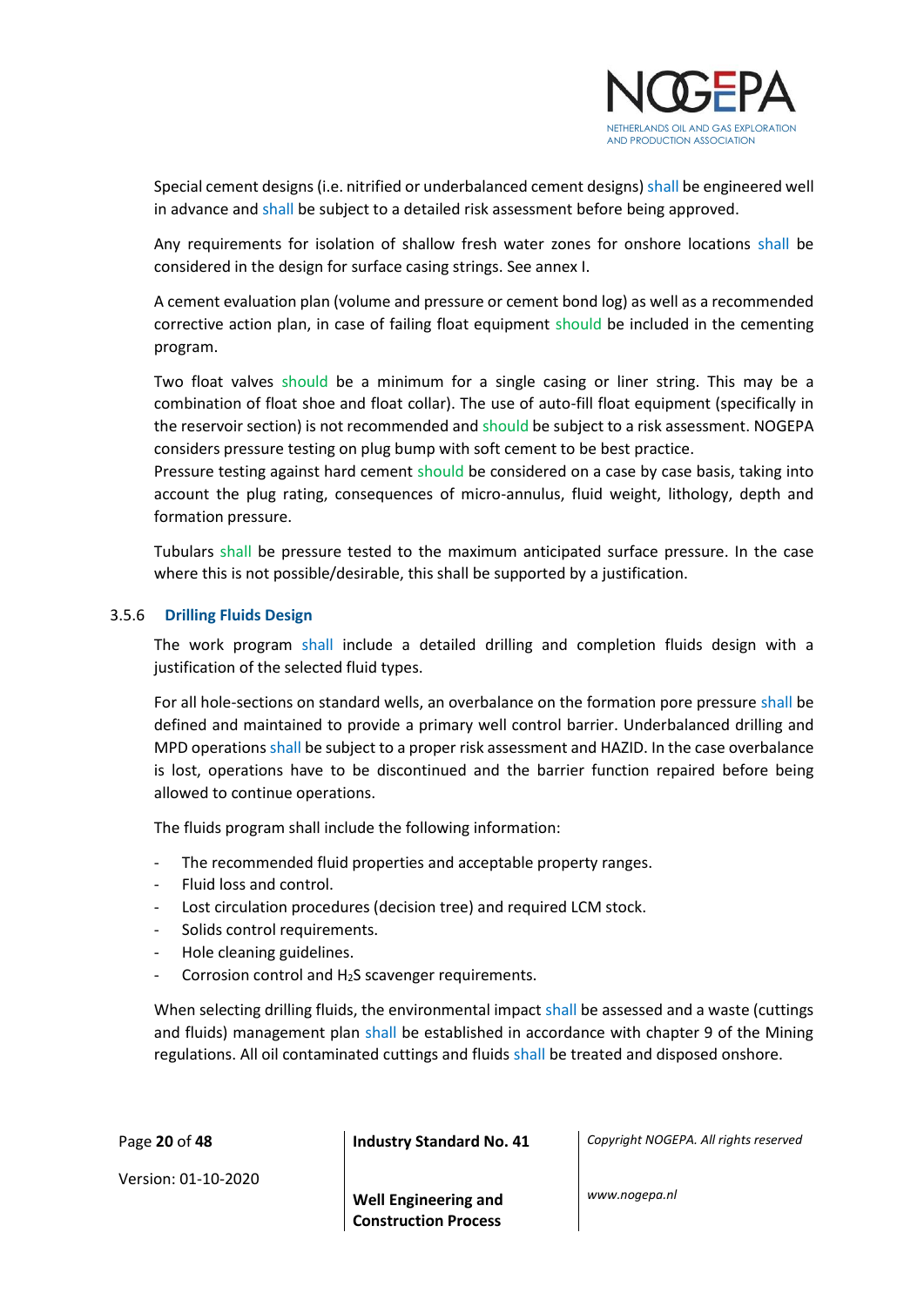

MSDS sheets shall be available on location for all products to be potentially used. (Both in English & Dutch)

For offshore hole sections larger than 12.1/4", dispensation is required from SodM for the use of (synthetic) oil based mud systems.

A chemicals listing should be included in the drilling program based on the NOGEPA Chemical management tool template (ref section 3.6.1).

#### <span id="page-20-0"></span>3.5.7 **Directional Drilling, Surveying and Anti-Collision**

The work program shall include a directional well plan which states surface location & target details, planned casing points, geological formations and a well bore surveying program. The surface location coordinates of the wellbore center shall be determined with the differential global position system.

Well slot coordinates can be established by measurements from a known reference point (fixed place on a platform or a subsea template) the position of the wellbore being drilled and the distance to adjacent wells shall be known at all times.

A survey program should minimize the ellipses of uncertainty. Procedures for quality control of survey data shall be in place. The ellipses of uncertainty shall be based on survey tool error models, which reflect the level of quality control applied.

The following survey frequency should be adhered to during exploration and development drilling:

- Directional surveys are to be taken on a regular basis. All survey plots offshore should be referenced to ETRS89 and for onshore the "Rijksdriehoekmeting" reference should be used.
- On vertical wells or tangent sections the distance between survey stations should be no more than 90m, as long as no other hazards are present (such as a collision risk or geological risk).
- The applied positional uncertainty error model should have a confidence of at least 95%.

Work program shall include an inventory of nearby existing wells and their status. An anticollision summary report including separation factors shall be provided including mitigation plans.

#### <span id="page-20-1"></span>3.5.8 **Formation Evaluation Programme**

Work program shall include details about the LWD/MWD, electric logging and mud logging data acquisition.

The work program shall detail coring requirements.

Page **21** of **48 Industry Standard No. 41** *Copyright NOGEPA. All rights reserved*

Version: 01-10-2020

**Well Engineering and Construction Process**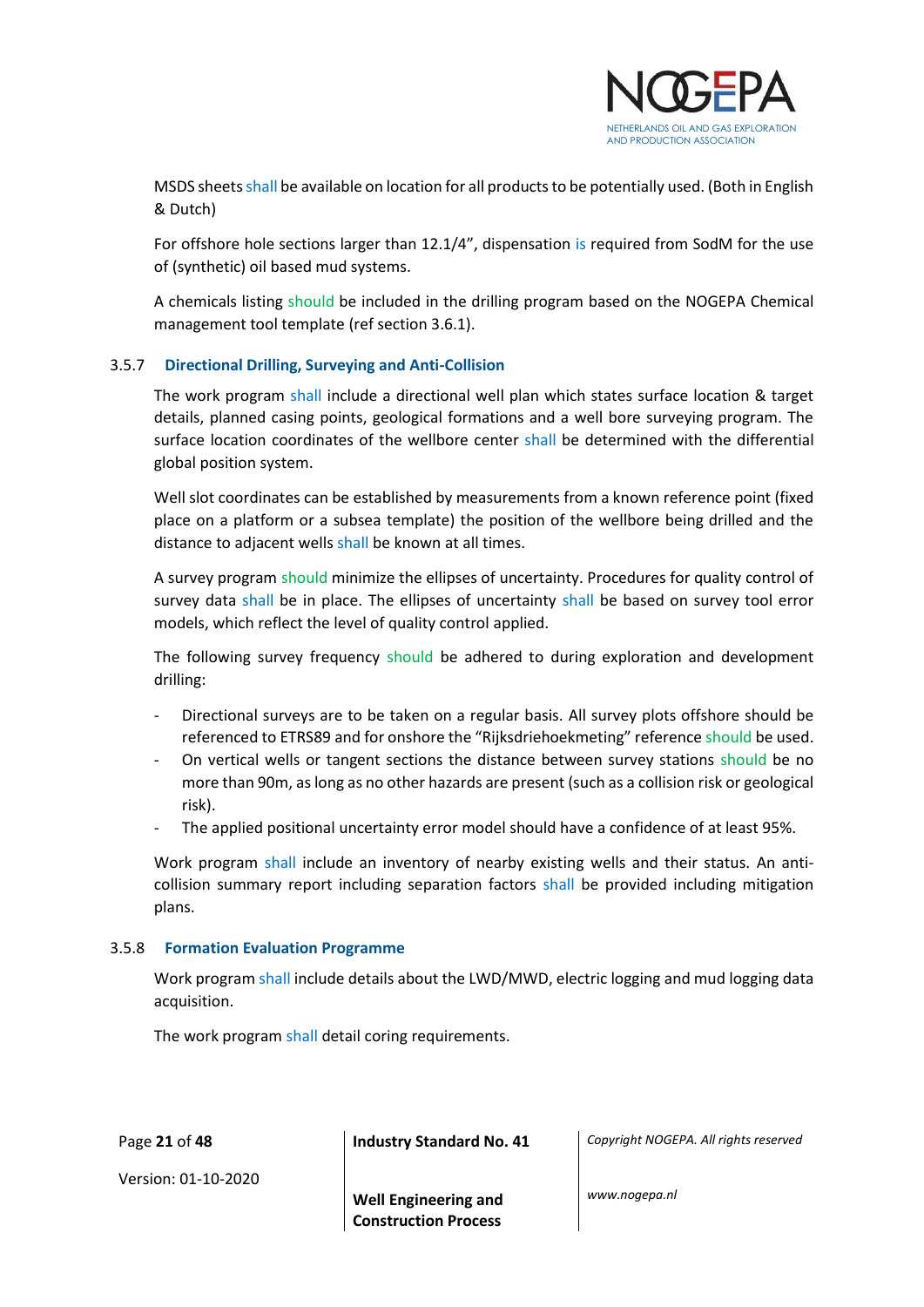

#### <span id="page-21-0"></span>3.5.9 **Wellheads and Casing Hangers**

The work program shall provide specifications of the selected wellhead and casing hanger equipment with respect to anticipated pressures, (reservoir) temperatures and fluid type.

The surface well head design shall provide ways for monitoring and bleeding off of the annulus pressures. The A- and B-annulus shall be equipped with two gate valves on each side whilst drilling for surface well head system. For the subsequent production phase, on one side two annulus valves may be replaced by an insert valve plus blind-flange combination. Alternative pressure control measures may be applied to the A- & B-annulus (for instance: nitrified cushion fluids or partial cementation with leak-off possibility just below the casing shoe).

It shall be noted that subsea systems have internal annulus valves to regulate the A-annulus pressure, and typically also use nitrified cushion fluids to control the B-annulus.

Wellheads and hangers shall be manufactured, inspected & tested to the applicable API specification.

A detailed stack-up drawing of each drilling phase, including casing and tubing hanger seals, shall be included in the work program.

NOGEPA recommends the use of a unitized wellhead complete with mandrel-hangers as best practice. Wellhead designs requiring the BOP to be lifted should be avoided.

#### 3.5.10 **Well Control & BOP Configuration**

A BOP stack-up schematic, detailing all ram configurations and choke and kill lines shall be included in the work program.

For other specific requirements refer to Surface BOP Guideline Checklist (NOGEPA Standard 43) and API S53.

A shallow gas mitigation plan should also be included in the work program if it has been identified on the shallow gas site survey.

For offshore rigs prior to spud the surface hole, a diverter shall be installed. This diverter shall have two overboard lines with sufficiently large internal diameter (minimum internal diameter shall be 10" according to article 8.3.1.2) and shall comply with relevant API RP64 standard.

For onshore locations the installation of a diverter maybe omitted if it can be demonstrated that there is no risk of shallow gas. A gas evacuation route should be provided if the risk for shallow gas is present.

Version: 01-10-2020

Page **22** of **48 Industry Standard No. 41** *Copyright NOGEPA. All rights reserved*

**Well Engineering and Construction Process**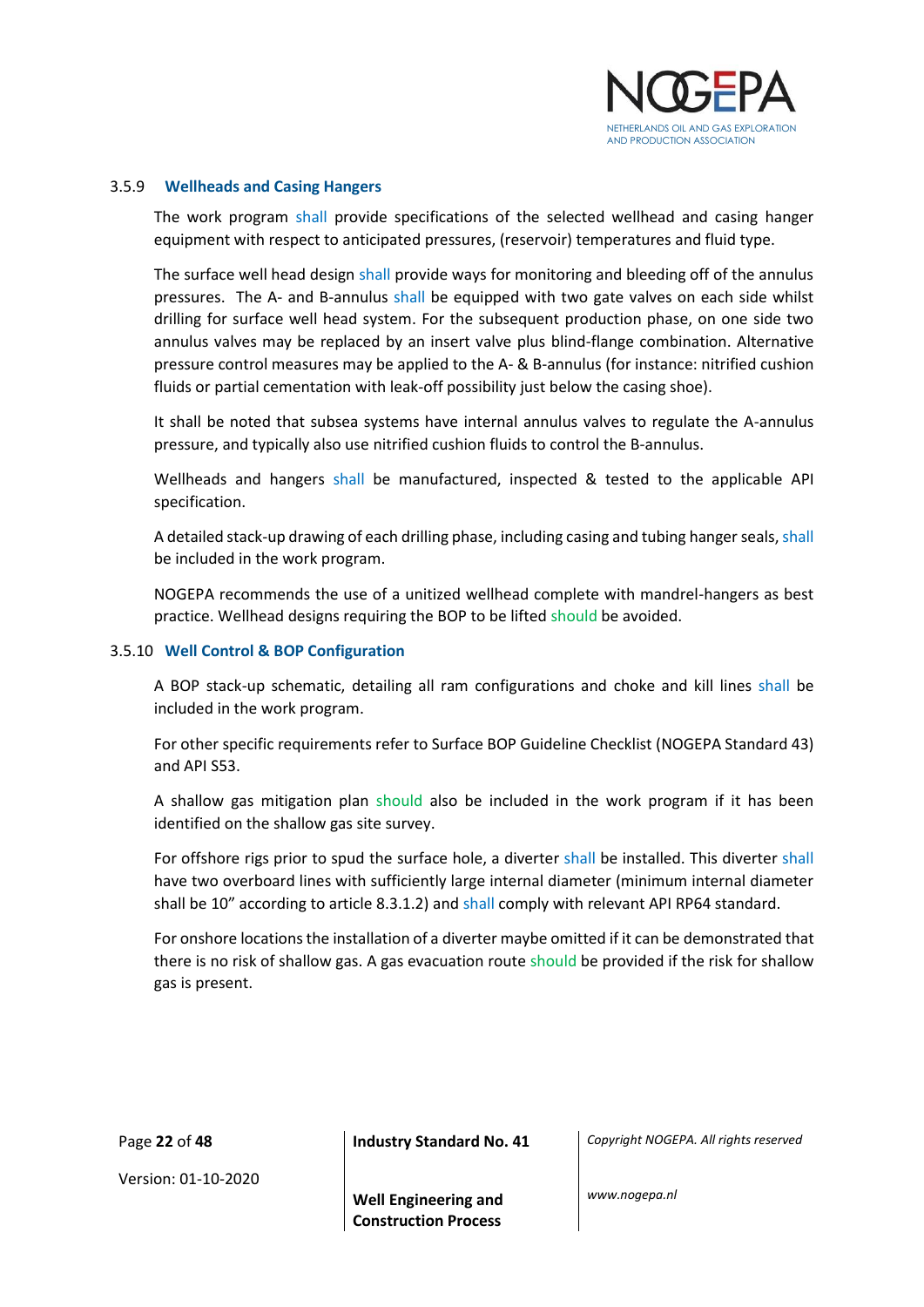

#### <span id="page-22-0"></span>3.5.11 **Well Barriers**

The work program should include a barrier plan. The barrier plan should consists of:

- 1. A drawing illustrating the well barriers.
- 2. The formation integrity when the formation is part of a well barrier.
- 3. The planned isolation of fresh and saltwater layers plus method of verification.
- 4. Reservoirs and other potential sources of inflow.
- 5. Tabulated listing of WBE's with initial verification and monitoring requirements.
- 6. All casings with the criteria for their shoe depth selection, taking into account the maximum allowable kick volume at the expected reservoir pressure. Casing and cement (including TOC) defined as WBE's should be labelled with its size and depth (TVD and MD).
- 7. Each component should be shown in the correct position relative to all others.
- 8. Clear labelling of actual well barrier status (planned or as built).
- 9. Any failed or impaired WBE shall be clearly stated.
- 10. Other important well integrity information (anomalies, exemptions etc.)

Flow path and the barriers that prevent flow along each path, during each phase of the well construction process, should be identified. Well diagrams illustrating the barriers in place for each operational phase should be included. Barrier planning includes determining the operating conditions to which various well barriers will be subjected over its intended lifetime and shall ensure that the performance rating of the chosen barrier system is suitable for that well environment. This includes multiaxial loads and environmental conditions during routine conditions, as well as planning for any extreme operating conditions.

The barriers in a well, change continually during the well construction process. The drilling process is a sequence of steps that expose formations to the wellbore. While drilling, the hydrostatic pressure of the drilling fluid is used to prevent flow until the exposed formations can be isolated with casing, cement, other physical barriers and tested wellhead seals.

Barriers shall be designed, selected and constructed in such a manner that their integrity can be verified.

A minimum of two independent barriers shall be maintained during all drilling, completion and workovers activities. All required tests and acceptance criteria regarding well integrity (pressure tests, inflow tests) shall be described in the work program. This shall also apply to underbalanced and MPD drilling operations.

During completion and work over activities when the well has a free flow potential, the requirements of Mining Regulations art. 8.3.4.1.2 shall be followed. This requires three (3) safeguards against flow on wells when the XT has to be removed. Exception is made for wells that can only be produced using artificial lifting methods. There it is acceptable to have two (2) safeguards in place.

Version: 01-10-2020

Page **23** of **48 Industry Standard No. 41** *Copyright NOGEPA. All rights reserved*

**Well Engineering and Construction Process**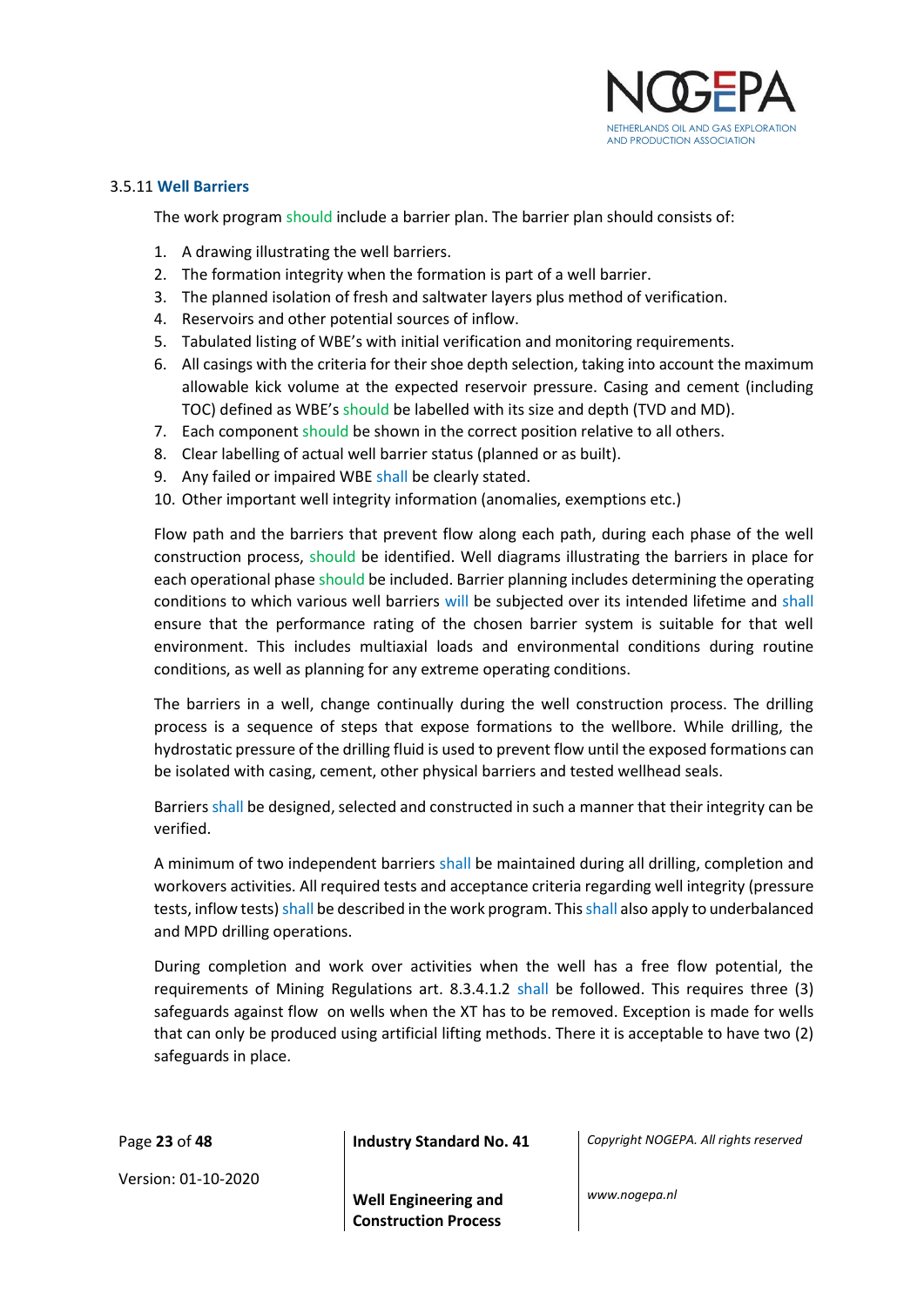

All well integrity tests performed on barriers shall be documented.

In case a barrier fails or is lost, it shall be repaired or replaced before continuing operations. The well examiner shall immediately be involved. If it is not possible to repair or replace immediately, it shall be done at first opportunity. Prior to continue operations a risk assessment shall be completed, detailing mitigating actions and forward plans.

After the final casing is set and cemented, barriers are installed and verified to contain the completion flow path for long-term production or injection. Upon completion, the well shall have multiple physical barriers against each potential flow path from the formations.

Permanent or temporary abandonment operations (involving the removal of the BOP stack), may be performed at the end of the drilling phase. This will result in the loss of at least one physical barrier (the ability to have a closed BOP). When a well is unattended, operational barriers are not available to contribute to the overall system reliability. All planned physical barriers should thus be in place and verified. At least two verified physical barriers (one mechanical, and one may be a cement barrier) shall be required in wells being prepared for abandonment. At least one of the abandonment barriers shall be tested.

In case the well is abandoned or temporarily suspended, a detailed well schematic shall be made available indicating: (refer to S45 Well decommissioning)

- Barrier placement and verification.
- Fluids in well.
- Formations.
- Permeable hydrocarbon bearing zones.
- Perforation intervals.
- Seabed protection.

Version: 01-10-2020

Page **24** of **48 Industry Standard No. 41** *Copyright NOGEPA. All rights reserved*

**Well Engineering and Construction Process**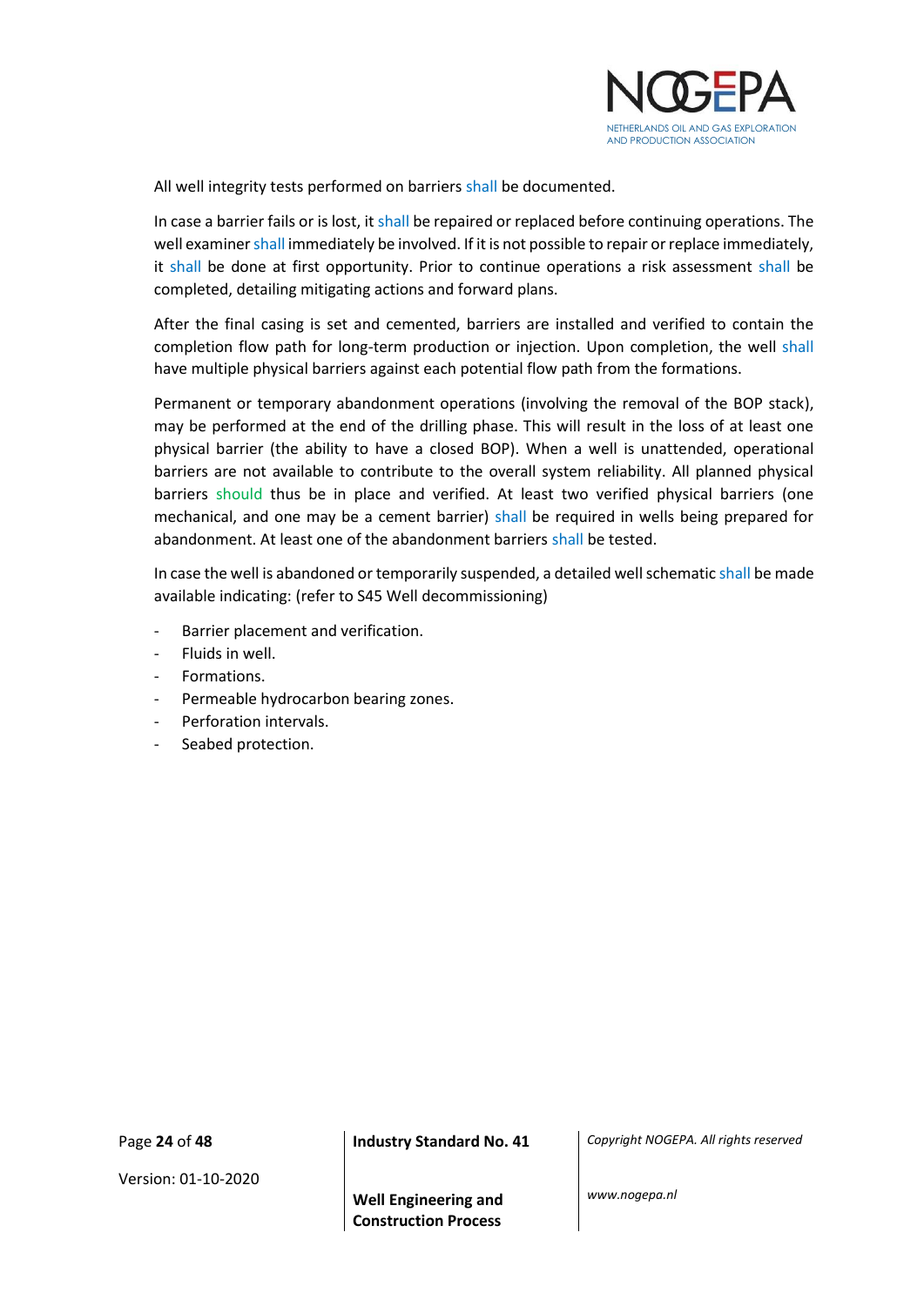

#### <span id="page-24-0"></span>**3.5.12 Risk Assessment**

Hazard and risk analysis shall be performed and documented including mitigation plan. The analysis shall be performed with the appropriate expertise from drilling contractor and third party contractors, as referred to in the "bridging document" .

An assessment of well integrity risks associated with the intended operation shall be performed. The risk of a well integrity failure or well control incident shall be assessed. When evaluating well integrity risks, the failure modes of primary WBE's and the availability of secondary well barrier shall be considered. If a well barrier is degraded, a risk assessment should be performed considering the following:

- a. Cause of the degradation
- b. Potential of escalation
- c. Reliability and failure modes of primary WBE's
- d. Availability and reliability of secondary WBE's
- e. Outline plan to restore or replace degraded well barrier (technical & time line)

Offset well analysis and lessons learned from previous projects/wells could form the foundation of the risk assessment.

#### <span id="page-24-1"></span>3.5.13 **Relief Well Planning**

During the well design process, consideration should be given to select one (1) relief well location and intersecting well plans, taking into account prevailing wind directions and preferred well-path.

Operator should perform a study, based on the anticipated reservoir properties and intersecting well design. It should be demonstrated that it is possible to reach the most challenging hole section from each relief well position. The report should contain:

- a. One (1) suitable relief well rig location, preferably including soil & debris investigation report. Depending on well complexity and dynamic well kill requirements, planning for a second relief well may be required
- b. The relief well locations should be up-wind and up-current of the well location, based upon prevailing wind & current data.
- c. Shallow gas assessment for the relief well locations.
- d. Simplified relief well paths to the intersect point in the blowing well.
- e. Overview of suitable rigs and support vessels for relief well operations, based on the necessary capacities.
- f. Relief well equipment availability
- g. Description of primary killing method.
- h. Updates with current field conditions and actual pressures in well & reservoir.

| Page 25 of 48       | <b>Industry Standard No. 41</b> | Copyright NOGEPA. All rights reserved |
|---------------------|---------------------------------|---------------------------------------|
| Version: 01-10-2020 |                                 |                                       |
|                     | <b>Well Engineering and</b>     | www.nogepa.nl                         |
|                     | <b>Construction Process</b>     |                                       |

 $\mathsf{l}$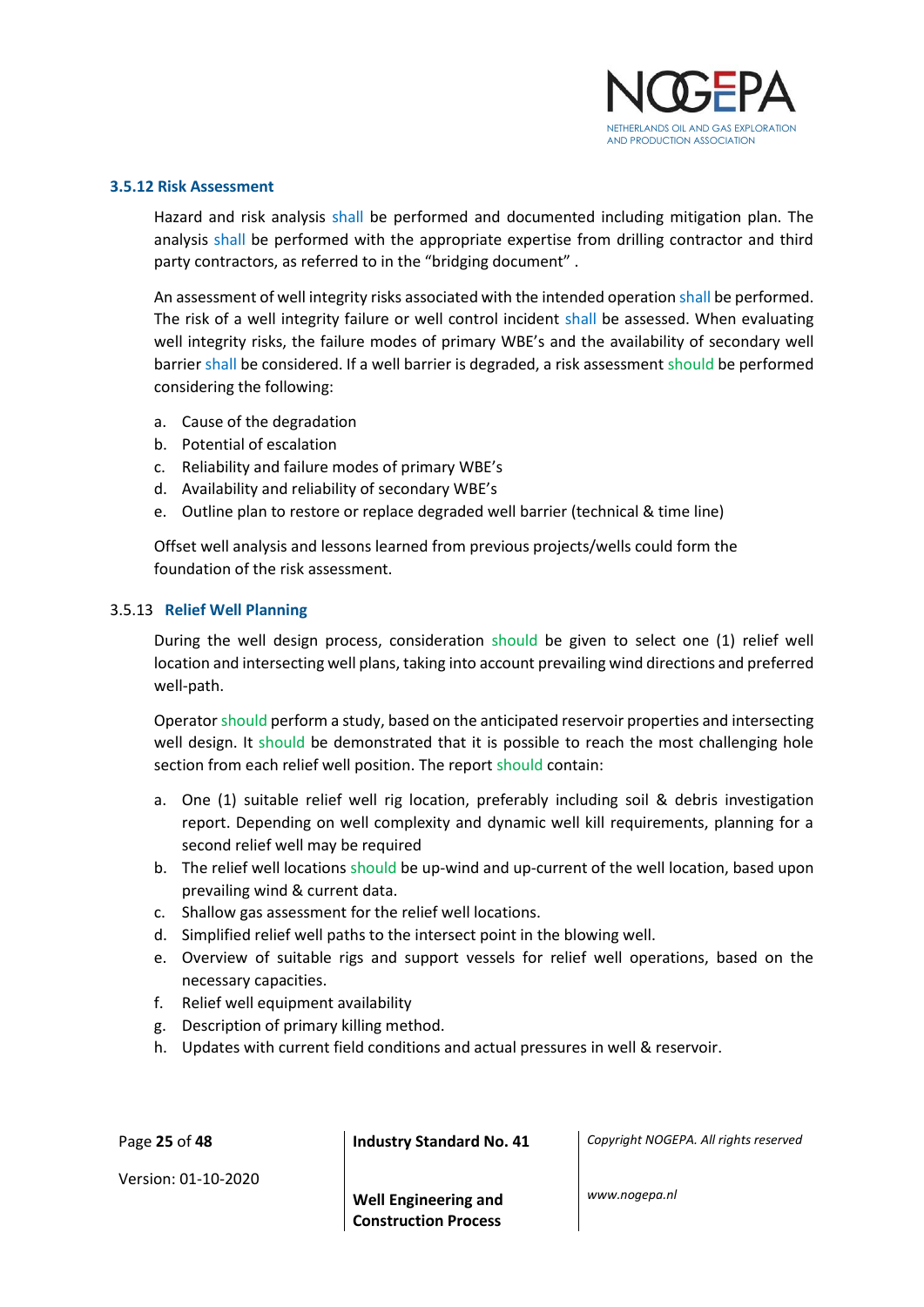

Version: 01-10-2020

**Well Engineering and Construction Process**

Page **26** of **48 Industry Standard No. 41** *Copyright NOGEPA. All rights reserved*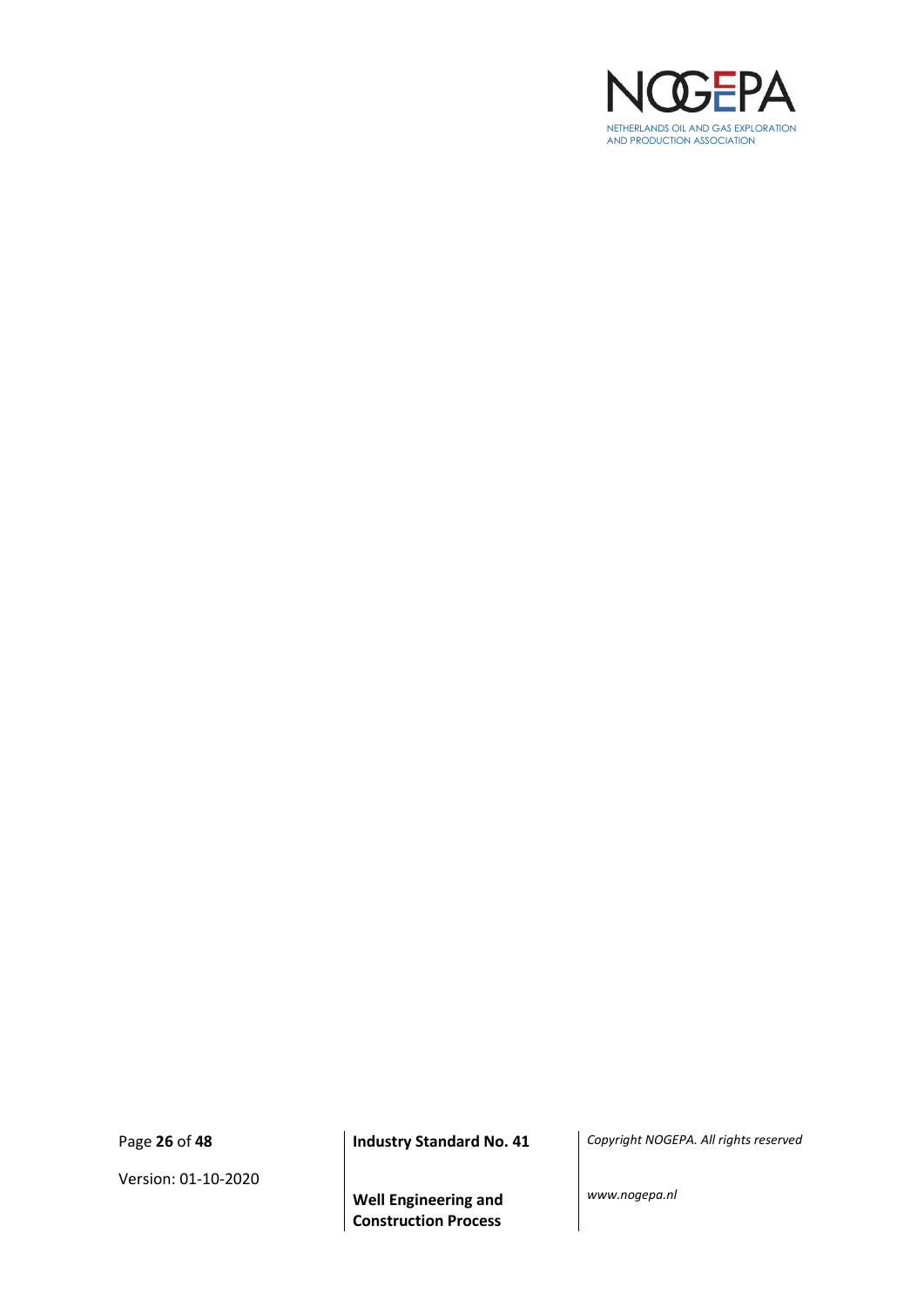

#### <span id="page-26-0"></span>3.5.14 **Documentation**

The Work Program documents shall be submitted to SodM at least six (6) weeks before start of activity. Typically these include:

- Site Specific HSE document.
- Bridging document (including SIMOPS if applicable)
- Basis of Design or Drilling Program including Risk Assessment

Programs shall be provided in electronic format.

Operator could organize a Drill-Well-on-Paper exercise in the office and a pre-spud meeting on rig site prior to the start of well operations.

Version: 01-10-2020

**Well Engineering and Construction Process**

Page **27** of **48 Industry Standard No. 41** *Copyright NOGEPA. All rights reserved*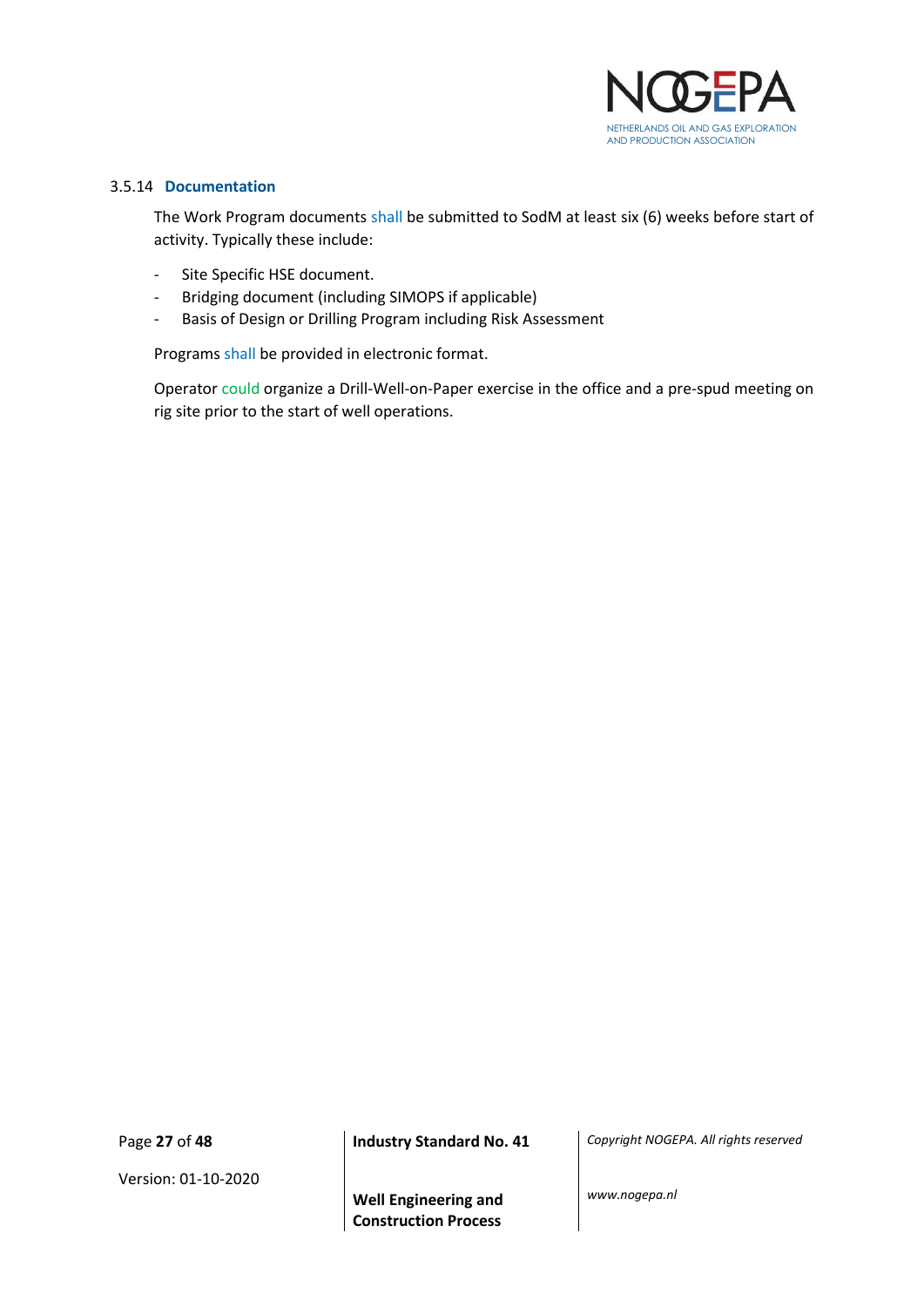

#### <span id="page-27-0"></span>3.6 **Basis-of-Design (Completion)**

During the completion phase the risk level will increase with the intention to bring hydrocarbons to surface. Managing the various specialized service contractors is key to a successful and safe operation.

#### <span id="page-27-1"></span>3.6.1 **Completion or Well Test Design**

The completion or well test design shall consider relevant load cases that may occur.

The minimum required test pressure for each critical well element shall be described in relation to the maximum anticipated surface pressures, based on reservoir, testing or stimulation pressures.

Specification of diameter, weight and grade shall be included in the work program in relation to anticipated loads, corrosion levels at anticipated reservoir pressure and temperature, taking into account lowered specs due to  $H_2S$  &  $CO_2$  corrosion and casing wear.

Details of completion connectors shall be listed.

Design Limit Plots (tri-axial) shall be included in the work program, showing that the selected tubing and connectors can withstand the applicable maximum load cases for burst, collapse, tensile & tri-axial for a given design factor.

For wells capable of natural flow, completions shall be designed with two barrier envelopes.

For wells that can only produce using artificial lift methods, packer-less completions can be acceptable, if risks are demonstrated to be ALARP,

Cemented tubing completions shall be treated as completions equipped with a packer.

Completions shall be designed with provisions for setting additional barrier plugs.

It is good practice to perform a tubing stress analysis to determine packer loads and contraction for the full life cycle of the well.

Well Barrier Acceptance Criteria Well Testing:

- 1. For both surface and subsea operations it shall be possible to close the test string at BOP level i.e. Lower master valve (in dry BOP operation) or two Lubricator valves (in Subsea BOP operations).
- 2. In both cases it shall be possible to disconnect the test string from the DST packer via a disconnect devise (i.e. safety joint or hydraulic disconnect).
- 3. It shall be possible to shear the landing string and seal the wellbore.

| Page 28 of 48 |  |
|---------------|--|
|---------------|--|

Page **28** of **48 Industry Standard No. 41** *Copyright NOGEPA. All rights reserved*

Version: 01-10-2020

**Well Engineering and Construction Process**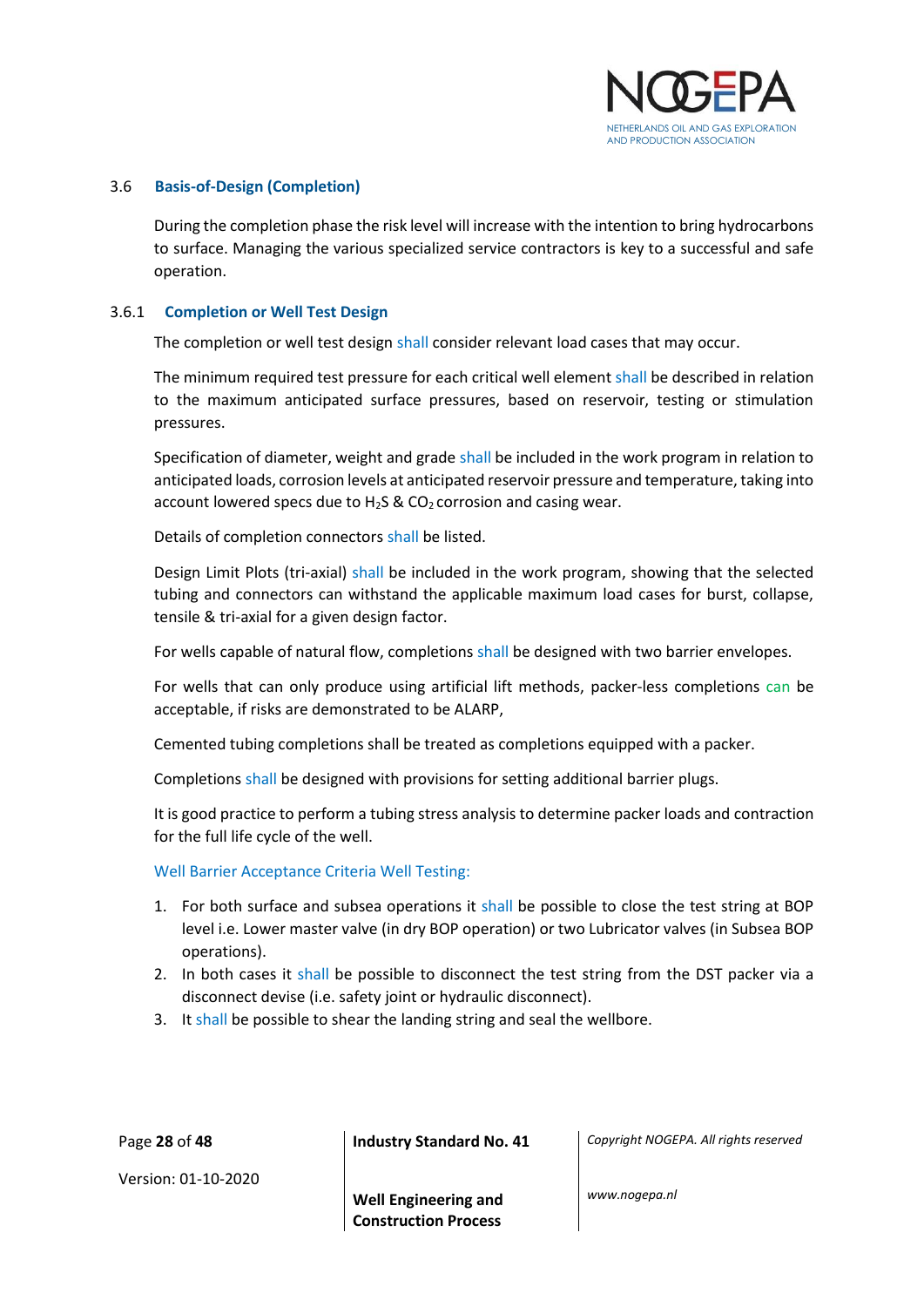

- 4. It shall be possible to kill the well by circulating kill fluid via the KL, using the mud pump or cementing unit, with returns through the rig's choke manifold and further via the separator of the well testing company.
- 5. It shall be possible to establish a circulation path via the test string at all times.

Well Barrier Acceptance Criteria Completion:

- 1. All WBE's, control lines and clamping arrangements shall be resistant to environmental loads. (chemical exposure, temperature, pressure, mechanical wear, erosion, vibration, etc.)
- 2. All production or injection wells shall be equipped with a XT.
- 3. A SC-SSSV shall be installed in the completion string for wells capable of sustained free flow.
- 4. Production or injection wells, capable of free flow, shall have an annular seal between the completion string and the casing or liner (= production packer or equivalent). Packer-less completion designs are acceptable if risks are demonstrated to be ALARP.
- 5. It shall be possible to install a tubing hanger plug (or shallow set tubing plug) and a deep set tubing plug in the completion string.
- 6. All accessible annuli shall be equipped with pressure gauges and with safe operating pressures defined.
- 7. All surface wellhead outlets should have a VRT (valve removal thread)

#### <span id="page-28-0"></span>3.6.2 **X-mas Tree Design**

Minimum requirements shall be as per mining regulations including valve configuration, material specifications and pressure ratings, suitable for the planned operations. For subsea XT a subsea protection dome shall be mandatory for protection against fishing activities.

#### <span id="page-28-1"></span>3.6.3 **Use of Explosives and Firing Heads**

The objective is to use perforating systems that can safely be handled without the risk for surface detonation. For example sequential pulse activated firing system. Perforating system should not require radio silence.

For example safety spacers of the correct length should be included in all TCP assemblies, in order to have the guns below the rig floor when the firing head is being installed.

#### <span id="page-28-2"></span>3.6.4 **Well Testing & Clean-Up Work Program**

Operator shall submit a test program including the test objectives, description of down hole test tools and surface test equipment. Program shall also provide lay out drawings, P&ID, drawings of BOP and temporary wellhead stack-up arrangement, provide risk assessments and documented barrier management.

#### Offshore:

A bird watcher shall be consulted during the bird migration and breeding seasons.

Page **29** of **48 Industry Standard No. 41** *Copyright NOGEPA. All rights reserved*

Version: 01-10-2020

**Well Engineering and Construction Process**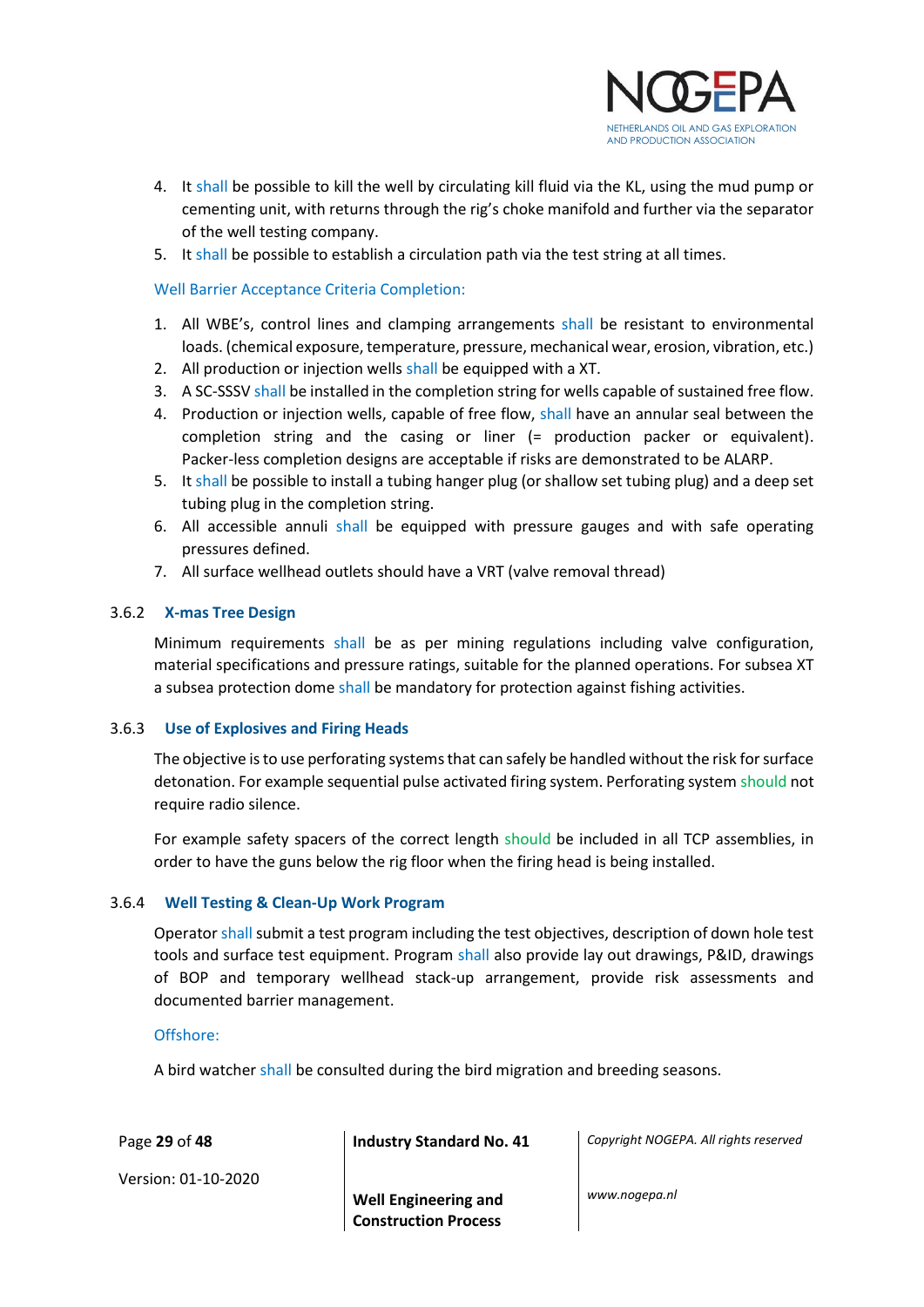

#### Onshore:

In case flaring takes place during the bird migration season, a bird watcher shall be consulted to monitor bird migration paths.

#### <span id="page-29-0"></span>3.6.5 **Well Intervention**

Intervention activities that change the status of the well shall be covered by work program and procedures, and where considered necessary, a risk assessment shall be performed. The well examiner (see chapter 3.6.3) shall be appointed at the early stages of the preparation.

Version: 01-10-2020

**Well Engineering and Construction Process**

Page **30** of **48 Industry Standard No. 41** *Copyright NOGEPA. All rights reserved*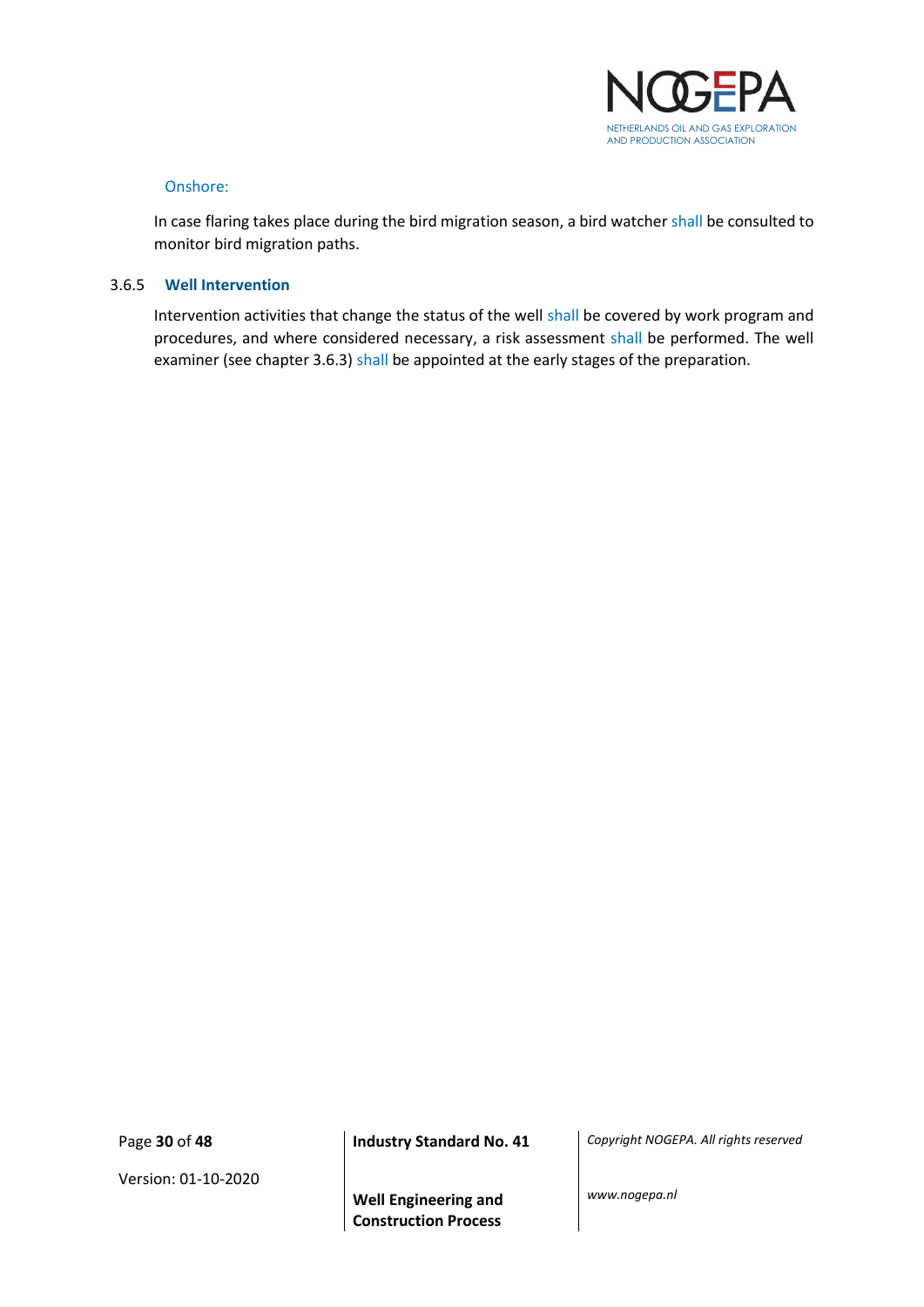

#### <span id="page-30-0"></span>3.7 **Permitting and HSE**

#### 3.7.1 **Location Permit/ Environmental permit for drilling**

A request for permission to place the MODU shall be submitted to the Minister of Economic Affairs early enough in order to have the approval two weeks in advance of the rig's arrival. Furthermore a notification should be made to the Inspector General of Mines three days before the expected date of installation.

Operator shall submit a BARMM application for any offshore wells. If operating within a Nature 200 area, a Nature Permit and Environmental Permit needs to be asked and granted; as such the BARMM will not be required

*Land operators shall apply for a "omgevingsvergunning voor het boren" (environmental permit for drilling).* 

Onshore wells shall also require a "Bouwvergunning" (building permit) before the work on the well can commence and general information sessions with "omwonenden" (persons that live in the vicinity of a drilling location) should be initiated.

For both offshore and onshore a pre-screening Environmental Impact Assessment (mer beoordeling) shall be submitted to the Ministry of Economic Affairs for evaluation and to determine whether a EIA (MER) or a further EIA should be prepared.

Development drilling is generally included in the EIA for a project. The EIA should contain sufficient information about the proposed project, its expected location and this environmental assessment should be made according to the guidelines agreed with the 'MER Commission'.

A chemical usage permit shall be obtained. This should include mud and cement chemicals, rig wash, pipe dopes, BOP fluid, stimulation chemicals etc. This permit is valid for 3 years. Planned chemical usage shall be included in the drilling program.

All chemicals used shall be CEFAS registered and reported as per Mining Regulation Art. 9.2. Chemicals used shall comply with REACH and CLP.

NOGEPA's Chemicals Management Tool named "REACH Compliance Check V.0 11-03-2014" is available on the NOGEPA website for this purpose.

All waste shall be stored and transported as per legal requirements. No discharge of SOBM into the sea is allowed and all SOBM related waste including cuttings shall be transported to shore for disposal.

Version: 01-10-2020

Page **31** of **48 Industry Standard No. 41** *Copyright NOGEPA. All rights reserved*

**Well Engineering and Construction Process**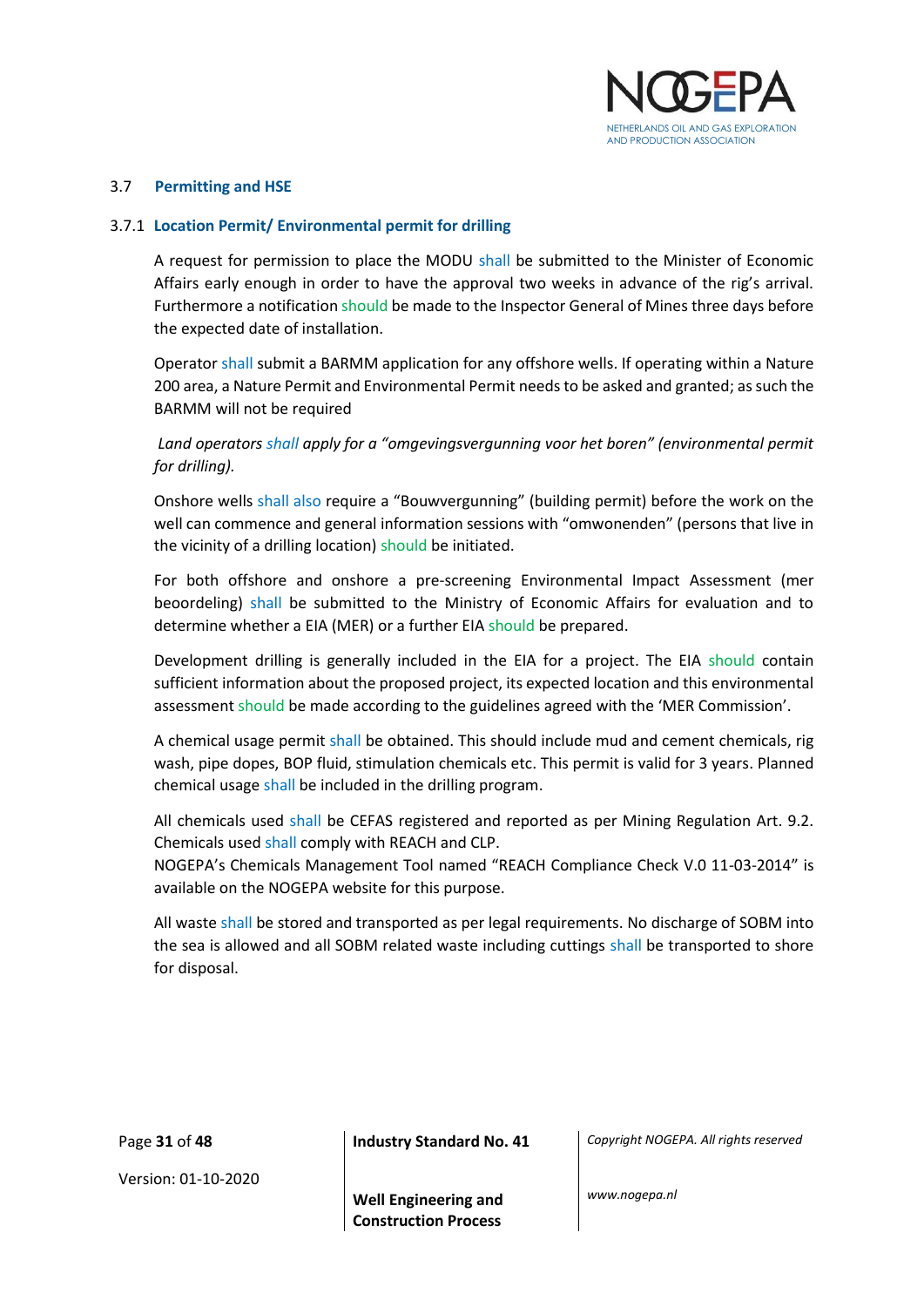

## 2013/30/EU indieningstermijnen art. 11 documenten

感

Staatstoezicht op de Mijnen Ministerie van Economische Zaken

| Art.            | <b>Document</b>                                      | indiening<br>weken |
|-----------------|------------------------------------------------------|--------------------|
| 11a             | Bedrijfsbeleid                                       | 12 $(*)$           |
| 11 <sub>b</sub> | VM-beheersysteem                                     | 12 $($ *)          |
| 11 <sub>c</sub> | Kennisgeving van het ontwerp                         | $($ **)            |
| 11d             | Beschrijving onafhankelijke verificatie              | $12$ (*)           |
| 11e             | <b>RGG</b>                                           | 12                 |
| 11f             | Gewijzigd RGG (essentiële verandering / ontmanteling | 12                 |
| 11g             | Intern rampenplan                                    | $12($ *)           |
| 11h             | Kennisgeving boorputoperatie                         | 6                  |
| 11i             | Kennisgeving van gecombineerde activiteit            | 6                  |
| 11j             | Kennisgeving van verplaatsing                        | 6                  |

(\*) onderdeel van RGG

(\*\*) bij FEED (Front End Engineering Design).

de FEED is 'basic engineering' welke na het conceptueel ontwerp en het FDP komt

Nogepa overleg - 21 & 22 april 2015

#### <span id="page-31-0"></span>3.7.2 **Health & Safety Documentation**

9

A Site Specific Health and Safety document shall be prepared and submitted to SodM six (6) weeks before the start of the activity.

A "bridging document" between main parties for all well operations with specific focus on well control and emergency response should be in place.

NOGEPA recommends the use of the standard bridging document template.

Emergency Response Plans should be in place to cover at least the following (See Standard 52):

- General response to major incident.
- Blowout contingency plan.
- Oil spill response plan.

Operator should hold regularly Simulated Emergency Response Exercises involving well control incidents.

| Page 32 of 48       | Industry Standard No. 41 | Copyright NOGEPA. All rights reserved |
|---------------------|--------------------------|---------------------------------------|
| Version: 01-10-2020 |                          | $\ldots$                              |

**Well Engineering and Construction Process**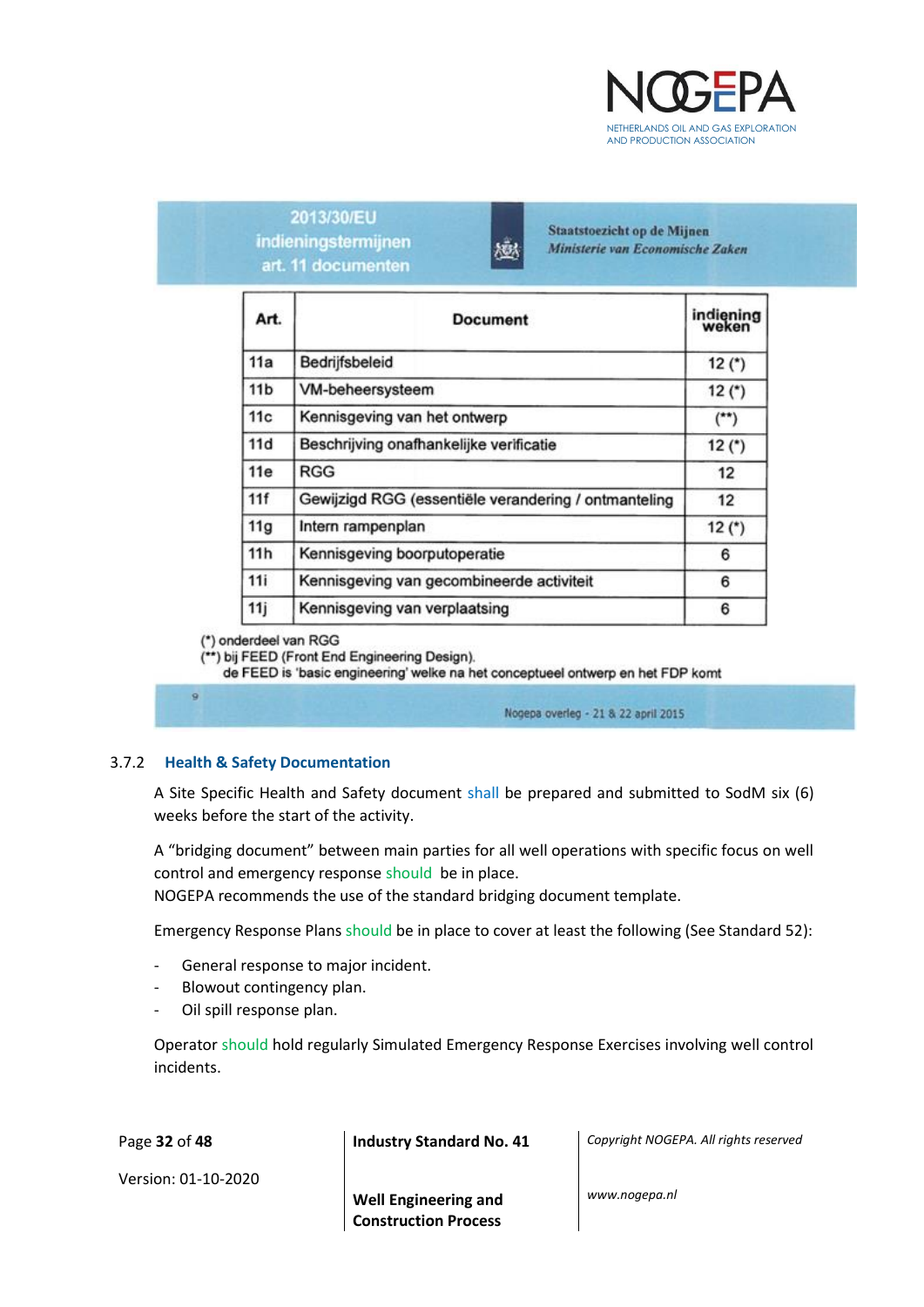

#### <span id="page-32-0"></span>3.7.3 **Independent Well Review**

The work program documents shall be subject to an independent reviewer prior to submitting to SodM.

The reviewer shall be independent of the well construction line management and be competent to review.

Well examination reports shall be made available to SodM together with the reviewed work program. Reference NOGEPA Standard 42 & 48 EU directive 2013/30/EU

#### <span id="page-32-1"></span>3.7.4 **Training & Competence**

Reference has been made to the Training Matrix in NOGEPA Guideline #1 in NOGEPA Training Handbook Rev. 9 of 01/10/2014, regarding minimum requirement for well control training. The IOGP training levels 1 to 5 should be adhered to. Some of key recommendations include (See also Annex II):

- Training on barrier management & risk management is included in well control training.
- Training on well influx detection and immediate response has improved.
- Training is adapted to better suit the well operation, rig type and role of the person involved with a well operation.
- Minimum levels of training are specified for personnel that may contribute to the avoidance of, response to, or mitigation of a well control situation.
- Scenario & simulator based training is evolved and adopted to complement existing training.
- General improvements are made to the technical content of the training syllabuses.
- Learning, examination and certification processes have improved.

A more systematic auditing process is adapted to assure training goals are consistently achieved.

Competence requirements for personnel working with well integrity shall be described. Verification of the individual's competence shall be done through gap analysis, tests or interviews. A training program, which may consist of courses, e-learning or on-the-job training, should be used to close gaps.

Version: 01-10-2020

Page **33** of **48 Industry Standard No. 41** *Copyright NOGEPA. All rights reserved*

**Well Engineering and Construction Process**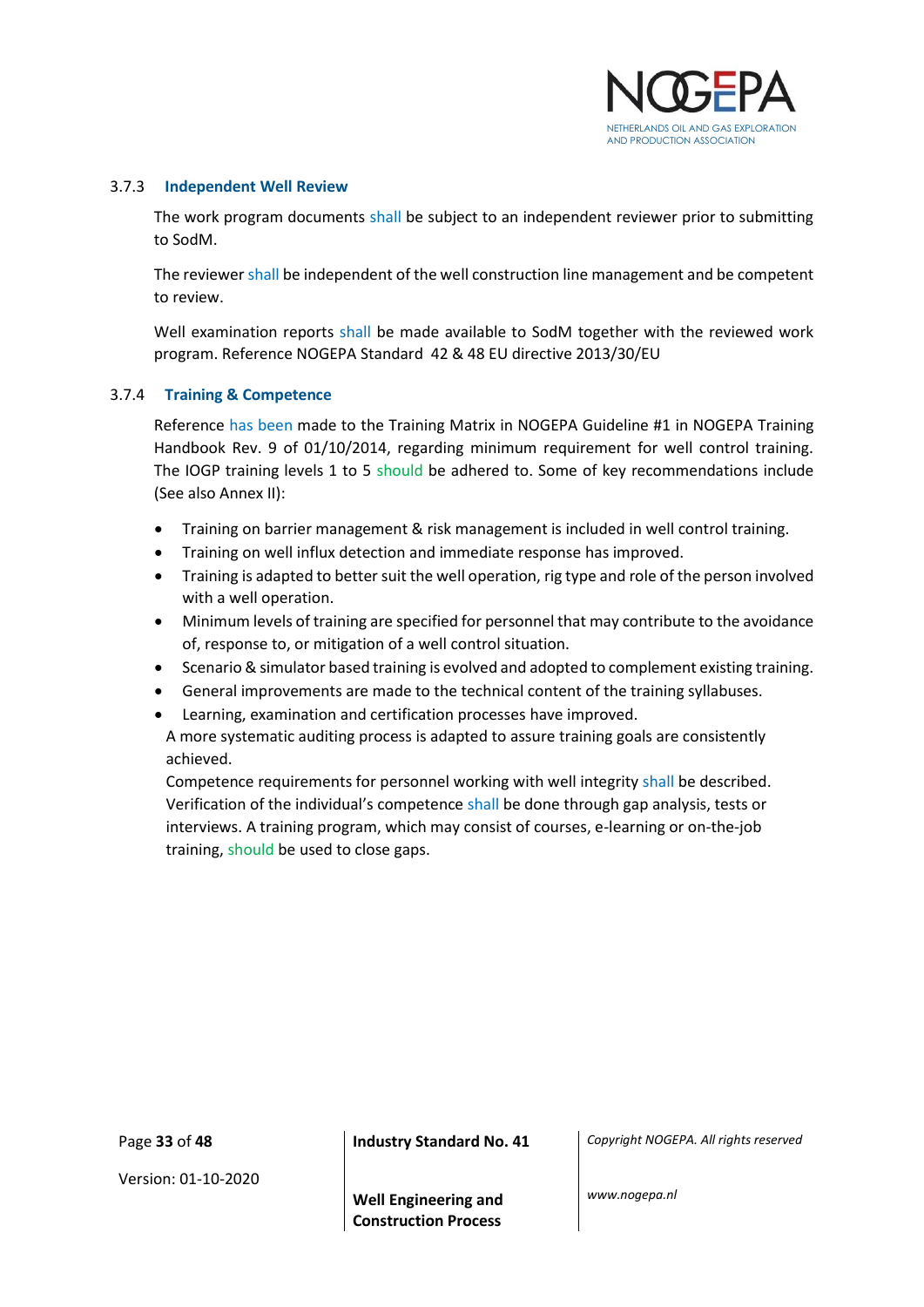

The position competence curriculum should address the following:

- 1. Roles & responsibilities for well integrity management within the company, covering well construction and operational phases.
- 2. Wellbore physics, such as formation integrity, dynamic pressure and temperature regimes.
- 3. Well construction principles, casing design, completion design and definition of load cases.
- 4. Preparation of quality hand-over documentation.
- 5. Establishment of a two well barrier principle for the well construction and operational phases with preparation of WBS's.
- 6. Operational supervision, frequent testing, monitoring, maintenance, inspection, troubleshooting, diagnostics, annulus pressure management and trend monitoring.

#### <span id="page-33-0"></span>3.7.5 **Third Party Contractors**

Operators rely on the expertise of specialist contractors and should be able to clearly demonstrate the selection of specialist contractors based on their ability to safely and technically perform the services required.

Operators should demonstrate their ability to effectively manage the specialist contractors, including the ability to review and audit the contractors on their performance.

Operators, drilling contractors and specialist contractors should have a training & development program working in conjunction with a selection process of key personnel. The system should be subject to verification. The appropriate selection process should also capture consultant staff.

Drilling contractors should demonstrate their ability to manage specialist contractor's equipment and personnel on the offshore unit.

Specialist contractors should complete an internal peer review, when providing services on a non-routine job.

To secure acceptance of the rig in The Netherlands  $3<sup>rd</sup>$  party audits shall be conducted of the incoming rig and it's safety case.

Third party contractors could be subjected to NOGEPA joint Operator Audits and assessed for:

- risk and compliance management.
- performance monitoring and improvement.
- training & competence management on- & offshore personnel.
- incident investigations.
- maintenance/handling procedures.

Page **34** of **48 Industry Standard No. 41** *Copyright NOGEPA. All rights reserved*

Version: 01-10-2020

**Well Engineering and Construction Process**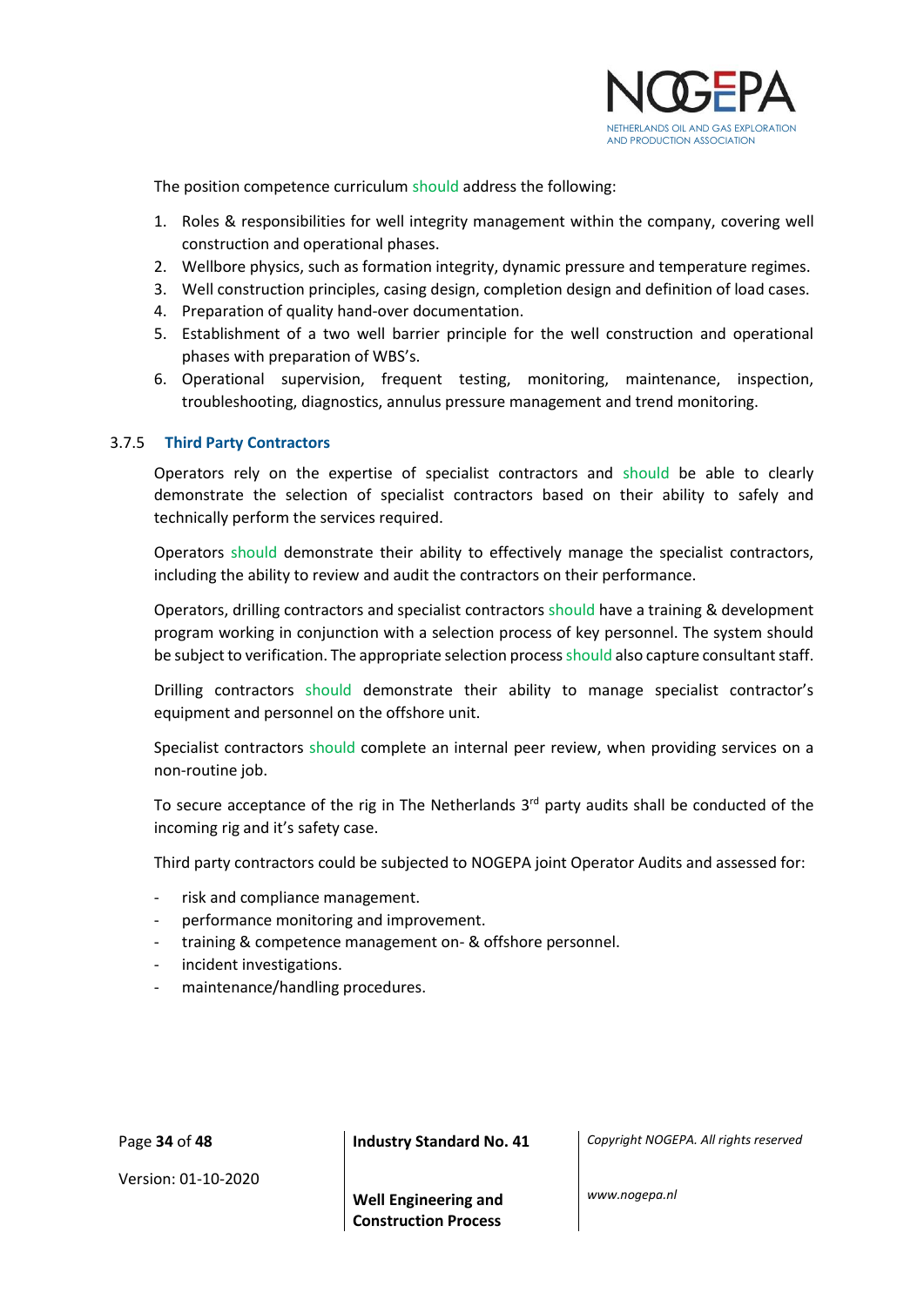

#### <span id="page-34-0"></span>3.7 **Rig Intake**

Both the drilling unit and the personnel on board should have the competency to carry out the intended well program. Operator shall assure that the many legal and industry requirements are met.

#### <span id="page-34-1"></span>3.7.1 **Drilling Rig Certification and Condition**

The MODU or drilling rig selected shall be fully class certified and the operator shall demonstrate that it is capable of meeting the requirements of the program.

The drilling unit selected shall be in full compliance with legal requirements, industry standards ISO, API, drilling company HSEQ Management System and Operator HSEQ System. This includes a valid Safety Case accepted by SodM.

Every rig needs to have a documented scheme of examination and accepted Report-of-Major-Hazards (RoMH). Rig contractor shall maintain the currency and validity of documents for all equipment that are subject to a requirement for certification.

The contractor shall inspect and maintain the safety-critical elements in accordance with the manufacturer's recommendations, ensure that personnel are demonstrably competent and that personnel follow safe systems of work at all times.

Special attention to be given to safety & environmental-critical elements, those aspects of the equipment, personnel and management systems where their failure could cause or contribute substantially to a major accident, or their purpose is to prevent or limit the effects of a major accident. Safety-critical elements include, but are not limited to:

- 1. the hoisting system and its controls;
- 2. any part of the load bearing pathway of the derrick, mast, and substructure;
- 3. blowout preventer, diverter system, lubricator system, choke and vent systems and associated control systems;
- 4. high pressure pipe work or pressure vessels;
- 5. lifting systems: cranes and drill floor hoists (tuggers);
- 6. integrity of hazardous areas with reference to electrical and mechanical ignition sources;
- 7. procedures to assure electrical safety;
- 8. procedures for the control of work and material change and modifications;
- 9. protective measures for working at height (e.g. access platforms, ladders), below the ground or in enclosed spaces;
- 10. maintenance systems for plant and machinery;
- 11. lifesaving equipment;
- 12. Helideck;

Page **35** of **48 Industry Standard No. 41** *Copyright NOGEPA. All rights reserved*

Version: 01-10-2020

**Well Engineering and Construction Process**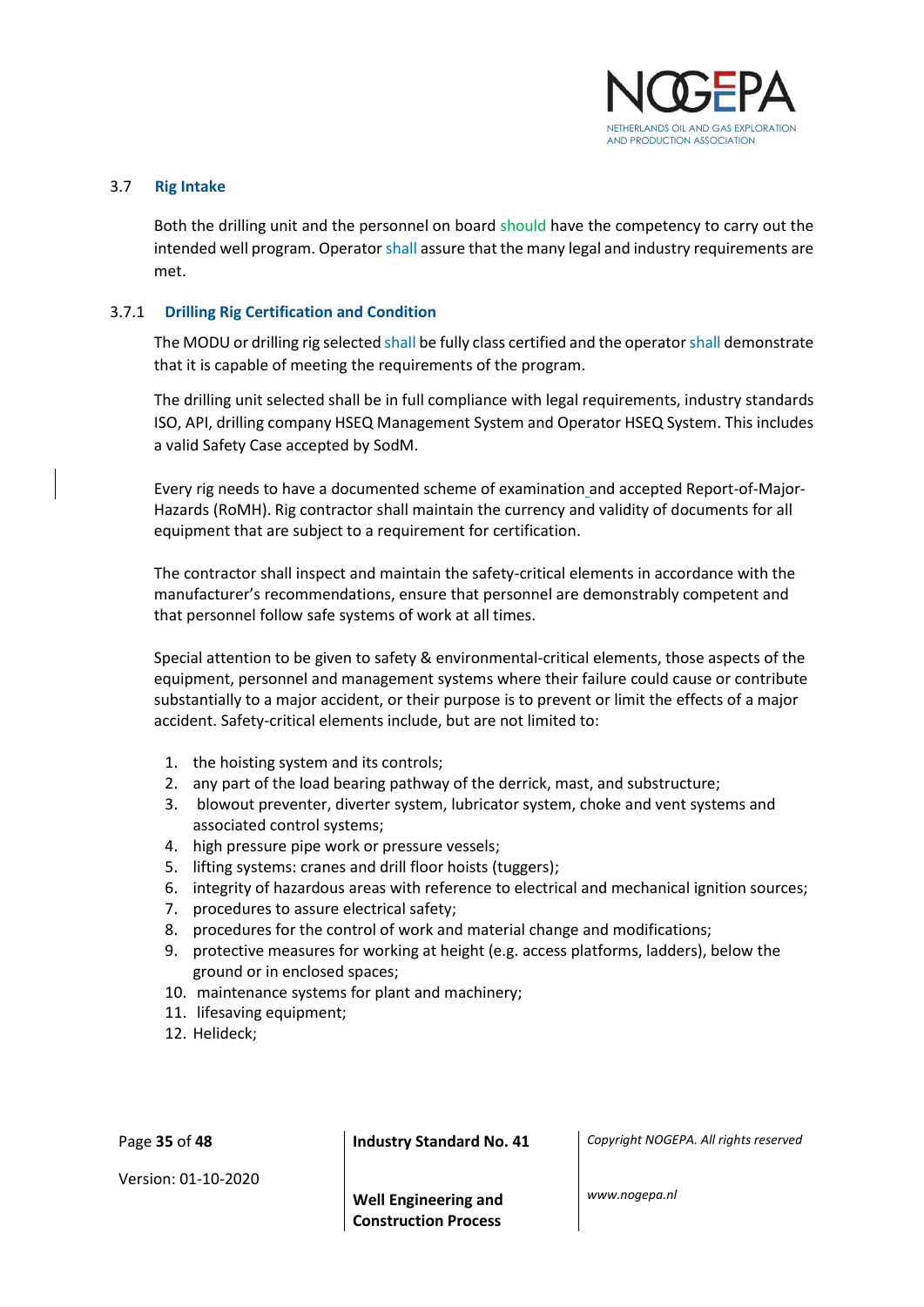

Operator to confirm that Contractor has updated the written scheme of examination.

Before contracting a rig a recent survey of the rig should be available to verify its ability to carry out the drilling program. Operator can perform additional 3<sup>rd</sup> party surveys on rig to verify against API specifications, recommended practice and applicable IMO MODU Code. A priority to be given to all safety & environmental-critical elements.

A crew competency review should be part of contracting the drilling rig.

For rigs arriving for the first time into The Netherlands an independent audit of both equipment, crew competence and the safety case shall be conducted.

Review of its waste management plan should be part of contracting the drilling rig.

#### <span id="page-35-0"></span>3.8 **Well Integrity**

Wells shall meet the integrity requirements of Dutch legislation and shall comply with the requirements made in NOGEPA standard 46.

Well Integrity (WI) can be defined as the ability of the well(s) to perform its required function effectively and efficiently whilst protecting Health, Safety and the Environment, in line with the definition of Asset Integrity.

Well Integrity Management (WIM) is the means to ensure that the people, systems, processes and resources that deliver integrity are in place, in use and will perform when required over the whole lifecycle of the well(s), in line with the definition of WI. WIM encompasses the physical condition of the well(s) and the necessary organization and activities needed to avoid the possibility of failure, which potentially can result in serious incidents. WIM provides the guideline on how the various actors are involved in the well(s) activities. It is important to have an overview of the WI of all wells at all times.

The NOGEPA set of standards is established to provide guidance to Exploration & Production (E&P) companies to do a professional job and stay in compliance during the complete well lifecycle. NOGEPA standards focus on specific subjects

Oil & gas producing operating companies worldwide, have established International Standard 16530-1:2017 Well integrity – part 1: life cycle governance, which provide guidance to the well operator on managing well integrity throughout the well life cycle and addresses the minimum compliance requirements for the well operator in order to claim conformity with that document. ISO 16530-1:2017 is a complete and comprehensive standard addressing WIM during the complete lifecycle of the wells.

Version: 01-10-2020

Page **36** of **48 Industry Standard No. 41** *Copyright NOGEPA. All rights reserved*

**Well Engineering and Construction Process**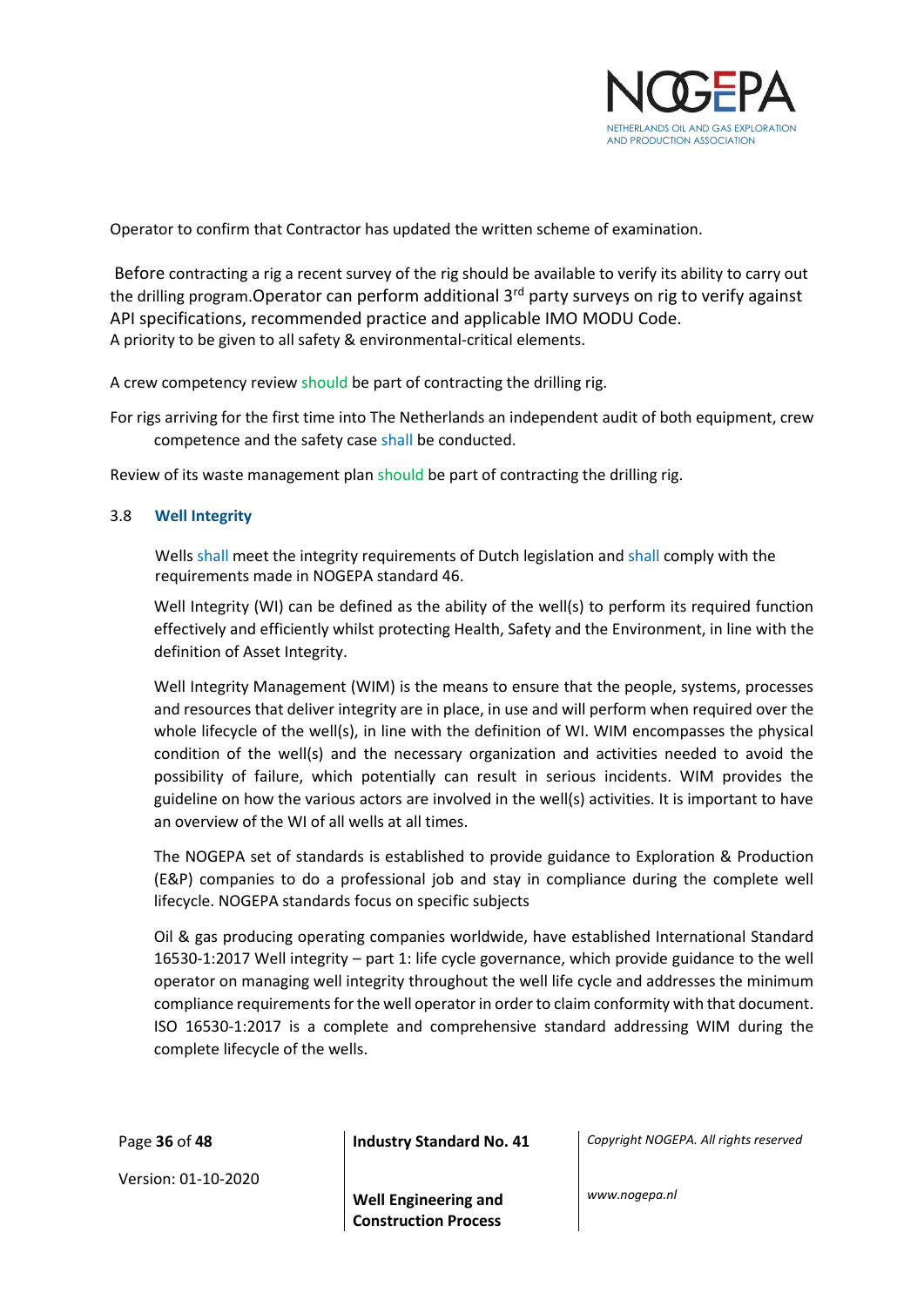

The set of NOGEPA Standards and ISO 16530-1:2017 both provide guidance on WI during the lifecycle of the wells, however they are not always completely aligned. NOGEPA Standard 46 Well Integrity Management is created to bridge this gap between the NOGEPA Standards and ISO 16530-1:2017 for Well Integrity Management.

#### 3.9 **Material Change**

Unexpected events or circumstances may require a change of the well design, either during the initial planning process or during the execution of well construction. In certain cases these changes may affect the integrity of the well or a barrier of the well. Each operator shall develop its own practices and policies regarding Management of Material Change. These should be risk assessed, approved at appropriate level, documented, recorded and communicated to the affected parties. In certain situations, changes to well condition or equipment shall require approval of SodM, in order to be able to continue operations. Operator should interface with rig contractor and other third party equipment and service suppliers as determined by well specific information. Interfacing in this way will facilitate the management of Material Change.

#### <span id="page-36-0"></span>3.9.1 **Procedure**

Dealing with the unexpected events that change the risks involved in the operation or affect well design and integrity shall require a Material Change process. Each procedure should describe the processes used to assess risk, mitigate, authorize and document the changes to previously approved information or procedures. The following are examples of unexpected events:

- New subsurface targets, which change well design or casing setting depths, or significant changes to the well objectives.
- Barrier failure and or well integrity issues.
- Major deviations from the drilling program.
- Major deviations from operational program.
- Changes in surface and well control equipment.
- Changes in design basis.
- Changes in operating conditions of the well

The well examiner shall be consulted in case of significant deviations from the original well construction program or any related program. Also all appropriate and applicable disciplines shall be involved in the preparation and approval of the proposed solution.

Changes to programs and procedures shall be approved at the level of the original approval, or at a level proportionate with the assessed risk of the change and include input of all affected.

|  | Page 37 of 48 |  |
|--|---------------|--|
|  |               |  |

Version: 01-10-2020

**Industry Standard No. 41** *Copyright NOGEPA. All rights reserved* 

**Well Engineering and Construction Process**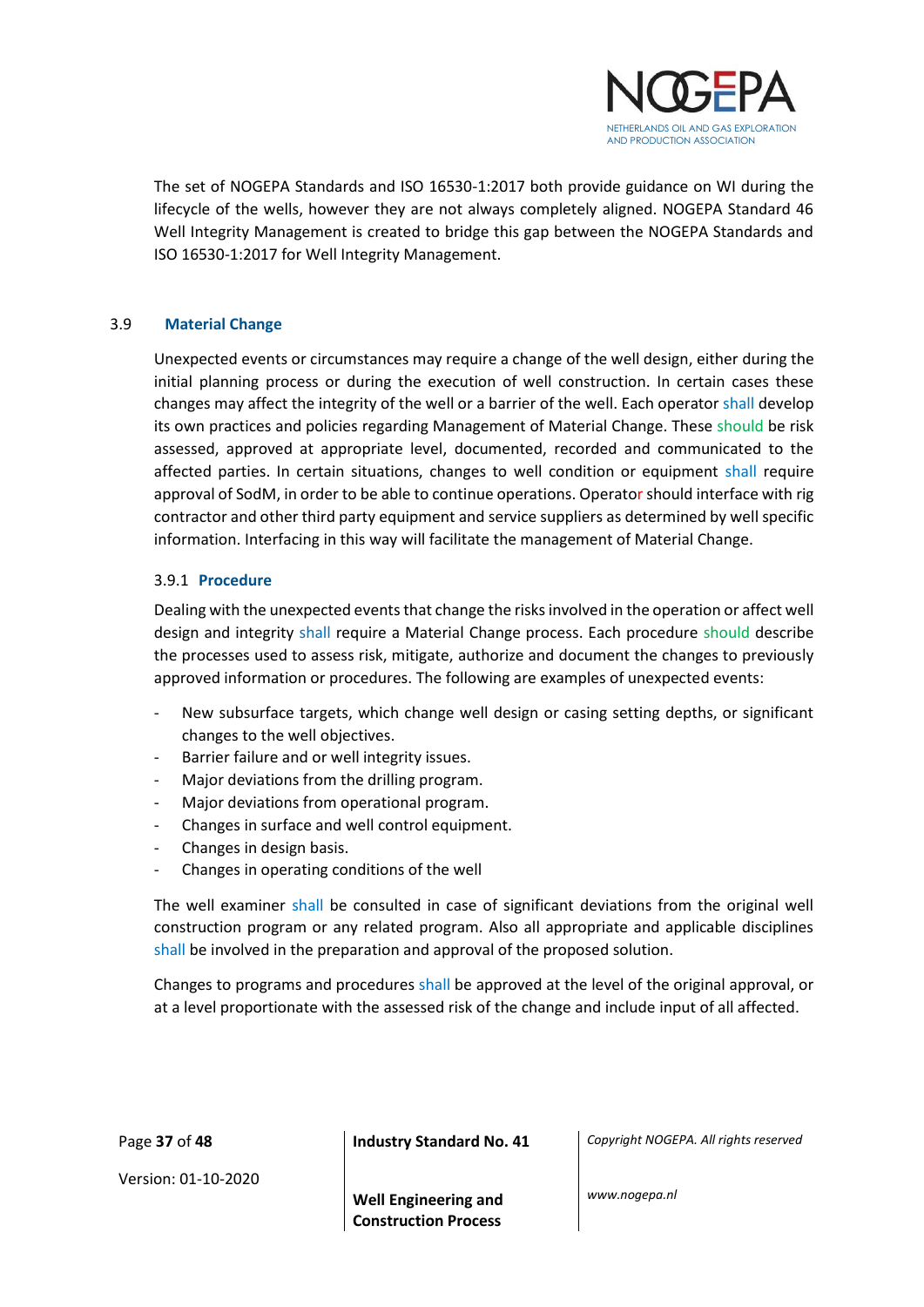

#### <span id="page-37-0"></span>3.9.2 **Process**

The Material Change process should be clearly understood by drilling team and rig supervisory personnel. Key third party contractors should be involved, when assessing the implication of the change.

24/7 support should be available from operator, drilling contractor and specialist contractors to address Material Change requests.

SodM shall be notified of any Material Change that has impact on the integrity of the well.

#### <span id="page-37-1"></span>3.10 **Reporting**

Documentation of the full well construction process will provide reasonable assurance that there is compliance and that the arrangements continue to be effective in practice.

#### 3.10.1 **SodM Daily Report**

A daily report shall be provided to SodM by 9.00 am, providing details of the previous 24 hours, including any unplanned reportable events plus an outlook for the next 24 hours.

#### <span id="page-37-2"></span>3.10.2 **End of Well Report**

Operator shall prepare a Final Well Report that contains an as built drawing of:

- Wellhead and XT as installed
- Cross section of conductor, casings, liner(s) and tubing as installed

This final report detailing the activity performed as set out in Appendix 12, of MBR article 8.2.2.2. shall be provided to SodM no more than 4 weeks after the activity has been completed.

This report shall include a well status report, whether the well has been abandoned, suspended or completed.

Version: 01-10-2020

Page **38** of **48 Industry Standard No. 41** *Copyright NOGEPA. All rights reserved*

**Well Engineering and Construction Process**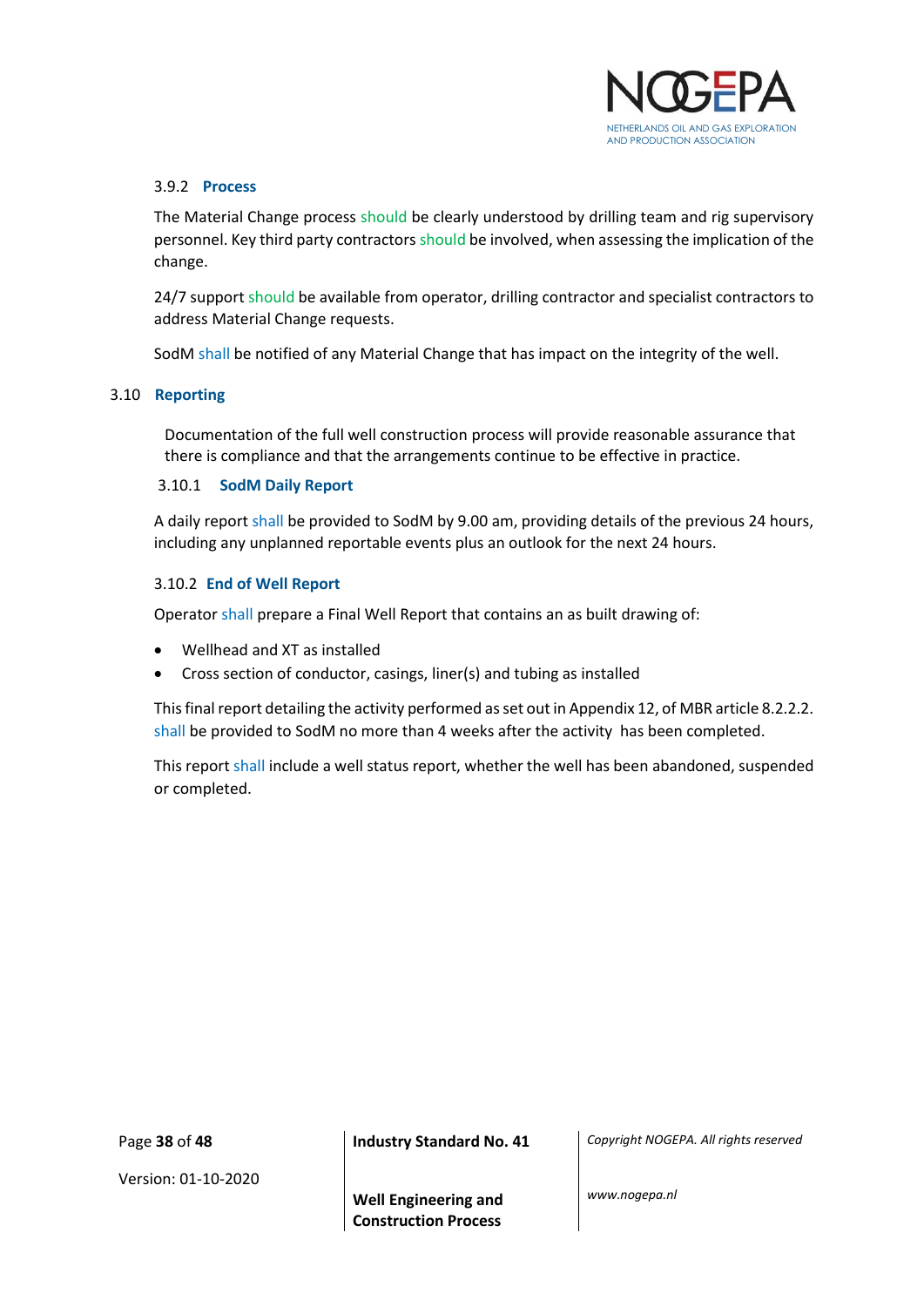

## <span id="page-38-0"></span>**Annex I Hydro Geological Situation**

*This document is a template which describes the hydro geological situation near the well, with special attention for the protection of fresh water aquifers, isolation of fresh and salt water and to be used for an 'hydro geological situation' appendix in the drilling work program.* 

## **1. Legal background and requirements for wells concerning groundwater protection**

Protection of groundwater during and after the drilling activity near a well is required according to the Dutch legal system, and based on a SodM letter and NOGEPA Guidelines:

- **Mining Decree (Mijnbouwbesluit, article 67 and 72):** During construction and operation, any possible significant impact to the environment has to be considered and mitigated. And closure and abandonment of the well can only take place after the protection of the environment is confirmed (ref. NOGEPA Guideline 'Best Pracises for Well Abanonment');
- Mining Regulation (Mijnbouwregeling, article 8.2.1.1, 2c): The drilling work program for the drilling of a well needs to contain a description of the local geo hydrological situation.
- **Dutch Guidelines for Soil protection (NRB):** all drilling locations need to have soil protection measures in place;
- **SodM letter dd. 6 december 2011** (no.: 11172948) 'SodM priorities when assessing onshore drilling programs'. The drilling work program has to identify fresh water and salt water aquifers, describe isolation of these aquifers after drilling and verify this isolation after completion. Mixing of water quality has to be avoided.

## **2. Objectives**

The aim of this annex is to offer a description of:

- the local geo-hydrological situation, including the identification of fresh water and salt water aquifers;
- the isolation of these aquifers after drilling and verification of this isolation after completion to prevent salinization of freshwater layers during and after the construction of a borehole on land; (fresh and saltwater layers shall remain isolated);

Version: 01-10-2020

Page **39** of **48 Industry Standard No. 41** *Copyright NOGEPA. All rights reserved*

**Well Engineering and Construction Process**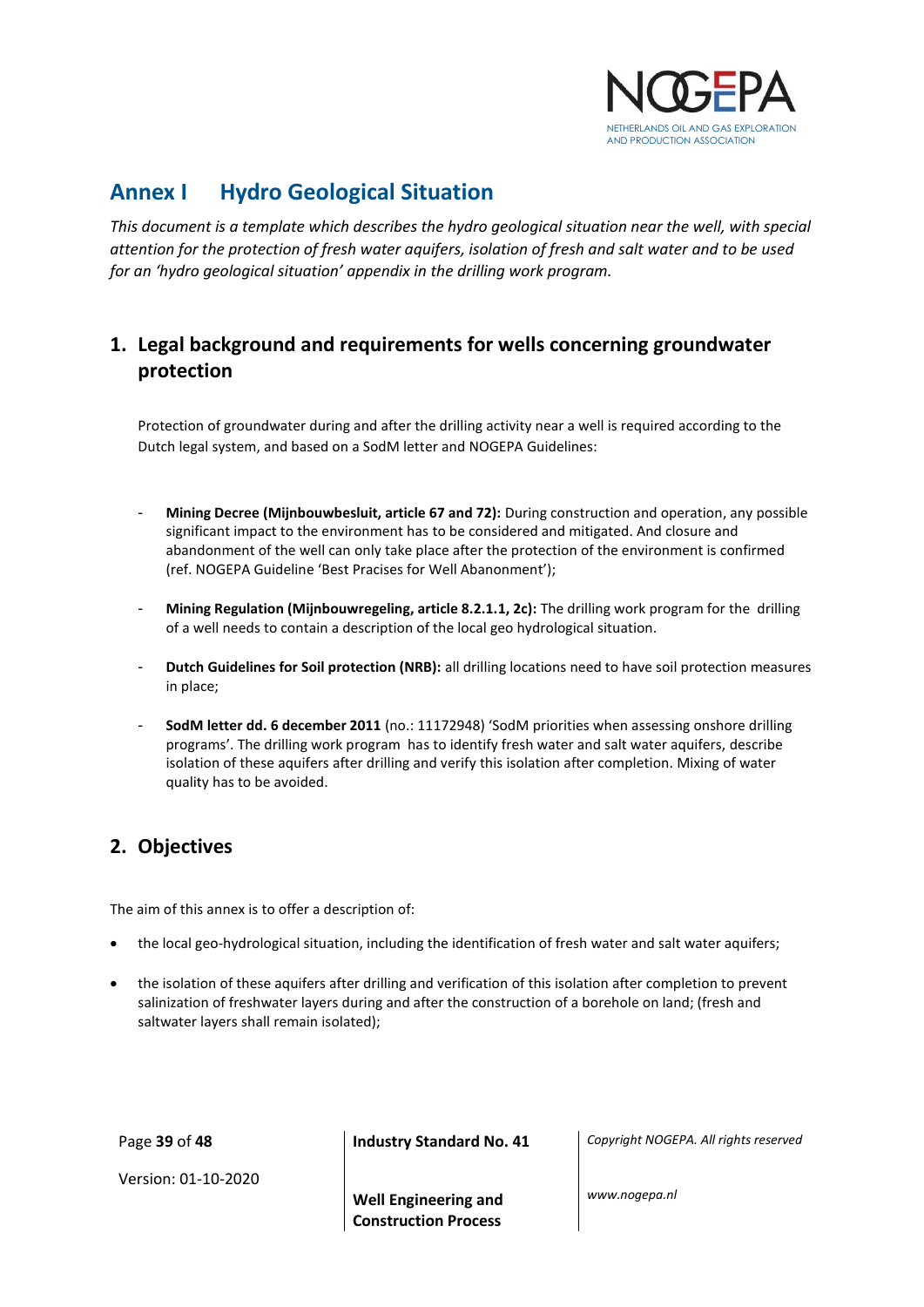

## **3. Protection of groundwater**

In general the risk of groundwater contamination is negligible thanks to well-trained personnel, equipment integrity, built-in safety monitoring (process safety measures), completion of the well with casing strings and their cementation. Furthermore, the work takes place on liquid-retaining and/or liquid-resistant floors, compliant with the Dutch Soil Protection Guidelines (Nederlandse Richtlijnen Bodembescherming, "NRB"), which means that the work will be carried out in an environmentally responsible manner.

The well below surface will be isolated from the surrounding subsurface by installing a conductor, a surface casing, cemented from the base rock contact, up to the surface level (as described in section **A** and **C** of this annex).

In case the cement does **not** reach the surface level, an additional evaluation is required to determine whether the borehole poses any threats to the local groundwater situation (as described in section **B** of this appendix).

**Example;** as an example, a well site has been chosen in the Coevorden field (Well COV-59 in the Northern Region of The Netherlands).

#### **A. Cementation of the well**

- **Standard Protection of fresh water aquifers near the well;**
- **Standard measures taken by the drilling company.**

There is a potential risk of leakage of drilling fluids to the borehole during drilling, leakage during production and possible connection across sealing formation layers, creating a passage for salt or brackish groundwater to mix with fresh groundwater, resulting in the loss of a fresh water source. This mixing of water quality could take place through up-coning of salt water through the borehole.

Isolation of the different groundwater layers (e.g. fresh-salt) and protection of groundwater against drilling chemicals is achieved by:

- The conductor and the cement around (in cases where the conductor has not been driven);
- the filter cake;
- the surface casing cemented to surface.

While drilling the top hole the filter cake, created by the water-based mud, prevents invasion of drilling fluids into aquifers, as described in section "C Isolation measures".

#### **B. Incomplete cementing risk analysis**

In case the cementing of the well is **not** reaching the surface level, understanding of the geo- hydrological situation and an assessment of the **possible local geo-hydrological** risks is required. This section B of the annex describes the general approach and the specific implications for the drilled new well.

| Page 40 of 48       | <b>Industry Standard No. 41</b> | Copyright NOGEPA. All rights reserved |
|---------------------|---------------------------------|---------------------------------------|
| Version: 01-10-2020 |                                 |                                       |
|                     | <b>Well Engineering and</b>     | www.nogepa.nl                         |
|                     | <b>Construction Process</b>     |                                       |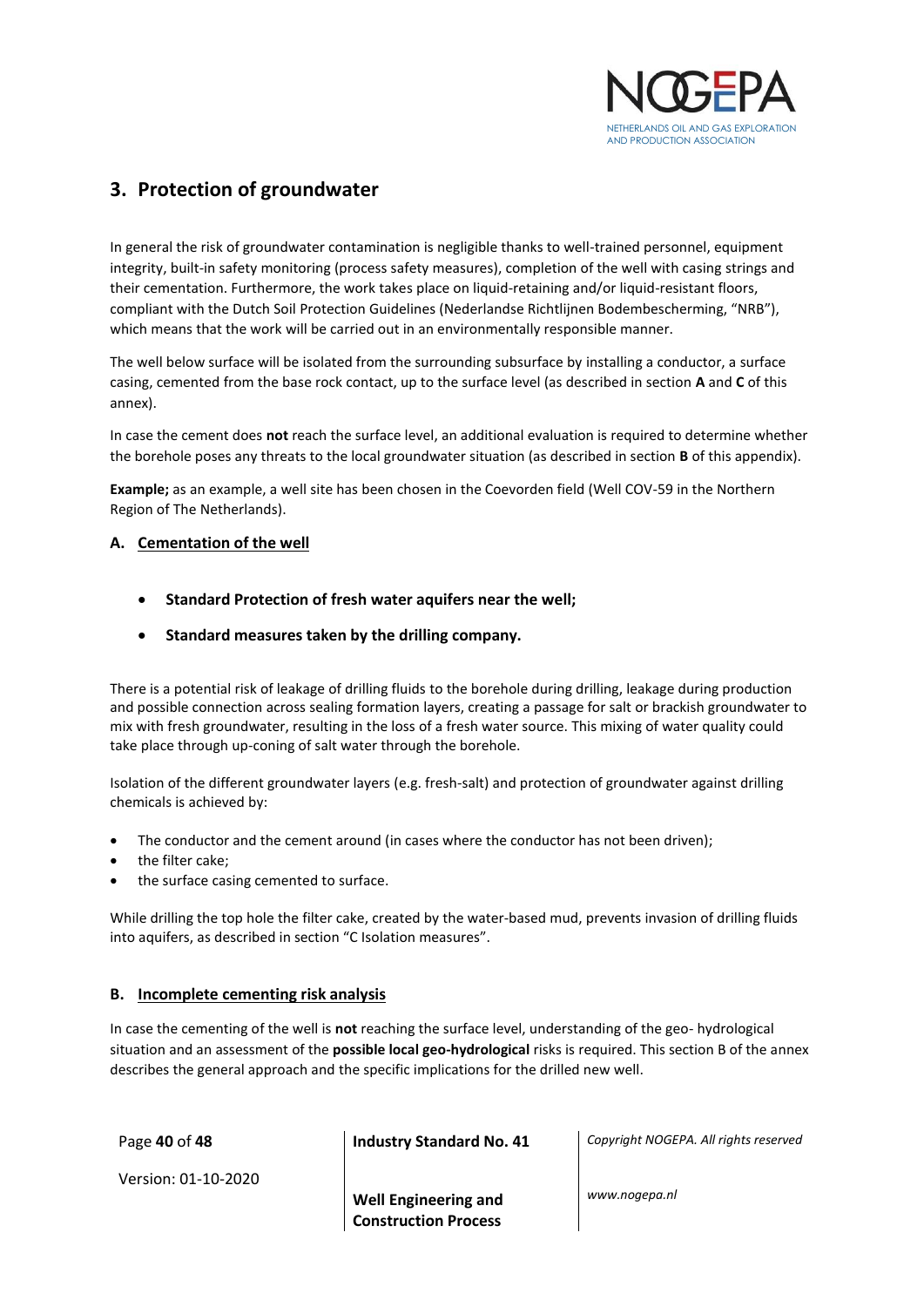

## **B1 Understanding the Geo hydrological situation**

Fresh Water Aquifers in the Northern Region of The Netherlands<sup>1</sup>

*General description: Ref. Geological framework J.J. de Vries, Geology of the Netherlands.*

#### **Focus on sediments of the Upper North Sea Groups (at a depth of around 300 meter)**

Almost the entire territory of the Netherlands is part of the south-eastern marginal zone of the subsiding North Sea Basin. The deposits participating in the present-day hydrological cycle consist predominantly of Plio-Pleistocene, medium to coarse, fluvial sands with a thickness that increases north-westward to more than 300 m. These sediments belong to the Upper North Sea Group. The Appelscha and Peize formations were deposited by the former Eridanos River, which originated in the Scandinavian-Baltic area; the other formations have a Rhine and Meuse origin. The lower part of the aquifer partly consists of a succession of coarse and fine, marine sediments of the Early Pleistocene Maassluis Formation and the Pliocene Oosterhout Formation.

#### **Multi-layer aquifer with extensive aquitards<sup>2</sup> in Plio-Pleistocene aquifer**

The Plio-Pleistocene aquifer is the most important source for public water supply in the east and the south of the Netherlands. Groundwater in the Pleistocene aquifer in the west is predominantly brackish, due to marine influences during the Holocene. The aquifer sands have an average permeability factor that ranges from 20 to 50 m/day, so that the average transmissivity of the subsurface is several thousands to locally more than 10,000 m<sup>3</sup>/day. Semi-confining layers of various extent cause the Plio-Pleistocene fluvial deposits to behave as a multilayer aquifer. On a regional scale however, notably in the western half of the country, the aquifer can roughly be divided in an upper and a lower aquifer, separated at about 50 m depth below sea level by Middle Pleistocene clayey deposits. Glacial and fluvio-glacial clays of the Peelo (Elsterian) and Drente (Saalian) formations form extensive aquitards in the north and northeast.

#### **B2 Risk analysis**

The well, the casing and cementation need to be sealing, preventing any fluids along and/or from the borehole into the surrounding subsurface area. If a borehole crosses different layers, this poses the risk of creating a short cut between individual layers. Crossing could result in the mixing of groundwater from different layers, which is especially damaging if fresh water is mixed with salt water from another layer. In addition it could lead to transport of potentially present dissolved gas.

Version: 01-10-2020

Page **41** of **48 Industry Standard No. 41** *Copyright NOGEPA. All rights reserved*

**Well Engineering and Construction Process**

**<sup>1</sup>** For the Western and South region of The Netherlands a similar description and groundwater model could be (also at a local level) developed, to be discussed with groundwater experts.

**<sup>2</sup>** Aquitards, by contrast, are compacted layers of clay, silt or rock that retard water flow underground; that is, they act as a barrier for groundwater. Aquitards separate aquifers and partially disconnect the flow of water underground. Also known as cap rocks, aquitards limit and direct the surface water which seeps down and replenishes aquifers.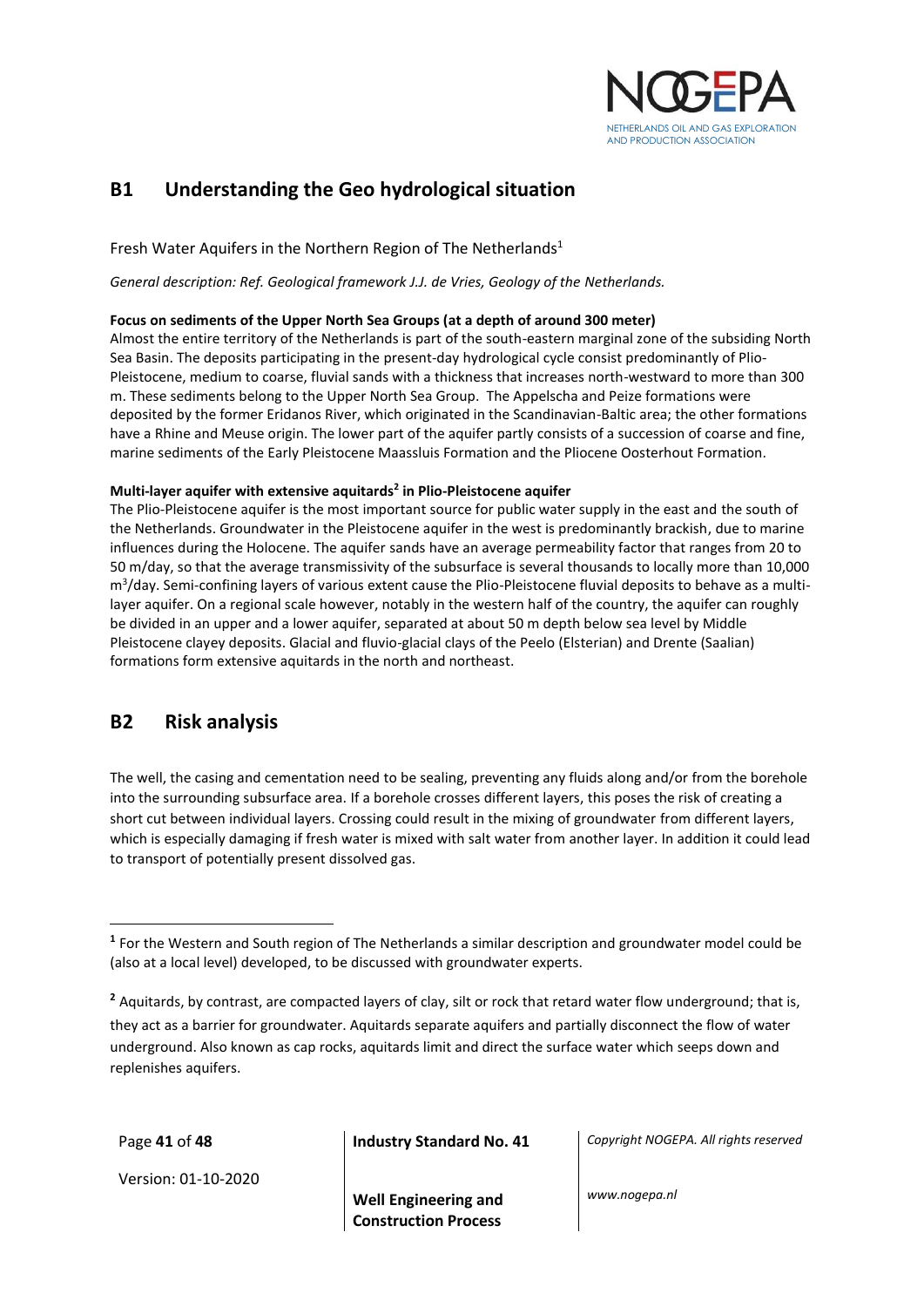

#### **Risk of up coning caused by the borehole**

#### *Risk profile based on report RHDHV<sup>3</sup>*

Although mixing groundwater has to be avoided, this is especially the case when the well is located in a vulnerable location, in this case, vulnerable regarding the protection of fresh groundwater.

There are restricted areas where the groundwater is protected for the production of drinking water, but also for industrial or agricultural use. It is therefore important to determine whether a well is located inside or outside such a vulnerable area.

To protect the groundwater, a hydro geological survey is done for each new well, consisting of two steps, both supported by maps:

**Step 1:** check presence of fresh water reservoirs or ground water protection area near the well **Step 2:** check possibility of up-coning along the borehole

#### **Step 1: Presence of fresh groundwater near the borehole**

Groundwater production for the supply of potable water commonly occurs from a depth of between 50 and 200 metres, with occasional exceptions from depths of up to 400 metres (Veluwe).

If a well is located inside a groundwater protection area, it is in an area with a **high** category of vulnerability. Outside these protection areas, but in an environment with a significant volume of fresh water, the vulnerability is ranked as **medium**. When the well is located in a completely salt environment is it valued as **low** vulnerability.

A map has been drawn with the areas of high vulnerability with an indication of the depth of the fresh salt water interface. Any well can be plotted on the map and it is immediately clear whether the well is inside or outside a groundwater protection area. The depth to the fresh/salt water interface gives an indication of the possible presence of fresh water. The information on the map has been retrieved from TNO databases with national groundwater information. The fresh water/salt water interface has been indicated by a chloride concentration of 1.000 mg/l. Using the map it becomes clear in which category of vulnerability the well is classified.

#### **Step 2: Areas with the risk of up-coning**

Generally the fresh groundwater is contained in aquifers that lay on top of aquifers with brackish or salt water. Drilling a borehole could result in creating a connection between aquifers with fresh water and aquifers with

Version: 01-10-2020

**Well Engineering and Construction Process**

Page **42** of **48 Industry Standard No. 41** *Copyright NOGEPA. All rights reserved*

<sup>&</sup>lt;sup>3</sup> RH-DHV Hoofdrapport - Geohydrologische risico inschatting bij niet volledig gecementeerde putten, januari 2015.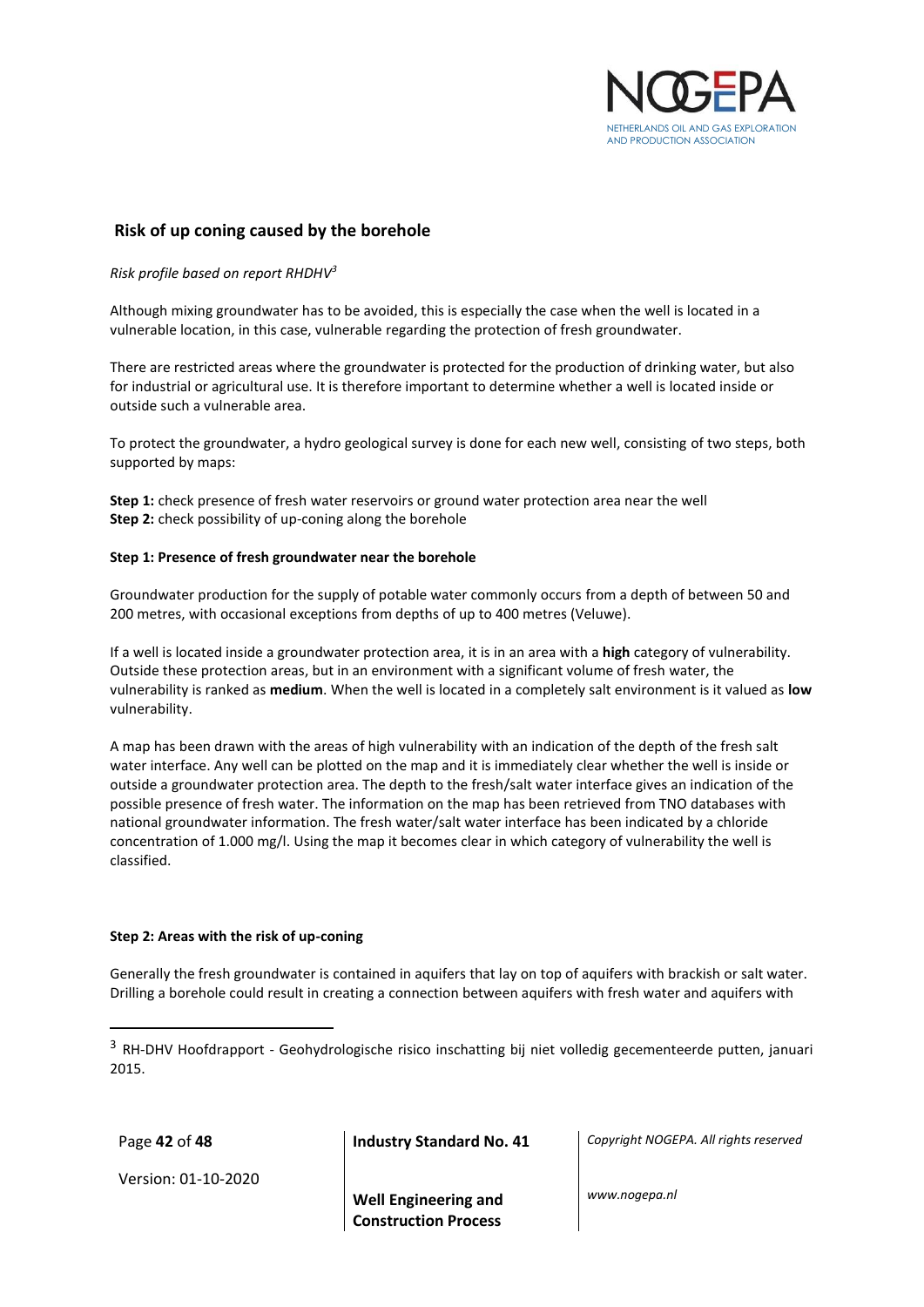

salt or brackish water. In case the pressure in the salt or brackish water aquifer is higher than in the fresh water aquifer, mixing could occur with loss of fresh water stock as result. This is called up-coning of salt water. It is important to prevent up-coning of salt water. A map has been made for the Northern Netherlands, with areas where up-coning potentially could take place.

The map shows all areas with increased water pressure with depth. The map shows the areas with risk for upconing and also areas where connection between aquifers will not likely lead to the mixing of water of divers quality.

Even with higher pressure in the underlying aquifers, up-coning will not take place when:

#### • **Self-sealing layers (aquitards)**

Thick layers of clay prevent interaction between aquifers. A borehole cuts through these layers, but with the hydrostatic pressure, the open area is filled laterally with clay, restoring the aquitard. This self-sealing of layers takes place when the clay layer has sufficient thickness and specific characteristics. The selfsealing layers are presented on a map, to determine risks of up-coning.

#### • **Areas without fresh water reservoirs**

Mixing of salt and fresh water can't obviously take place in the areas where there is no presence of fresh water. These areas are presented on the map in step 1.

The second map contains information regarding the risk of up-coning, using all the above information. This results in three categories:

- **Green areas**, where the risk of up-coning is low, because there is no overpressure in deeper layers combined with either presence of self-sealing layers or lack of fresh water
- **Orange areas**, where the risk of up-coning is medium, with a small overpressure in deeper layer, but even in the worst cases this will not result in a significant flow and subsequent mixing
- **Red areas**, where the risk of up-coning is high, due to a significant overpressure in the deeper layer

The location of a new well is plotted on both maps to determine the relevant geo-hydrological situation at the well site. This gives an indication of the vulnerability of the local groundwater situation.

## **Example: Evaluation of the risks near the well COV-59 Specific Groundwater Situation Near the Well**

The coordinates of well COV-59 are:

Northing 517383.50m Easting 237397.16m

These coordinates have been used to determine the hydro geological situation near the well.

Page **43** of **48 Industry Standard No. 41** *Copyright NOGEPA. All rights reserved*

Version: 01-10-2020

**Well Engineering and Construction Process**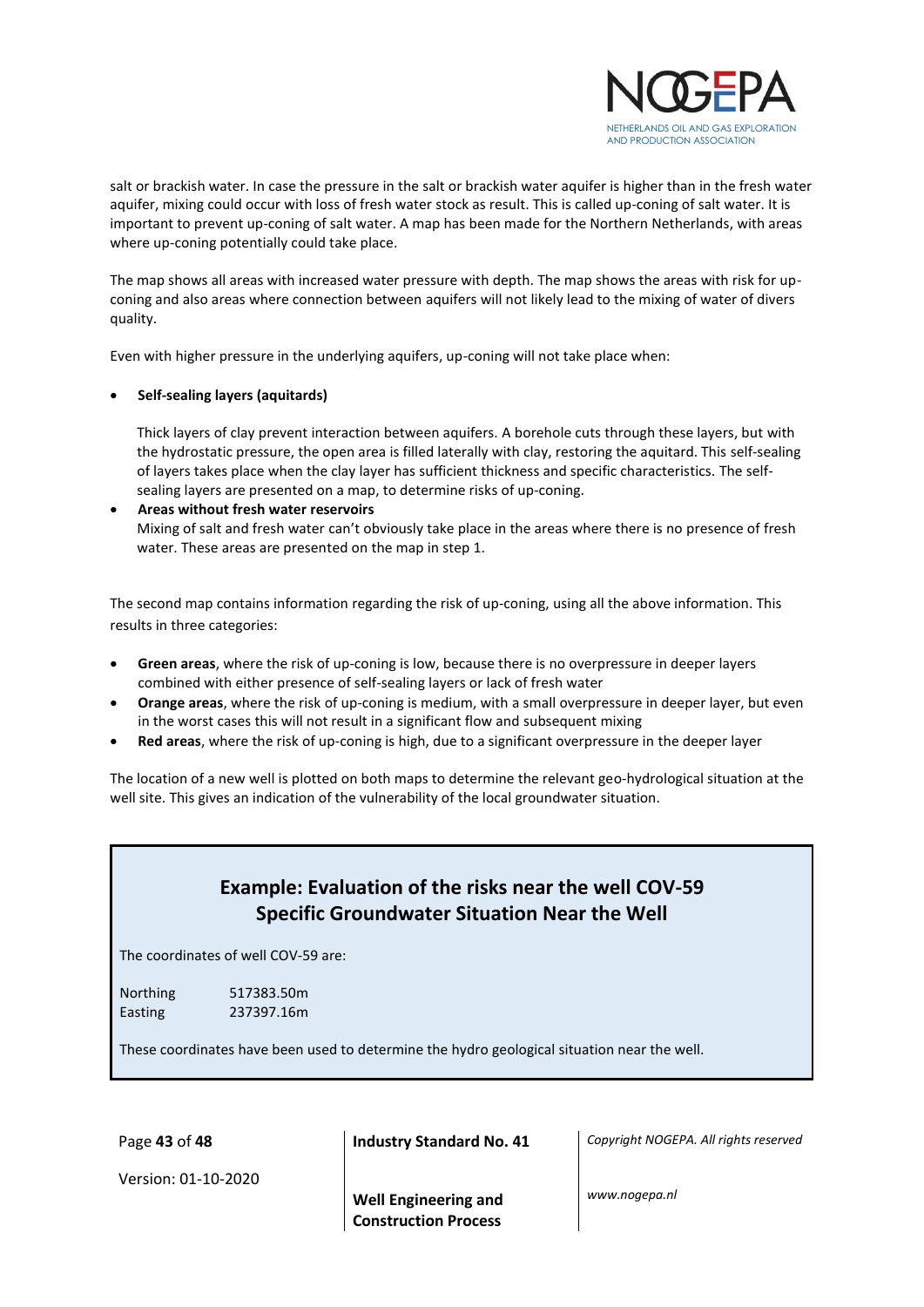

#### **Step 1: Salt water interface and groundwater protection areas**

Figure 1 is presented below and shows the location of the well with the depth of the salt water interface and the groundwater protection areas. This figure clearly indicates that well COV-59 is:

- Outside both drinking water protection area and groundwater sensitive area (see below).
- The salt water interface of 1000 mg/l is at a depth of about 122 meter.



Version: 01-10-2020

**Well Engineering and Construction Process**

Page **44** of **48 Industry Standard No. 41** *Copyright NOGEPA. All rights reserved*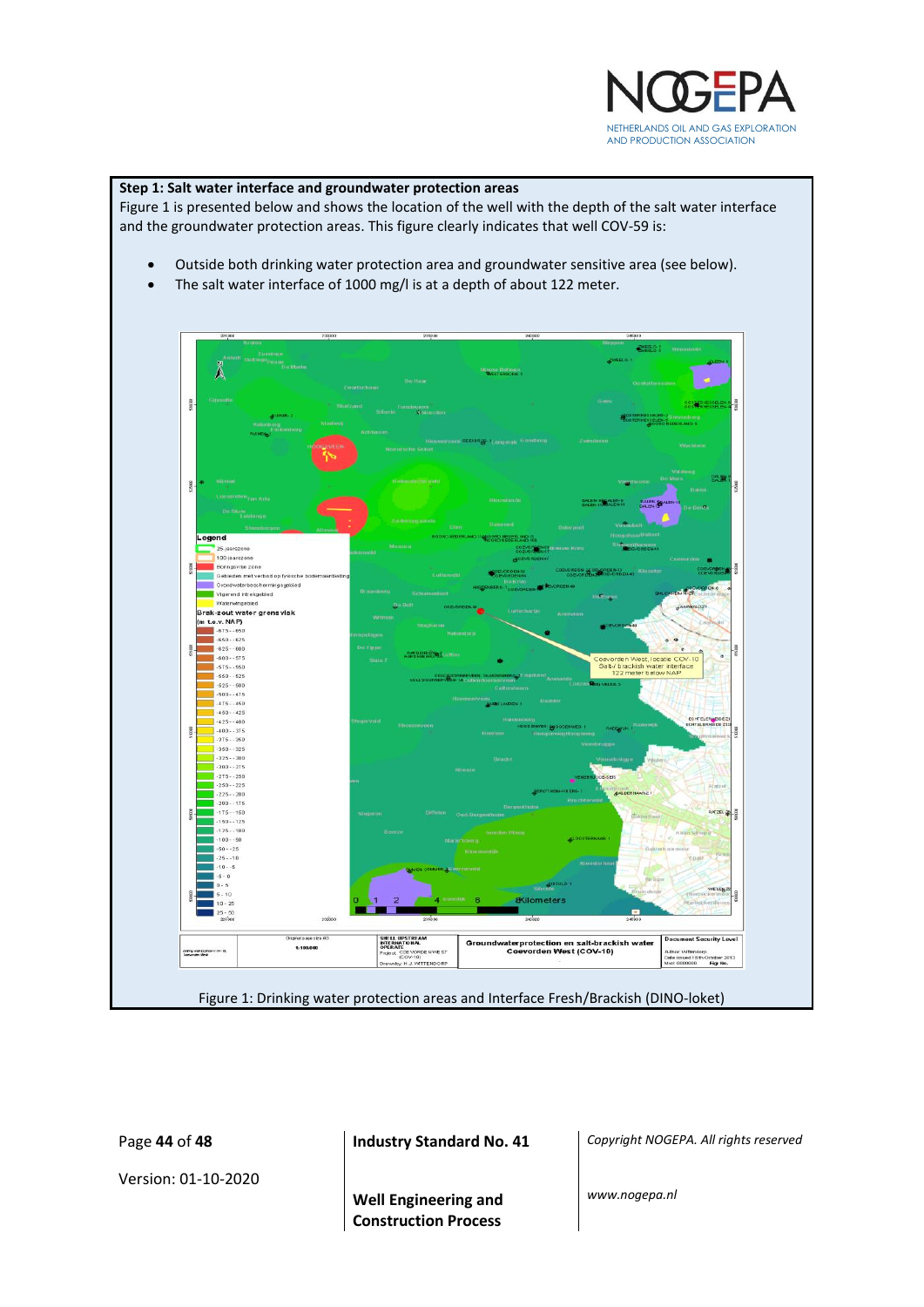

#### **Step 2: Areas with risk of up-coning.**

Figure 2 here below shows the areas with high, medium or low risk of up-coning. This figure makes it clear that well COV-59 is located in a low risk area



Version: 01-10-2020

**Well Engineering and Construction Process**

Page **45** of **48 Industry Standard No. 41** *Copyright NOGEPA. All rights reserved*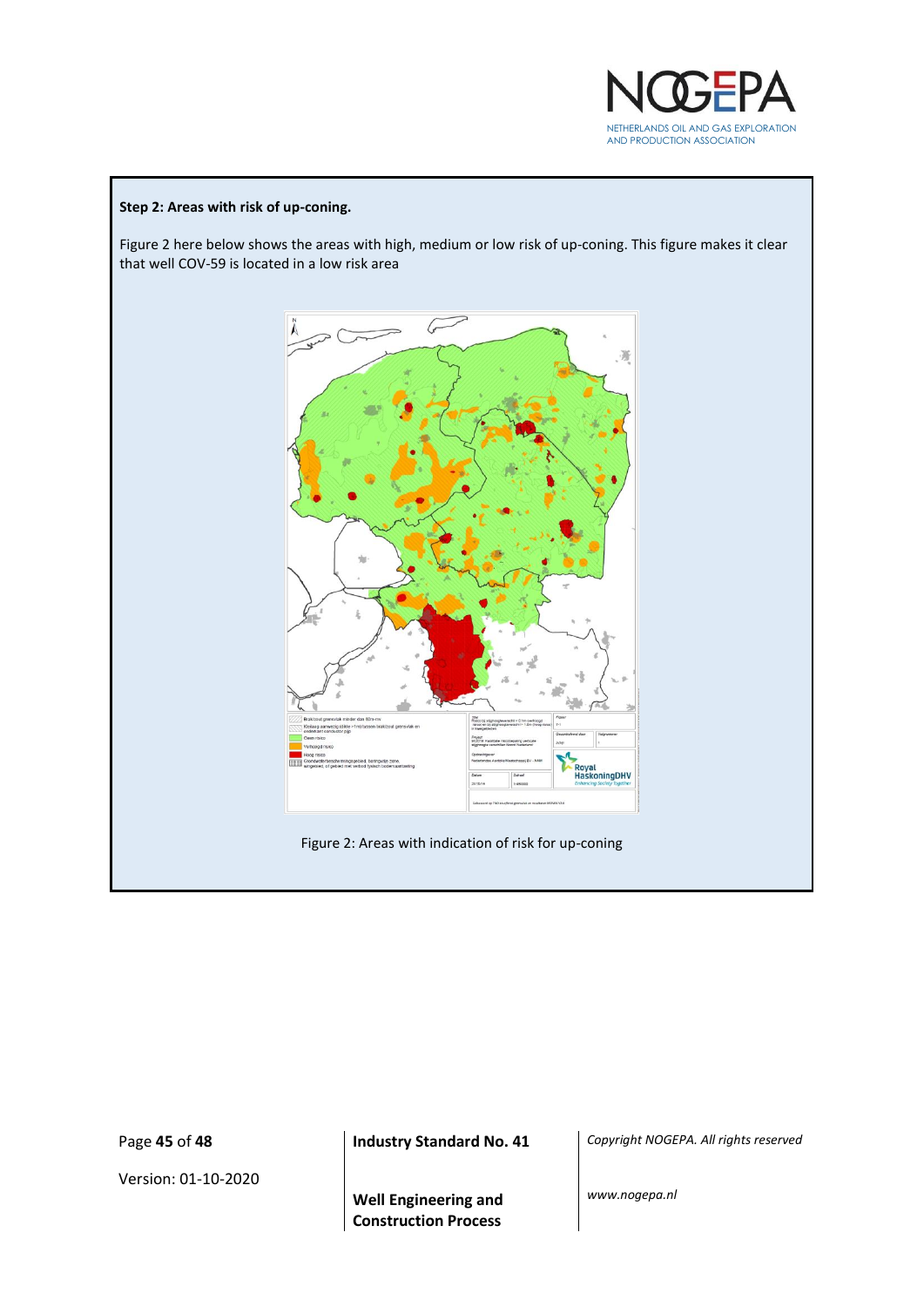

#### **Conclusion geo-hydrological risk evaluation**

Well COV-59 is located in an area with freshwater, but the risk of up-coning is deemed low.

- Fresh water down to a maximum depth of 122 meters.
- No groundwater protection area nearby;
- Self-sealing layers available;
- No increase in pressure with depth, therefore no up-coning expected.

#### **C Isolation Measures**

All drilling locations shall have soil protection measures in place, according to the Dutch Guidelines for Soil protection (NRB).

Isolation of the different groundwater layers (e.g. Fresh/salt) and protection of groundwater against drilling chemicals is achieved by the conductor, the filter cake and the surface casing cemented up to surface. While drilling the top hole the filter cake of the water-based mud prevents invasion of drilling fluids into aquifers.

#### **Casing and cement**

#### **Conductor:**

- To case off the first unconsolidated North Sea sands;
- To avoid contact in the first few meters between groundwater and drilling fluid additives; (conductor is set at **around 10**m from ground level)
- To support the surface casing & wellhead;

#### **Surface casing:**

The main objectives of the surface casing and cementing programme are:

- To case off the unstable clays of the NS formations;
- To case off and isolate any potential shallow potable water or shallow gas bearing layers;
- To assist providing support for the wellhead and BOPs;
- To have a casing shoe with sufficient formation strength to allow the drilling and cementing of the next hole section;
- To get T.O.C. to surface.

Page **46** of **48 Industry Standard No. 41** *Copyright NOGEPA. All rights reserved*

Version: 01-10-2020

**Well Engineering and Construction Process**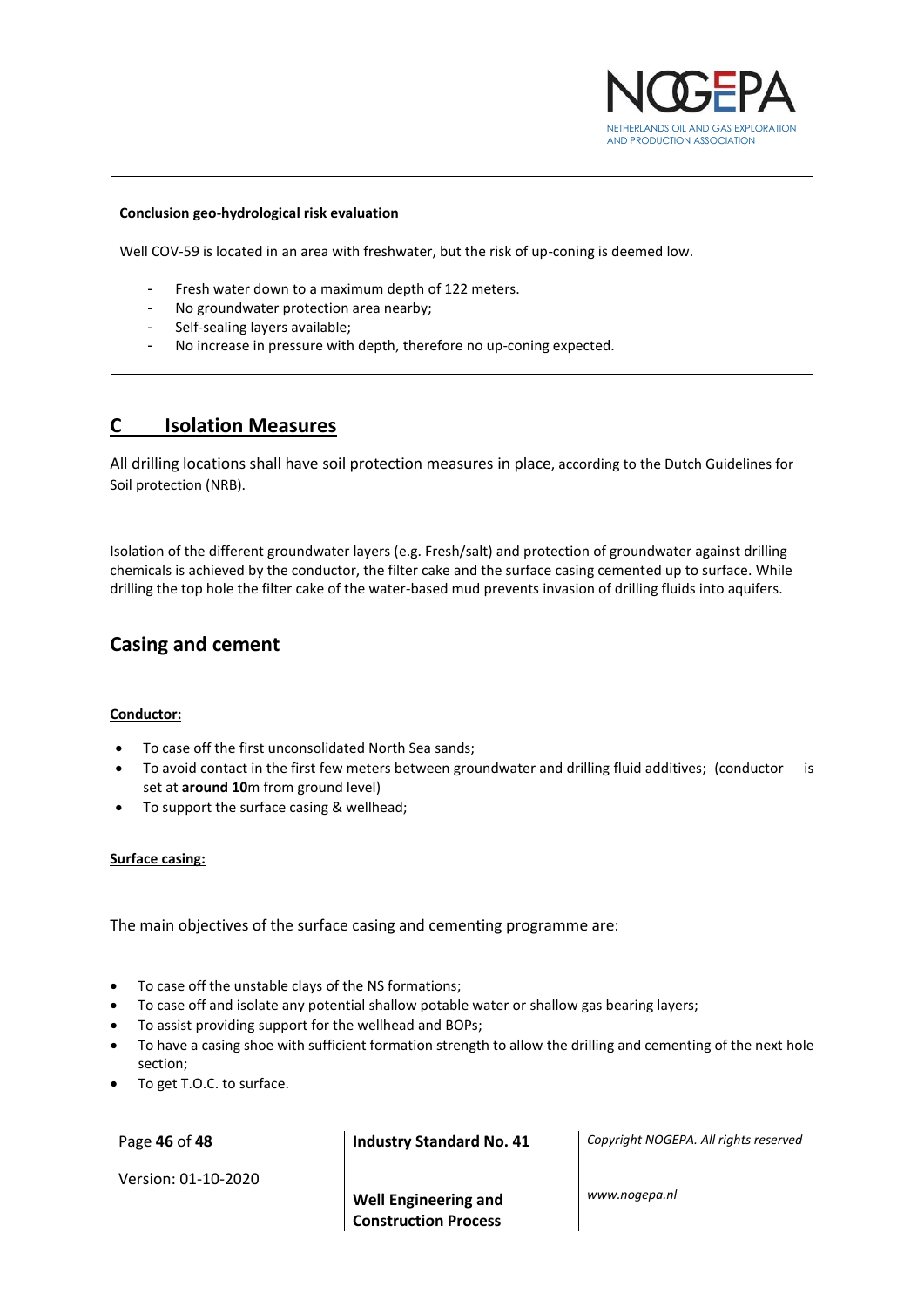

#### **The cementation plan is as follows:**

- *No losses while drilling and running casing:* Perform a conventional cementation with lead and tail slurry. Start pumping tail cement when mud removing spacer fluid arrives at surface.
- *Losses while drilling and/or running casing:* Change cement programme to a lighter lead slurry and/or added fibres. Start pumping the tail cement when the lead cement is seen at surface.
- *Top of cement below previous conductor shoe:* Calculate TOC based on volumes pumped and returns. If necessary log T.O.C..

Management of Change (MOC) document to be prepared and submitted to SodM for further questions. MOC to contain:

- Evidence for top of cement obtained by means of logs (e.g. temperature log, CBL, USIT, isolation scanner);
- Repair options;
- Determine whether the well or borehole is posing a risk for the groundwater (ref. section B).

#### **Verification:**

Observe good cement at surface, report volume and specific gravity of cement recovered.

Version: 01-10-2020

Page **47** of **48 Industry Standard No. 41** *Copyright NOGEPA. All rights reserved*

**Well Engineering and Construction Process**